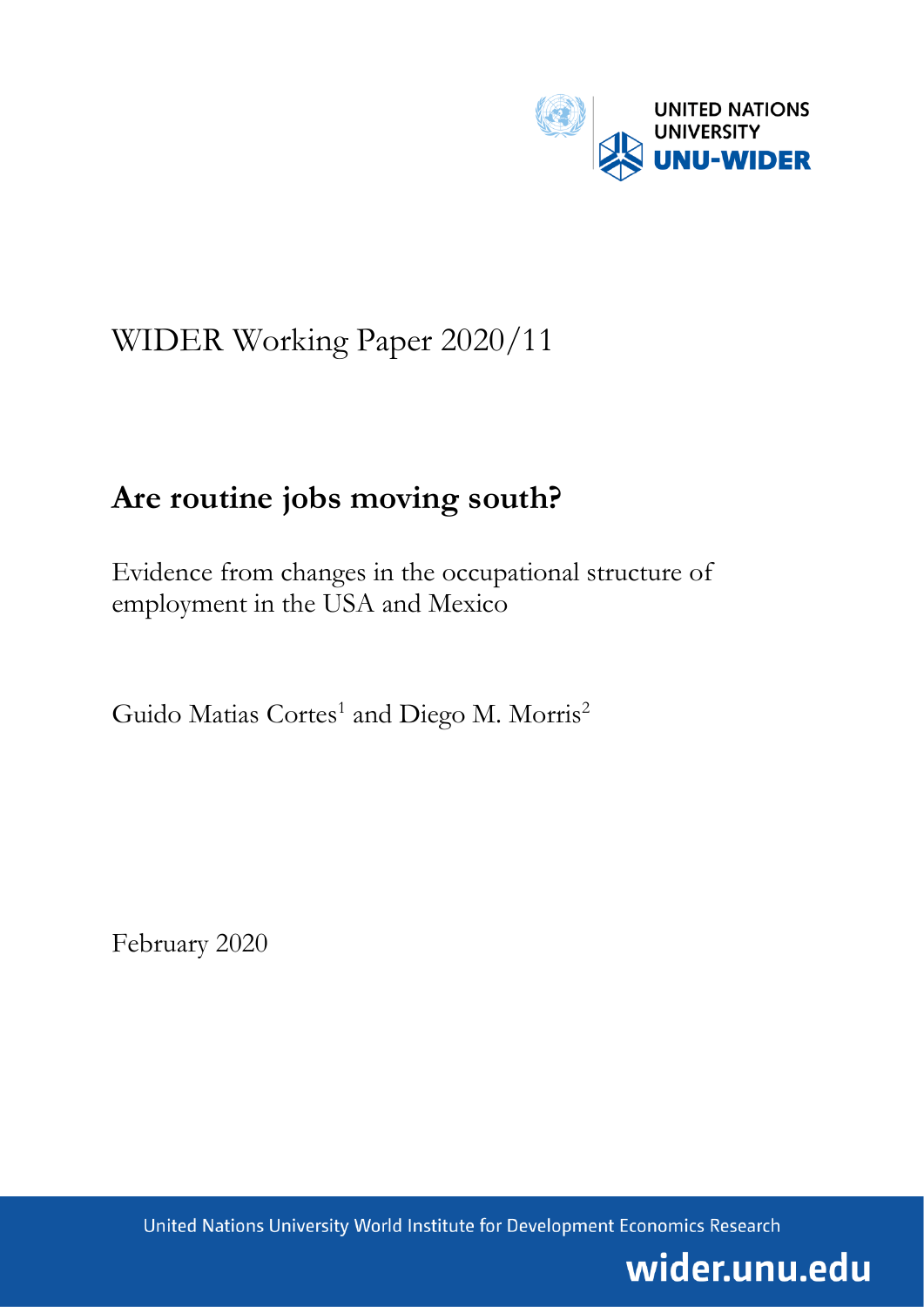**Abstract:** The decline of employment in middle-wage, routine task intensive jobs has been well documented for the USA. Increased offshoring towards lower-income countries such as Mexico has been proposed as a potential driver of this decline. Our analysis provides a unique and new approach to address the question of whether trade and offshoring have impacted the occupational structure of employment in the USA by comparing the evolution of employment across 175 detailed occupational categories in both countries. We find that, with few exceptions, the occupations that have declined in the USA have also declined in Mexico. Industries with larger growth in imports from Mexico do not experience a decline in their routine employment share in the USA, nor do US industries that increase their use of Mexican intermediate inputs. There is therefore little evidence that US middle-wage jobs are moving south. The evidence is consistent with common shocks being primarily responsible for the decline of middle-wage jobs in both countries.

**Key words:** employment structure, routine employment, trade, offshoring, Mexico

#### **JEL classification:** [21, F66, O33]

**Acknowledgements:** We thank Daron Acemoglu, Martyn Andrews, James Banks, Rachel Griffith, Winston Moore, Matthias Parey, Pascual Restrepo, Anna Salomons, Henry Siu, Hale Utar, seminar participants at McMaster University, and participants at the SOLE, RES, CEA, and TASKS V Conferences, as well as the IZA/World Bank/NJD Conference on Jobs and Development for their comments and suggestions. We are very grateful to Manuel Alejandro Estefan Davila for his support with obtaining and organizing the Mexican data. Sara Bloise, Javier Garate Alfaro, and Luis Eduardo Ramirez provided valuable research assistance. Cortes thanks the Social Sciences and Humanities Research Council of Canada for support.

An earlier version of this working paper appeared as a Rimini Centre for Economic Analysis Working Paper in July 2019 (Cortes and Morris 2019).

Copyright © UNU-WIDER 2020

Information and requests: publications@wider.unu.edu

ISSN 1798-7237 ISBN 978-92-9256-768-2

<https://doi.org/10.35188/UNU-WIDER/2020/768-2>

Typescript prepared by Gary Smith.

The United Nations University World Institute for Development Economics Research provides economic analysis and policy advice with the aim of promoting sustainable and equitable development. The Institute began operations in 1985 in Helsinki, Finland, as the first research and training centre of the United Nations University. Today it is a unique blend of think tank, research institute, and UN agency—providing a range of services from policy advice to governments as well as freely available original research.

The Institute is funded through income from an endowment fund with additional contributions to its work programme from Finland, Sweden, and the United Kingdom as well as earmarked contributions for specific projects from a variety of donors.

Katajanokanlaituri 6 B, 00160 Helsinki, Finland

The views expressed in this paper are those of the author(s), and do not necessarily reflect the views of the Institute or the United Nations University, nor the programme/project donors.

<sup>1</sup> York University, Toronto, Canada; 2 Nottingham Trent University, Nottingham, UK; corresponding authors: gmcortes@yorku.ca, diego.morris@ntu.ac.uk

This study is published within the UNU-WIDER projec[t The changing nature of work and inequality.](https://www.wider.unu.edu/node/236799)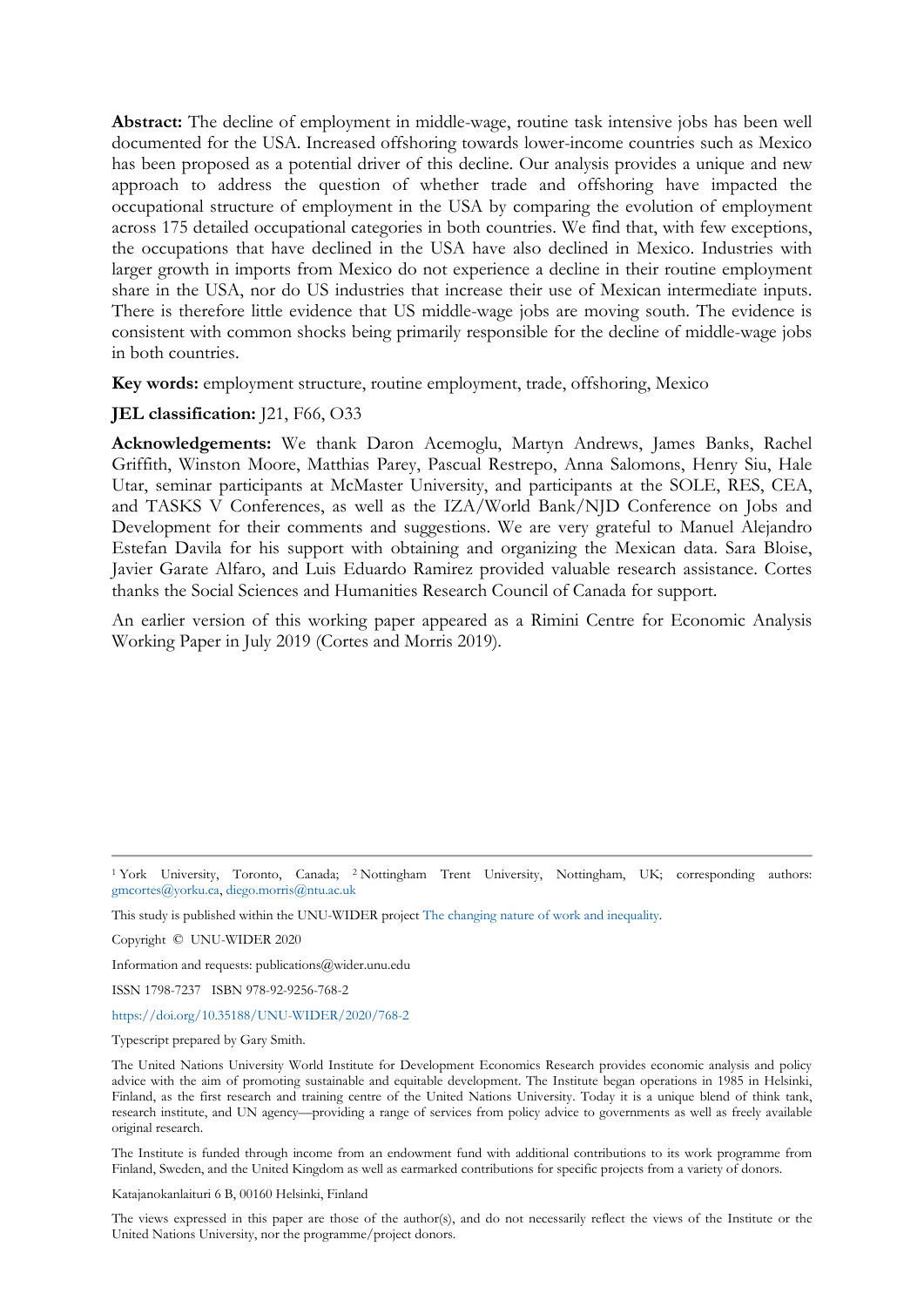#### <span id="page-2-0"></span>1 Introduction

Over recent decades, the share of employment in middle-wage jobs has declined in many developed countries [\(Acemoglu and Autor](#page-25-0) [2011;](#page-25-0) [Autor et al.](#page-26-0) [2003;](#page-26-0) [Goos et al.](#page-27-0) [2009\)](#page-27-0). Two leading explanations have been proposed for the decline of these jobs in high-income countries. The first is that these disappearing jobs, many of which tend to be concentrated in the manufacturing sector, have declined due to globalization: as trade and offshoring costs have fallen, employment in certain occupations has been reallocated to lower-income countries where costs are lower. This type of job movement is featured in several theoretical contributions to the academic literature, such as those of [Antràs et al.](#page-25-1) [\(2006\)](#page-25-1), [Egger et al.](#page-27-1) [\(2015\)](#page-26-1), and Egger et al. [\(2016\)](#page-27-1).<sup>1</sup> This argument has also gained a lot of political attention.<sup>2</sup> The second explanation links the decline of these middle-wage occupations to advancements in automation technologies. The literature pioneered by [Autor et al.](#page-26-0) [\(2003\)](#page-26-0) and [Goos and Manning](#page-27-2) [\(2007\)](#page-27-2) shows that occupations in the middle of the wage distribution in high-income countries tend to involve predominantly routine tasks—tasks that are easily codifiable and therefore particularly susceptible to automation.

Interestingly, these two explanations for the decline in middle-wage jobs in high-income countries have very different implications in terms of the changes in the occupational structure of employment that should be observed in developing countries. On the one hand, if the decline in high-income countries is associated with a movement of these jobs towards lower-income countries, then we would expect the occupations that decline in countries such as the USA to be growing in countries such as Mexico. On the other hand, if the main driver of the decline in these jobs is technology, then we would expect these occupations to also be declining in developing countries, either because these countries adopt the new technologies themselves (perhaps with a time lag), or because the adoption of the new technologies in developed countries allows firms in these countries to re-shore the production of certain tasks [\(Artuc et](#page-26-2) [al.](#page-26-2) [2019;](#page-26-2) [Faber](#page-27-3) [2019\)](#page-27-3). So far, there is limited evidence on the evolution of the occupational structure of employment in developing countries.

In this paper, we contrast the changes in employment across occupations observed in the USA with the patterns observed for Mexico, a middle-income country with important commercial ties to the USA.<sup>3</sup> We use national labour force survey microdata for both countries, with a focus on the period 2003–18. We match occupational codes across the two countries and construct annual employment shares for a set of 175 consistently defined occupational categories that cover all non-agricultural civilian employment in both countries. We also analyse the extent to which changes in occupational employment structures in the two countries are correlated with observed trade flows.

We begin by showing that the wage ranking of our 175 detailed occupational categories is remarkably similar across the two countries. We also show that industries in the two countries tend to use a similar occupational mix, providing support for the hypothesis that, if the decline of middle-wage occupations in the USA were driven by relocation of production to Mexico, we should observe that occupations that decline in the USA would be growing in Mexico.

<sup>&</sup>lt;sup>1</sup> For example, from proposition 1 in [Antràs et al.](#page-25-1) [\(2006:](#page-25-1) 53): 'globalization leads to the creation of routine (worker) jobs in the South and to their destruction in the North'.

<sup>2</sup> For example, in an op-ed in *USA Today* in 2016, Donald Trump wrote: 'The great American middle class is disappearing. One of the factors driving this economic devastation is America's disastrous trade policies.'

<sup>3</sup> Trade between the two countries has more than tripled since 1994, when the North American Free Trade Agreement (NAFTA) was implemented, and exceeded US\$550 billion in 2015. At present, Mexico is the USA's third-largest trading partner (after Canada and China).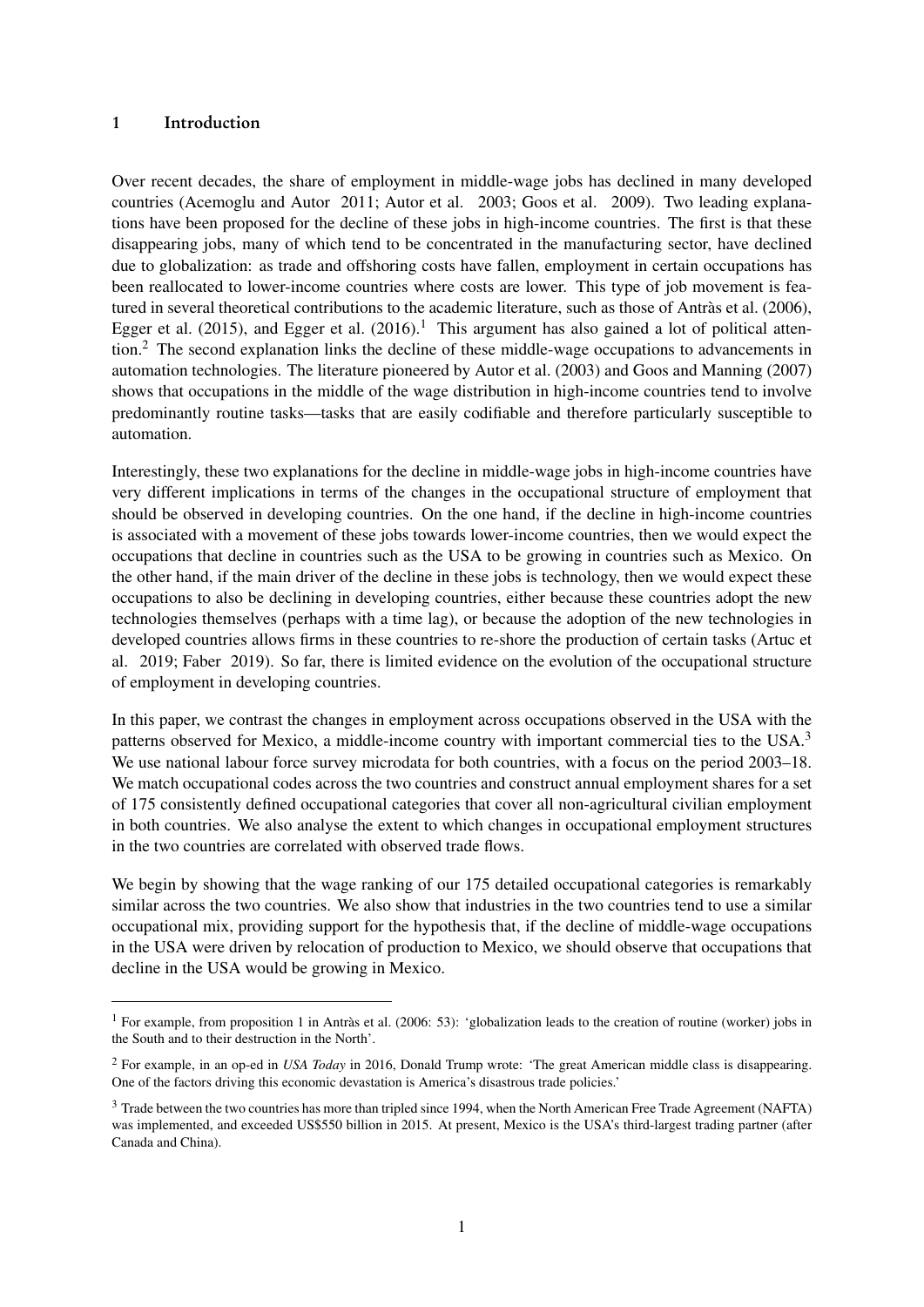We then study the evolution of employment at the level of the four broad occupation groups commonly used in the job polarization literature (e.g. [Acemoglu and Autor](#page-25-0) [2011\)](#page-25-0): non-routine cognitive (NRC), routine cognitive (RC), routine manual (RM), and non-routine manual (NRM). In both countries, NRC occupations are the most skill-intensive and have the highest average wages; NRM occupations are the least skill-intensive and have the lowest average wages, while the routine groups are in the middle of the skill and wage distributions. We find that, in the first decade of the 2000s, the share of employment in RM occupations declines strongly in both countries. In recent years, RM employment has recovered slightly in the USA and more strongly in Mexico. The share of employment in low-skill NRM occupations has seen a strong increase in both countries, particularly over the earlier part of the century. The main difference across the two countries is that the USA features strong growth in high-paying NRC jobs, while employment in these occupations is stable in Mexico. Interestingly, we find that the patterns observed for Mexico as a whole are widespread throughout the country, and are observed also in border states, which feature a high concentration of export processing plants (*maquiladoras*). We also find similar patterns in terms of the evolution of RM employment when focusing only on formal-sector workers, where the impacts of trade and offshoring would be more likely to be observed.

Next, we turn to a detailed comparison of the employment share changes observed across our 175 occupational categories in the USA and Mexico. Our key finding is that the correlation in employment share changes across the two countries is consistently positive and statistically significant. In particular, the vast majority of middle-skill occupations that feature strong declines in the USA also experience declines in Mexico. We also explore whether there is any evidence of middle-wage jobs moving south in earlier years, by performing a similar analysis for the period 1990–2002. For this period, we find that the correlation in employment share changes for the 175 occupational categories across the two countries is much weaker and not statistically significant. However, even for this period there is no clear evidence that jobs that decline in the USA are systematically growing in Mexico.

We then perform a more detailed analysis of the employment share changes by exploiting variation across industries and relating these changes to data on final trade flows and intermediate input use. We first decompose the change in the employment share of each of the four broad occupational groups in each country into a component due to differential growth across industries, and a component due to changes in the occupational structure within industries. We find that there is a positive correlation across the two countries in the 'between-industry' contribution of each industry to the decline in RM employment. This implies that we do not see that industries that are declining in the USA are systematically growing in Mexico, even when we consider industries that are intensive in middle-skill RM workers. The 'within-industry' contribution of each industry is also positively correlated across the two countries, so it does not seem to be the case that middle-skill RM tasks within industries are being offshored to Mexico, or being replaced through the use of Mexican intermediate inputs.

When looking at trade flows by industry, we confirm the lack of a role for changes in trade volumes in accounting for the decline of middle-wage occupations. Industries with larger growth in imports from Mexico to the USA do not experience a decline in their routine employment shares in the USA, and neither do US industries that increase their use of Mexican intermediate inputs.

Overall, the fact that we consistently find evidence of a positive correlation in occupational employment share changes across the two countries suggests that workers in Mexico and the USA tend to complement, rather than substitute, each other in production. Hence, the concerns of US middle-wage jobs being lost due to trade with Mexico are misplaced. Given that the vast majority of middle-skill jobs are declining in both countries, it is more likely that common shocks are the primary drivers of these employment share changes. These common shocks could include the development of new technologies that can replace workers in these tasks, as suggested by [Autor et al.](#page-26-0) [\(2003\)](#page-26-0), though they could also be related to offshoring to third countries such as China.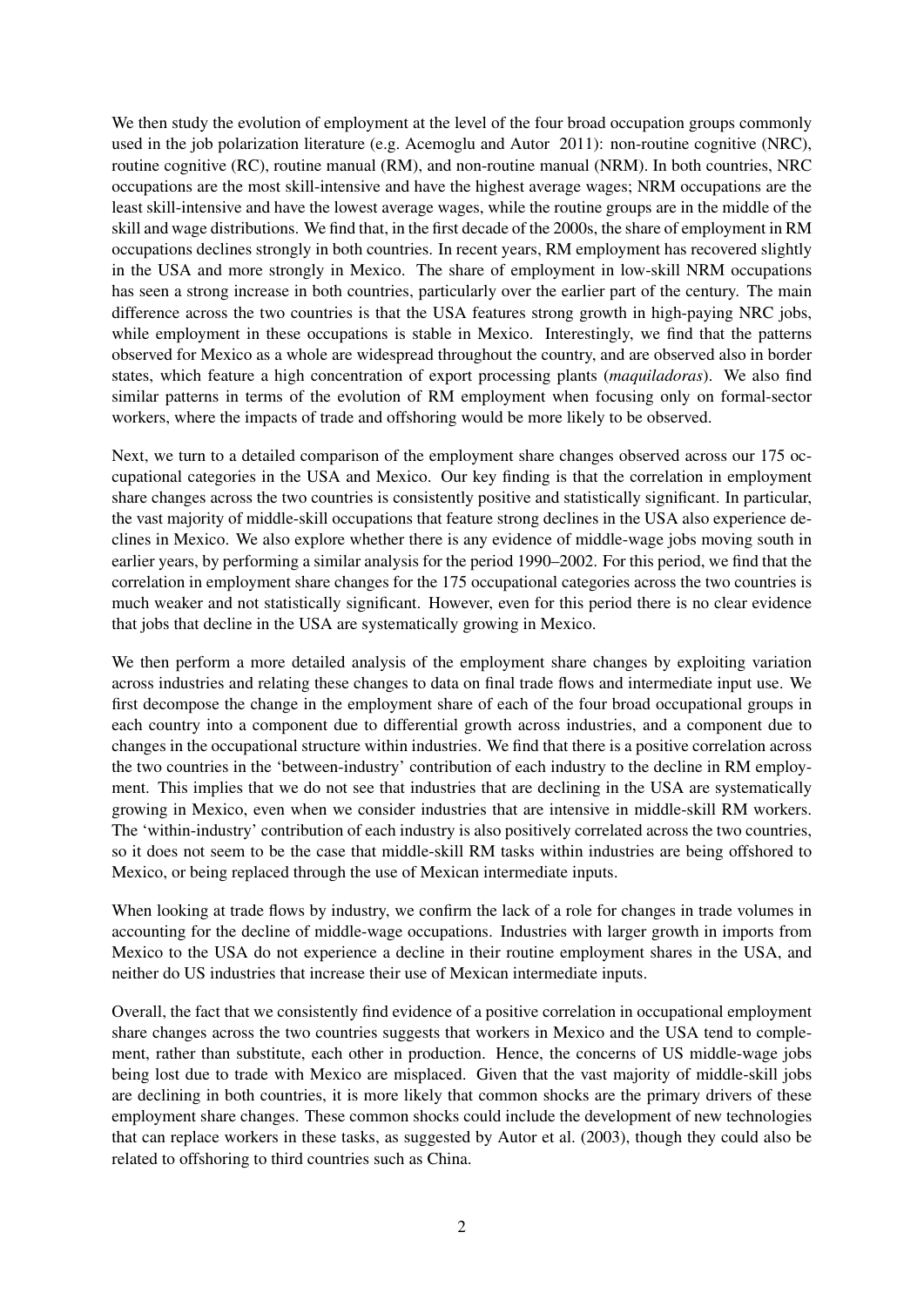Our paper contributes to the long-standing question about the role of trade and technology in driving changes in the job structure of the economy. A number of papers have focused on the relative demand for skilled and unskilled workers, and have generally found a more important role for technological change relative to trade in driving skill upgrading (see, e.g. [Machin and Van Reenen](#page-27-4) [1998\)](#page-27-4).<sup>[4](#page-2-0)</sup> Starting with [Autor et al.](#page-26-0) [\(2003\)](#page-26-0), a more nuanced view of technology has emerged that focuses on the automation potential of tasks in different occupations. The focus on trade has also shifted towards the role of off-shoring rather than overall trade in goods.<sup>[5](#page-2-0)</sup> [Goos et al.](#page-27-5) [\(2014\)](#page-27-5) exploit measures of automation potential based on the routine task intensity index from [Autor et al.](#page-26-0) [\(2003\)](#page-26-0), as well as offshorability measures from [Blinder and Krueger](#page-26-3) [\(2013\)](#page-26-3), and find that, although both technology and offshoring play a role in driving changes in the occupational structure within industries, the role of the former is much more important than that of the latter.<sup>[6](#page-2-0)</sup> [Autor et al.](#page-26-4) [\(2015\)](#page-26-4) use a spatial approach to disentangle the impacts of trade and technology on local labour markets. Their trade measure looks specifically at the rise of China, along the lines of [Autor et al.](#page-26-5) [\(2013,](#page-26-5) [2014\)](#page-26-6). They find that exposure to technology and to trade both disproportionately impact routine employment; however, exposure to Chinese imports also impacts other occupations, particularly in the manufacturing sector. [Ebenstein et al.](#page-26-7) [\(2014\)](#page-26-7) develop measures of occupational exposure to globalization and find that globalization has put downward pressure on worker wages.<sup>[7](#page-2-0)</sup>

Our analysis provides a unique and new approach to address the question of whether trade and offshoring have impacted the occupational structure of employment in the USA. This is, to the best of our knowledge, the first paper to directly explore the evidence for the impacts of trade and offshoring by contrasting employment share changes at a detailed occupational level across countries. Rather than exploiting a specific shock, our paper investigates the evidence for the basic underlying idea that certain jobs are moving to developing countries over time as overall trade and offshoring costs are declining.

The paper most closely related to our analysis is that of [Reijnders and de Vries](#page-28-0) [\(2018\)](#page-28-0). They also analyse the extent to which tasks are reallocated across countries versus disappearing in all countries due to technological change. They implement a global value chains approach, which requires additional structure.<sup>[8](#page-2-0)</sup> By focusing only on one pair of countries with a significant trading relationship, we are able to impose less structure and provide a more detailed and granular analysis of the observed patterns in the USA and Mexico.

Finally, our analysis adds to the large and growing literature on the disappearance of routine jobs by providing evidence on the decline in routine employment in Mexico. So far, the evidence for de-routinization outside of high-income countries is quite limited.<sup>[9](#page-2-0)</sup> We also provide updates to the stylized facts observed for the USA. In particular, we show that the long-term decline in the employment share

<sup>&</sup>lt;sup>4</sup> Other papers analysing how globalization impacts the skill premium include those by [Goldberg and Pavcnik](#page-27-6) [\(2007\)](#page-27-6), [Gross](#page-27-7)[man and Rossi-Hansberg](#page-27-7) [\(2008\)](#page-27-7), [Acemoglu et al.](#page-25-2) [\(2015\)](#page-25-2), [Burstein and Vogel](#page-26-8) [\(2017\)](#page-26-8), and [Hummels et al.](#page-27-8) [\(2018\)](#page-27-8). [Iacovone et](#page-27-9) [al.](#page-27-9) [\(2013\)](#page-27-9), [Utar and Torres Ruiz](#page-28-1) [\(2013\)](#page-28-1), and [Mendez](#page-28-2) [\(2015\)](#page-28-2) specifically focus on the impacts of trade on the Mexican labour market.

 $<sup>5</sup>$  [Kovak et al.](#page-27-10) [\(2019\)](#page-27-10), for example, use firm-level data on US multinationals to show how offshoring affects domestic employ-</sup> ment within and across firms.

 $<sup>6</sup>$  See also [Michaels et al.](#page-28-3) [\(2014\)](#page-28-3) on the role of information communication technology (ICT) growth, trade, and offshoring in</sup> accounting for the polarization of skill demand.

<sup>&</sup>lt;sup>7</sup> See also [Traiberman](#page-28-4) [\(2019\)](#page-28-4), who estimates a structural model of occupational choice to quantify the distributional consequences of trade shocks in Denmark.

<sup>8</sup> For example, differences in technology across countries are assumed to be Hicks-neutral.

<sup>9</sup> Recent notable contributions that consider these patterns include those of [Ariza and Raymond Bara](#page-25-3) [\(2018\)](#page-25-3) and the [World](#page-28-5) [Bank](#page-28-5) [\(2016\)](#page-28-5). See also [Hardy et al.](#page-27-11) [\(2016\)](#page-27-11) for evidence on the patterns in Central and Eastern European countries. [Dicarlo et](#page-26-9) [al.](#page-26-9) [\(2016\)](#page-26-9); [Lewandowski et al.](#page-27-12) [\(2019\)](#page-27-12) and [Lo Bello et al.](#page-27-13) [\(2019\)](#page-27-13) document differences in task content across countries with different levels of income per capita.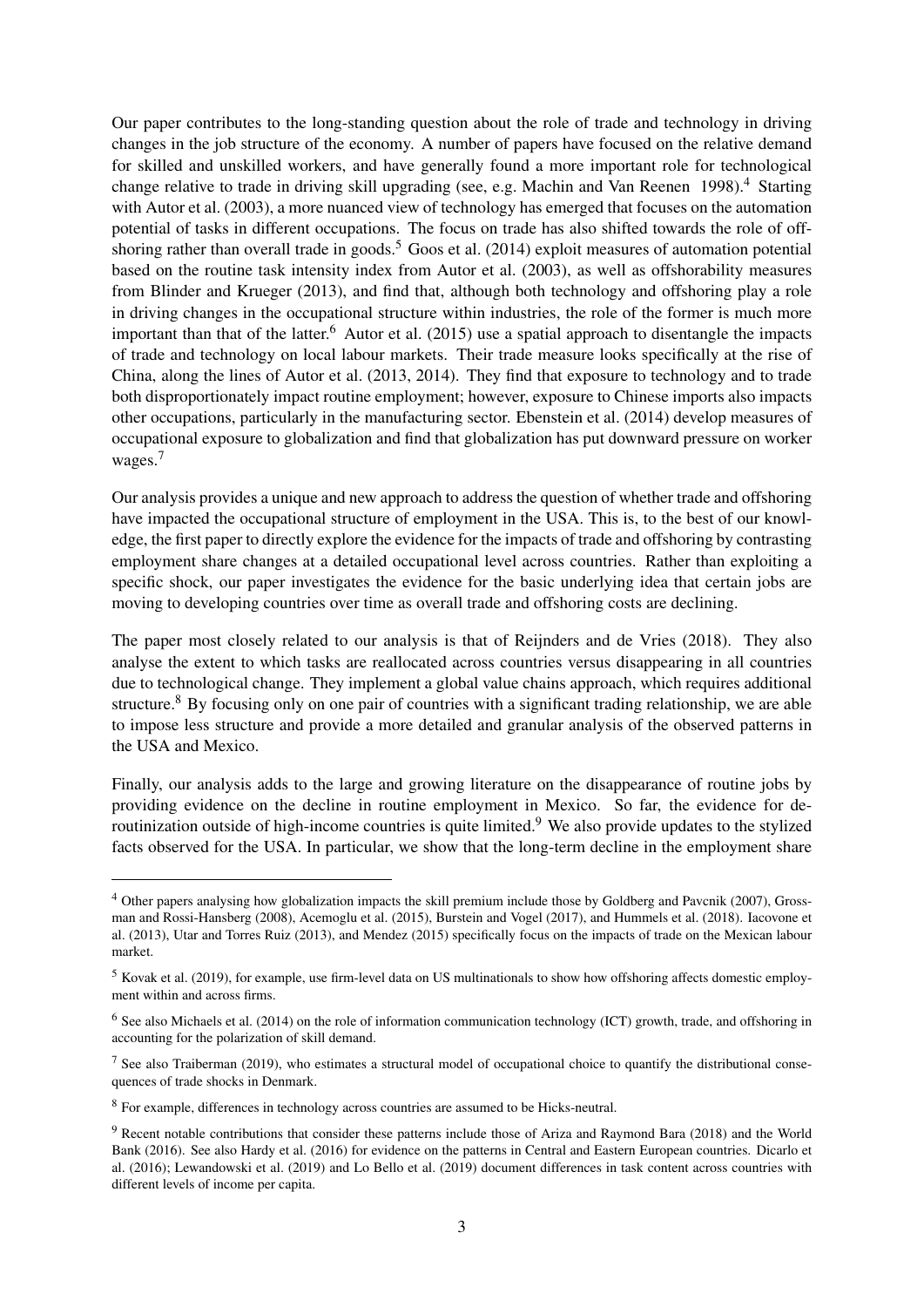of middle-skill RM jobs has stopped in recent years, and that the strong growth in the employment share of NRM jobs observed in the early part of the twenty-first century has sharply slowed down in recent years.

#### <span id="page-5-0"></span>2 Conceptualizing the potential impacts of trade and offshoring

In this section we briefly consider the different ways in which globalization and trade may impact the occupational structure at the aggregate and at the industry level in each country. Consider first the changes associated with trade in final goods. Increasing imports from Mexico to the USA in a particular industry could be associated with the reallocation of the production process of goods in that industry from US to Mexican plants (either because US plants offshore production, or because US plants shrink or shut down due to increased competition from Mexican imports). In this case, it is important to consider whether the production structure is similar for a given industry across the two countries. If not, then trade-induced declines in employment in a particular occupation in the USA could be met with occupational employment growth in a *different set* of occupations in Mexico.

To determine whether industries in the USA and Mexico use a similar occupational mix, Figure [1](#page-6-0) compares the within-industry share of employment in each of four broad occupation groups across the two countries in 2005.[10](#page-2-0) Each circle represents a particular industry, with the size of the circle being proportional to the average aggregate employment share across the two countries in 2005. Consider the top-left panel. Each circle indicates the share of workers within each industry that are in NRC occupations in each country. There is a clear pattern: industries that use higher shares of NRC occupations in the USA also use higher shares of this occupation in Mexico. The same is true in the remaining three panels for the other three occupation groups.

This result indicates that the occupational composition at the industry level is similar across the two countries. Therefore, if the entire production process of a good from a particular industry were relocated from the USA to Mexico, we would expect to see opposing changes in overall employment shares at the occupational level, something we investigate in Section [4.](#page-11-0) These opposing changes would be driven by opposing patterns in industrial employment shares across the two countries (i.e. industries that are shrinking in the USA would be growing in Mexico). For example, if the USA starts to import Mexican goods in routine-intensive industries, these industries should shrink in the USA, contributing to a decline of the overall routine employment share in the USA, while they should grow in Mexico, contributing to a rise in the overall routine employment share in Mexico. We investigate these industry-level patterns through a decomposition analysis in Section [5.](#page-16-0)

Increasing trade between Mexico and the USA, however, may not be associated with the relocation of production by firms with the average occupational employment structure in their industry. In particular, firms within industries may differ substantially in terms of their occupational structures.<sup>[11](#page-2-0)</sup> One could hypothesize that when industrial output is relocated from the USA to Mexico, it is the most routineintensive firms in the USA that relocate or shut down. Alternatively, it may be the case that US firms do not offshore their entire production process, but only certain parts of it. They may also replace certain parts of their production process by using imported intermediate inputs.<sup>[12](#page-2-0)</sup> In this case, we once again would expect that, at the aggregate level, occupations that decline in the USA due to trade with

<sup>&</sup>lt;sup>10</sup> The four groups are: NRC, RC, RM, and NRM. Full details on the way these groups are constructed and on their crosscountry comparability are presented in Section [3.](#page-6-1)

<sup>&</sup>lt;sup>11</sup> See, for example, the evidence in [Gaggl and Wright](#page-27-14) [\(2017\)](#page-27-14), [Böckerman et al.](#page-26-10) [\(2019\)](#page-26-11), and [Cortes and Salvatori](#page-26-11) (2019).

<sup>&</sup>lt;sup>12</sup>[Baldwin and Robert-Nicoud](#page-26-12) [\(2014\)](#page-26-12), for example, argue that instead of simply creating more trade in goods, global integration is increasingly marked by trade of intermediate goods and services, also known as 'fragmentation', 'offshoring', or 'task trade'.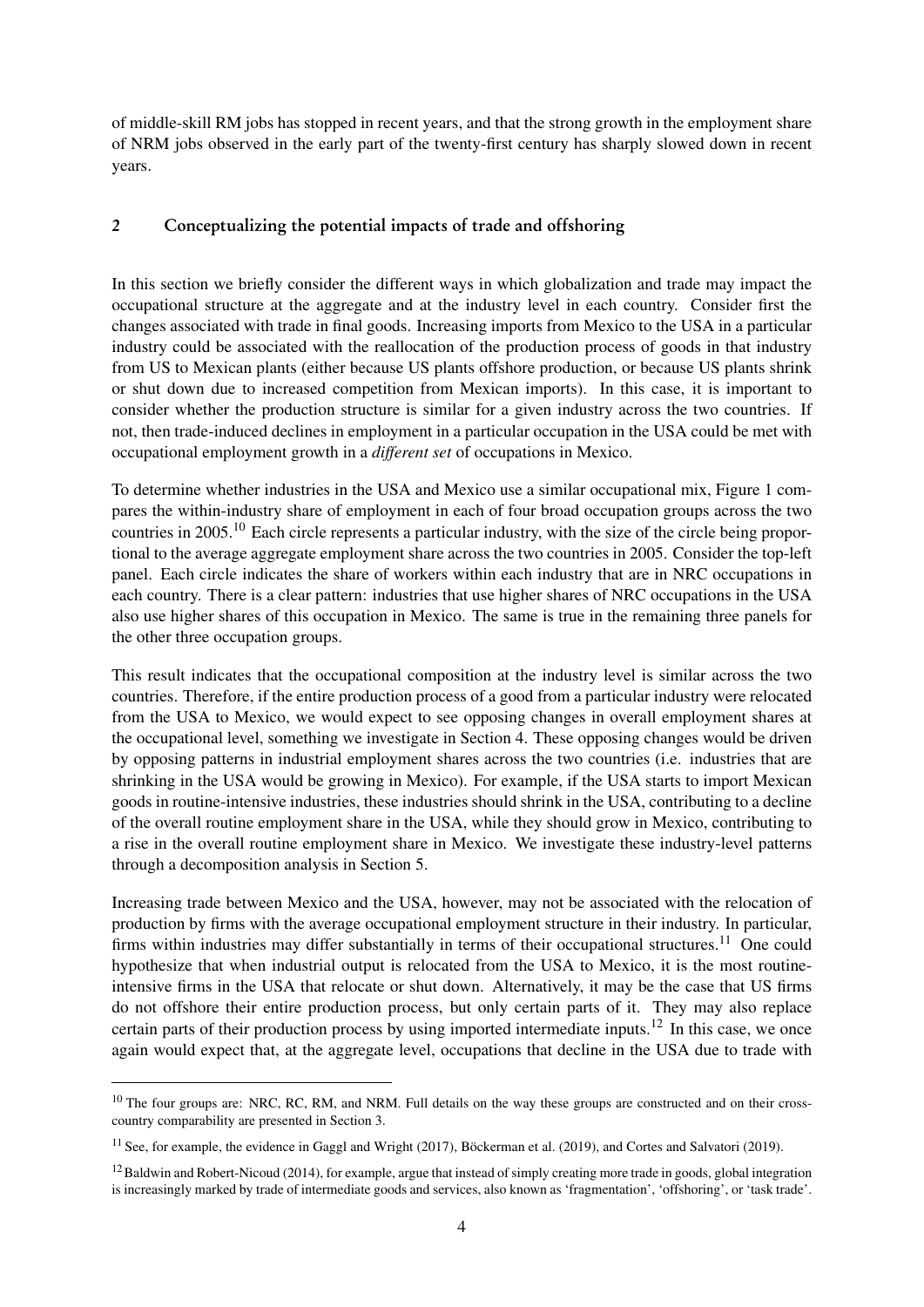Mexico would grow in Mexico. However, increased trade with Mexico could contribute to the decline in routine employment in the USA not just because of a change in the size of different industries (the 'between-industry' component), but also because of a 'within-industry' change, due to changes in the composition of employment within each industry. Section [5](#page-16-0) analyses both of these components in the two countries.



<span id="page-6-0"></span>Figure 1: Occupational employment shares by industry in the USA and Mexico

Note: each circle represents an ind\_mxus industry, as detailed in Appendix Table [A3,](#page-37-0) with the size of the circle corresponding to the average of the industry's share of aggregate employment in the USA and Mexico. Each panel plots the share of employment within each industry in the corresponding broad task cluster in the USA and Mexico. The aggregation to four broad task clusters is described in Section [3](#page-6-1) and Appendix Table [A2.](#page-36-0)

<span id="page-6-1"></span>Source: authors' elaboration based on employment data from the US CPS (Current Population Survey) and Mexican ENOE (National Survey of Occupation and Employment).

#### 3 Data and occupational matching

Our analysis is primarily based on national labour force survey data from Mexico and the USA. For the USA, we use data from the Current Population Survey (CPS), the primary source for the country's labour force statistics. The CPS is conducted at a monthly frequency and is sponsored jointly by the US Census Bureau and the US Bureau of Labor Statistics (BLS). We use the microdata made publicly available by IPUMS [\(Flood et al.](#page-27-15) [2018\)](#page-27-15).

In the case of Mexico, we use the National Employment Survey (*Encuesta Nacional de Empleo*, ENE), and its successor from 2005 onwards, the National Survey of Occupations and Employment (*Encuesta Nacional de Ocupación y Empleo*, ENOE). The surveys have been conducted at a quarterly frequency since 2001. Microdata is available from Mexico's National Statistical Agency (INEGI). In order to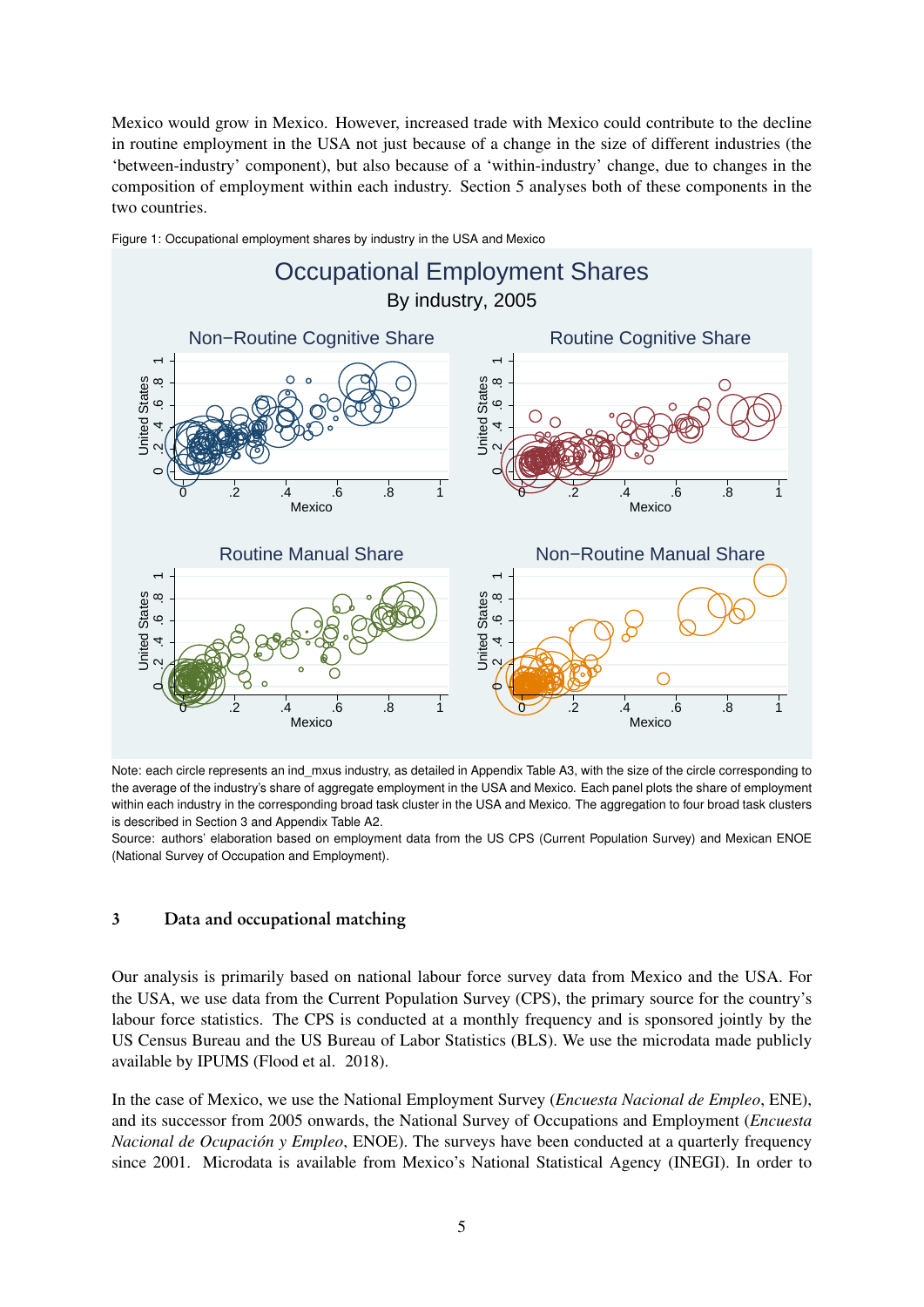obtain information for earlier years, we supplement this with data from the 1990 and 2000 Mexican Census, as provided by IPUMS International [\(IPUMS](#page-27-16) [2019\)](#page-27-16).

For reasons related to changes in occupational coding systems, which we discuss in further detail below, we focus primarily on the 2003–18 period. We restrict our sample to the civilian employed population aged 16–65. We exclude workers with missing information on their current occupation and, for consistency with the literature, we also exclude workers in agriculture and farming occupations.[13](#page-2-0) Our Mexican sample contains around 586,000 observations per year, while the US sample contains around 717,000 observations per year. As in many other developing countries, Mexico has a large informal sector. However, occupational information is reported for all workers, including those in the informal sector, so we are able to include informal workers in our analysis.<sup>[14](#page-2-0)</sup>

Summary statistics are presented in Table [1.](#page-7-0) In both countries, the workforce is ageing over time and the fraction of female workers is increasing, though both the average age and the fraction of female workers are higher in the USA. The share of employment in the manufacturing sector is higher in Mexico than in the USA, but it declines slightly in both countries between 2003 and 2018. Average real wages are around 10 times higher in the USA than in Mexico.<sup>[15](#page-2-0)</sup> There are also substantial differences between the two countries in their workforce's educational composition. Educational attainment is much higher in the USA, but shows rapid improvement over time in Mexico. For example, in 2003 the proportion of college graduates is nearly twice as large in the USA as in Mexico, but this gap becomes substantially smaller by 2018. In spite of these important differences in workforce composition, we show below that the evolution of the occupational employment structure is remarkably similar in the two countries.

<span id="page-7-0"></span>Table 1: Descriptive statistics for employed workers

|                                                                                                          | <b>USA</b> |         | Mexico  |         |  |
|----------------------------------------------------------------------------------------------------------|------------|---------|---------|---------|--|
|                                                                                                          | 2003       | 2018    | 2003    | 2018    |  |
|                                                                                                          |            |         |         |         |  |
| Average age                                                                                              | 39.37      | 40.62   | 35.57   | 38.18   |  |
| Fraction female                                                                                          | 47.09      | 47.39   | 39.28   | 42.43   |  |
| Average real wage (2009 US\$)                                                                            | 19.91      | 21.42   | 2.33    | 2.04    |  |
| Manufacturing share of emp.                                                                              | 12.55      | 10.25   | 20.93   | 19.15   |  |
| Educational composition:                                                                                 |            |         |         |         |  |
| Elementary education or less                                                                             | 1.94       | 1.46    | 38.81   | 18.88   |  |
| Middle school                                                                                            | 8.26       | 5.39    | 32.53   | 29.27   |  |
| High school                                                                                              | 60.15      | 55.39   | 13.58   | 26.82   |  |
| College education or higher                                                                              | 29.65      | 37.77   | 15.08   | 25.04   |  |
| Observations (unweighted)                                                                                | 774,379    | 652,000 | 707,823 | 592,622 |  |
| $\cap$ . And the set of the contract to the set of the following the HIO ODO conditions of $\Box$ $\Box$ |            |         |         |         |  |

Source: authors' elaboration, based on data from the US CPS and Mexican ENE and ENOE.

<sup>&</sup>lt;sup>13</sup> Occupation is never missing for any of our observations in the USA. In Mexico, occupation is missing for no more than 0.05 per cent of observations per year. Less than 1.4 per cent of workers in our US sample are employed in agriculture or farming occupations between 2003 and 2018. In Mexico, the proportion ranges from 14.8 per cent in 2003 to 11.4 per cent in 2018.

<sup>&</sup>lt;sup>14</sup> Slightly more than 50 per cent of employees in our sample are in the informal sector. Below we discuss the extent to which the main patterns observed in the data in terms of occupational employment share changes differ if we focus on formal-sector workers only.

<sup>&</sup>lt;sup>15</sup> Wages in the USA are based on hourly wages, when available, or weekly earnings divided by usual (or actual) hours worked per week. As in [Lemieux](#page-27-17) [\(2006\)](#page-27-17), top-coded earnings are adjusted by a factor of 1.4. We convert nominal values to 2009 dollars based on the monthly Consumer Price Index (CPI, All Urban Consumers) from the BLS. Wages in Mexico are based on the earnings per hour variable available in the datasets. Nominal values are converted to 2009 pesos based on annual CPI data from the IMF World Economic Outlook April 2018 Database. Values in 2009 pesos are converted to 2009 US dollars based on the average daily exchange rate for 2009 reported by Banco de México. We do not adjust for purchasing power parity, so the difference in wage levels between the two countries partly reflects differences in living costs.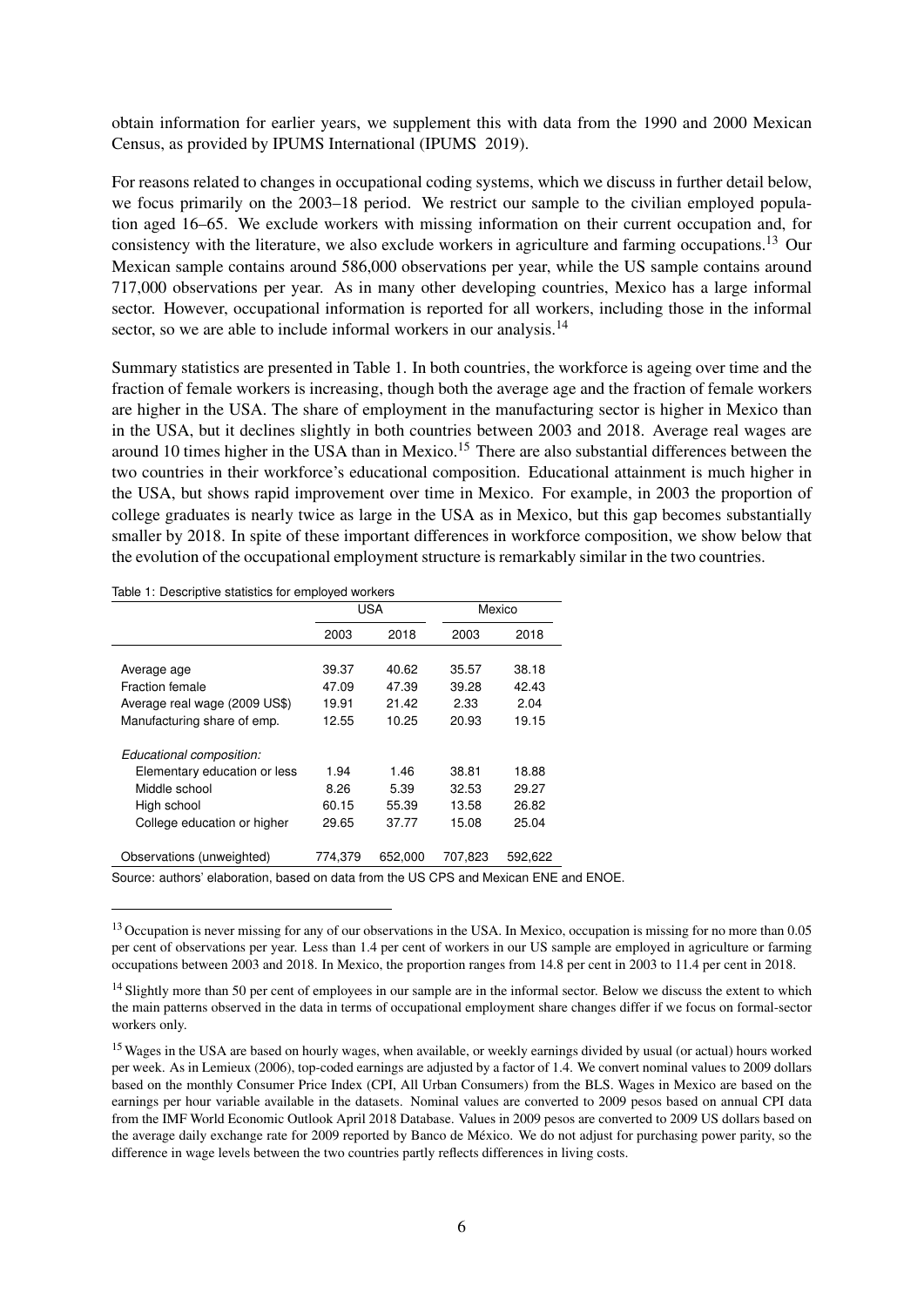### 3.1 Matching occupation codes

The main challenge when trying to compare changes in employment at a detailed occupational level across countries is the fact that different countries use different occupational coding systems, and these coding systems also change for a given country over time. In the case of Mexico, occupations are coded using the *Clasificación Mexicana de Ocupaciones* (CMO) until mid-2012, and the *Sistema Nacional* de Clasificación de Ocupaciones (SINCO) from mid-2012 onwards.<sup>[16](#page-2-0)</sup> In the USA the 1990 Census Occupation Coding (COC) system is used in the CPS until 2002; the 2000 COC system is used from 2003 to 2010; and the 2010 COC system is used from 2011 onwards.

In spite of the differences across countries and over time, it is possible to match occupations across different coding systems based on job titles. For example, there are specific occupation codes for 'accountants and auditors' in all coding systems. For the purposes of our analysis, our approach is to crosswalk the US and the Mexican codes to a new harmonized coding system. For the USA, we use the time-consistent 'occ1990dd' occupation codes from [Autor and Dorn](#page-26-13) [\(2013\)](#page-26-13). We match US occupation job titles to their closest match (or matches) in the CMO and SINCO systems, and group these into our new harmonized codes, which we denote as 'occ\_mxus' in what follows. In some cases, we can make exact matches (as in the case of 'accountants and auditors'), while in other cases we need to generate categories that are somewhat more aggregated (e.g. 'other engineers'). Full details of the crosswalk are provided in Appendix Table [A1.](#page-29-0) Our proposed system consists of 181 harmonized codes covering all occupations in both countries, with 175 of these corresponding to non-agricultural civilian occupations, which we focus on for the rest of the paper.

Although the occ1990dd codes aim at harmonizing the different coding systems used in the USA over time, some inconsistencies remain, which lead to discontinuities at the time when the underlying occupation coding system switches from 1990-COC to 2000-COC. Hence, we focus our analysis primarily on the period from 2003 onwards, where the occupational codes used in the USA remain fairly consistent. In a later section, we separately analyse the period before 2003, where occupations are consistently coded using the 1990-COC in the USA.

In addition to comparing the changes in the employment structure in the two countries using these 175 occupational categories, we also consider the patterns when aggregating these detailed occupations to the four broad occupation groups commonly used in the literature on job polarization (e.g. [Acemoglu](#page-25-0) [and Autor](#page-25-0) [2011\)](#page-25-0). These four groups are:

- 1. Managers, directors, professionals, technicians: high-skill, high-wage occupations, intensive in NRC tasks.
- 2. Clerical, administrative, and sales: middle-skill, middle-wage occupations, intensive in RC tasks.
- 3. Production, crafts, repair, machine operators, and drivers: middle-skill, middle-wage occupations, intensive in RM tasks.
- 4. Janitors, security services, caring services, and other services: low-skill, low-wage occupations, intensive in NRM tasks.

<sup>&</sup>lt;sup>16</sup> The 1990 Mexican Census uses a slightly modified version of the CMO system.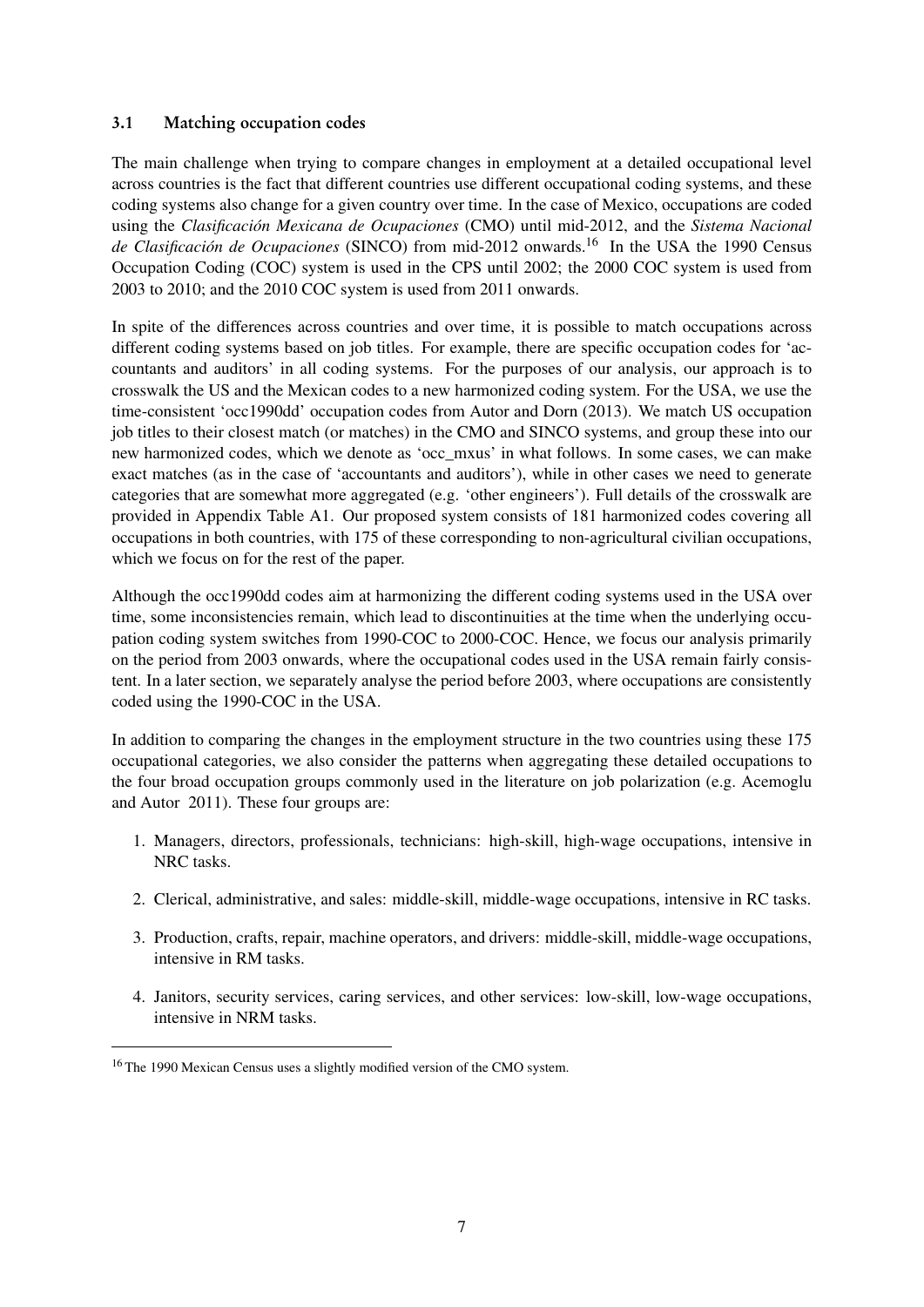Appendix Table [A2](#page-36-0) shows how we map our harmonized occ\_mxus codes to these four broad categories, and Appendix Figure [A1](#page-46-0) confirms that the wage and skill ranking of the four groups in Mexico is consistent with the ranking observed in the USA. [17](#page-2-0)

The assignment of 'task labels' (i.e. NRC, RC, RM, NRM) to these four groups of occupations is commonly done in the literature, and is supported by characterizations of task content obtained from the US Dictionary of Occupational Titles, and its successor, O\*Net [\(Acemoglu and Autor](#page-25-0) [2011\)](#page-25-0). For simplicity, we use these same task labels as a shorthand way to refer to the four occupation groups in our context. We acknowledge that there is relatively little direct evidence on the task content of occupations in developing countries. The evidence that exists, however, suggests that although the task content of occupations may differ substantially between countries *in levels*, the *relative* within-country task ranking of occupations is similar across countries.[18](#page-2-0) At the level of the four broad groups that we consider, we expect the relative task ranking to be similar in Mexico and in the USA. For example, even though clerical and production workers in Mexico may perform very different tasks than their US counterparts, we would expect that these workers would still be the ones that are performing routine tasks relatively more intensively in their respective countries, as compared to other workers such as managers or personal service workers. Hence, we believe the task content labels to be appropriate for the four groups in this context.<sup>[19](#page-2-0)</sup>

In Figure [2](#page-10-0) we compare the wage ranking of our 175 harmonized occupation groups at a given point in time across the two countries. Naturally, this ranking does not have to be the same across the two countries, as it will be influenced by local factors affecting demand and supply for different types of jobs. Figure [2](#page-10-0) plots each occupation's median log wage in the USA against its median log wage in Mexico in 2003 in Panel A, and in 2018 in Panel B. Wages for both countries are in constant 2009 US dollars. Each circle represents one of our 175 occupations, with the size of the circle corresponding to the average of the occupation's share of aggregate employment in the USA and Mexico in the corresponding year. The colour of each circle indicates the broad occupational group that the occupation belongs to, with blue corresponding to NRC, red to RC, green to RM, and orange to NRM.

Remarkably, even though the wage *levels* are very different in the USA and Mexico (as indicated by the different range of the two axes), there is a strong correlation between the median occupational wages in the two countries; in other words, occupations that are relatively high paying in one country tend to also be towards the top of the distribution in the other country, both in 2003 and in 2018. The correlation coefficient is 0.79 in 2003 and 0.78 in 2018. In both countries, NRC occupations tend to be at the top of the distribution and NRM occupations tend to be at the bottom. RC and RM occupations tend to show quite a bit of overlap with each other in both countries.<sup>[20](#page-2-0)</sup>

 $17$  A caveat of the results on the wage ranking is that the non-response rate to the earnings question in Mexico is relatively high, as pointed out by [Campos-Vazquez and Lustig](#page-26-14) [\(2017\)](#page-26-14). In 2003, 15.0 per cent of our sample has missing earnings data. The missing data problem is particularly severe for higher-paying occupations. In 2003, the proportion of missing earnings data is 18.9 per cent among NRC workers, 20.4 per cent among RC, 9.6 per cent among RM, and 11.6 per cent among NRM workers. Although this raises questions about our estimates of the wage *levels* in each occupation, we would not expect this to have an impact on the *relative ranking* of occupations within the country's wage distribution, which is what we are primarily interested in.

<sup>&</sup>lt;sup>18</sup> See recent work by [Dicarlo et al.](#page-26-9) [\(2016\)](#page-26-9); [Lewandowski et al.](#page-27-12) [\(2019\)](#page-27-13) and [Lo Bello et al.](#page-27-13) (2019) on differences in task content across countries with different levels of income per capita. See also [Patt et al.](#page-28-6) [\(2017\)](#page-28-6), who use data from CONOCER, a Mexican task dataset comparable to O\*Net, to impute the skill scores of Mexican workers within the skill distribution of US workers.

<sup>&</sup>lt;sup>19</sup> See also [Bhalotra and Fernandez](#page-26-15) [\(2018\)](#page-26-15), who perform a similar grouping of occupations using Mexican data.

 $20$  Appendix Table [A6](#page-43-0) identifies occupations that have substantially different (employment-weighted) percentile rankings in terms of their median wages across the two countries. A number of manual occupations stand out as ranking much higher in terms of their median wages in the USA compared to Mexico. In Mexico, several cognitive occupations receive relatively high wages compared to their ranking in the US distribution.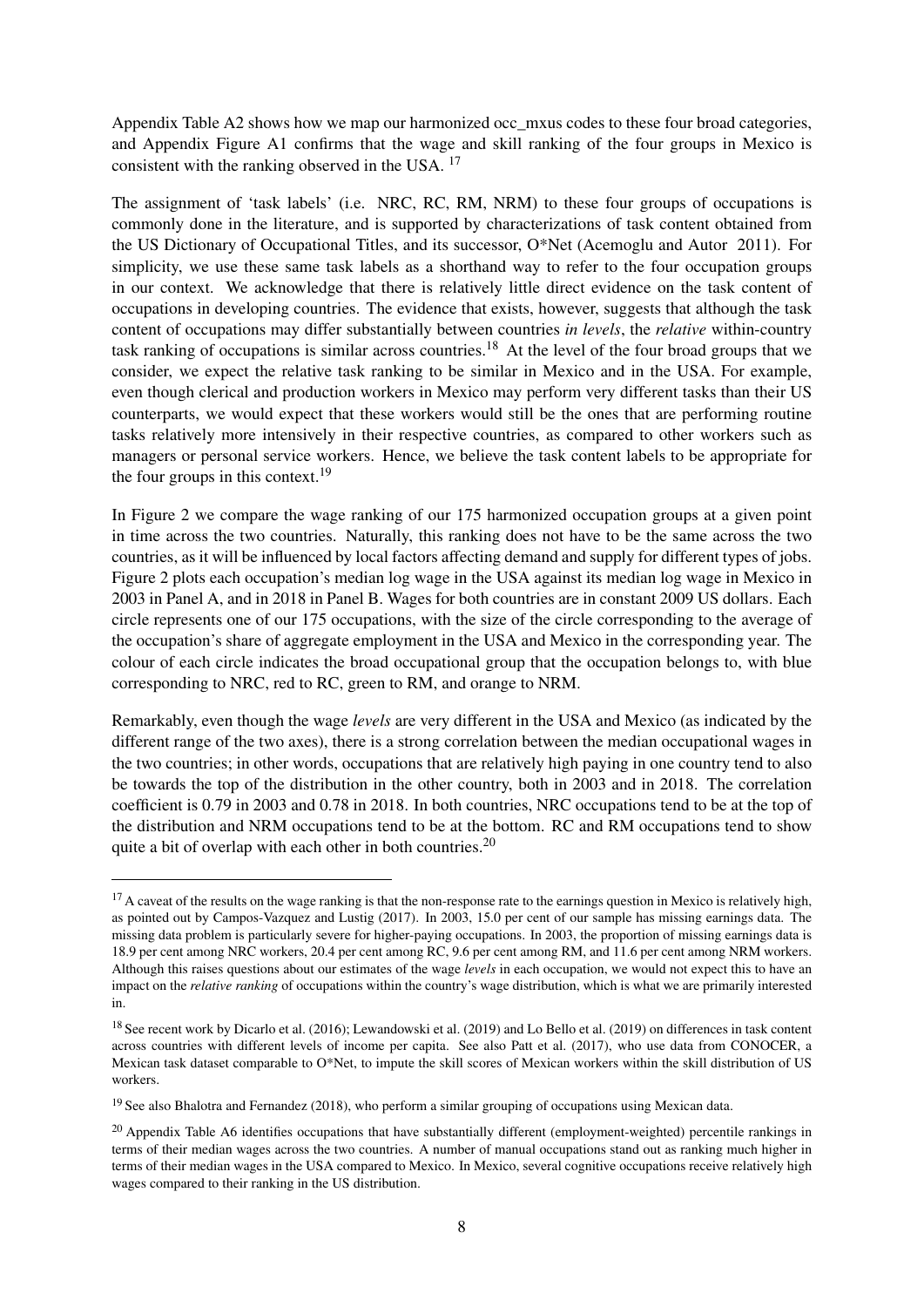<span id="page-10-0"></span>Figure 2: Occupational wages in the USA and Mexico



Note: each circle represents an occ\_mxus occupation, as detailed in Appendix Table [A1,](#page-29-0) with the size of the circle corresponding to the average of the occupation's share of aggregate employment in the USA and Mexico. The colour of each circle indicates the broad occupational group that the occupation belongs to: blue for NRC, red for RC, green for RM, and orange for NRM. For visual clarity, the figure excludes one small outlier occupation ('knitters, loopers, and textile operatives'; occ\_mxus 162). Source: authors' elaboration, based on wage data from the US CPS and Mexican ENE and ENOE.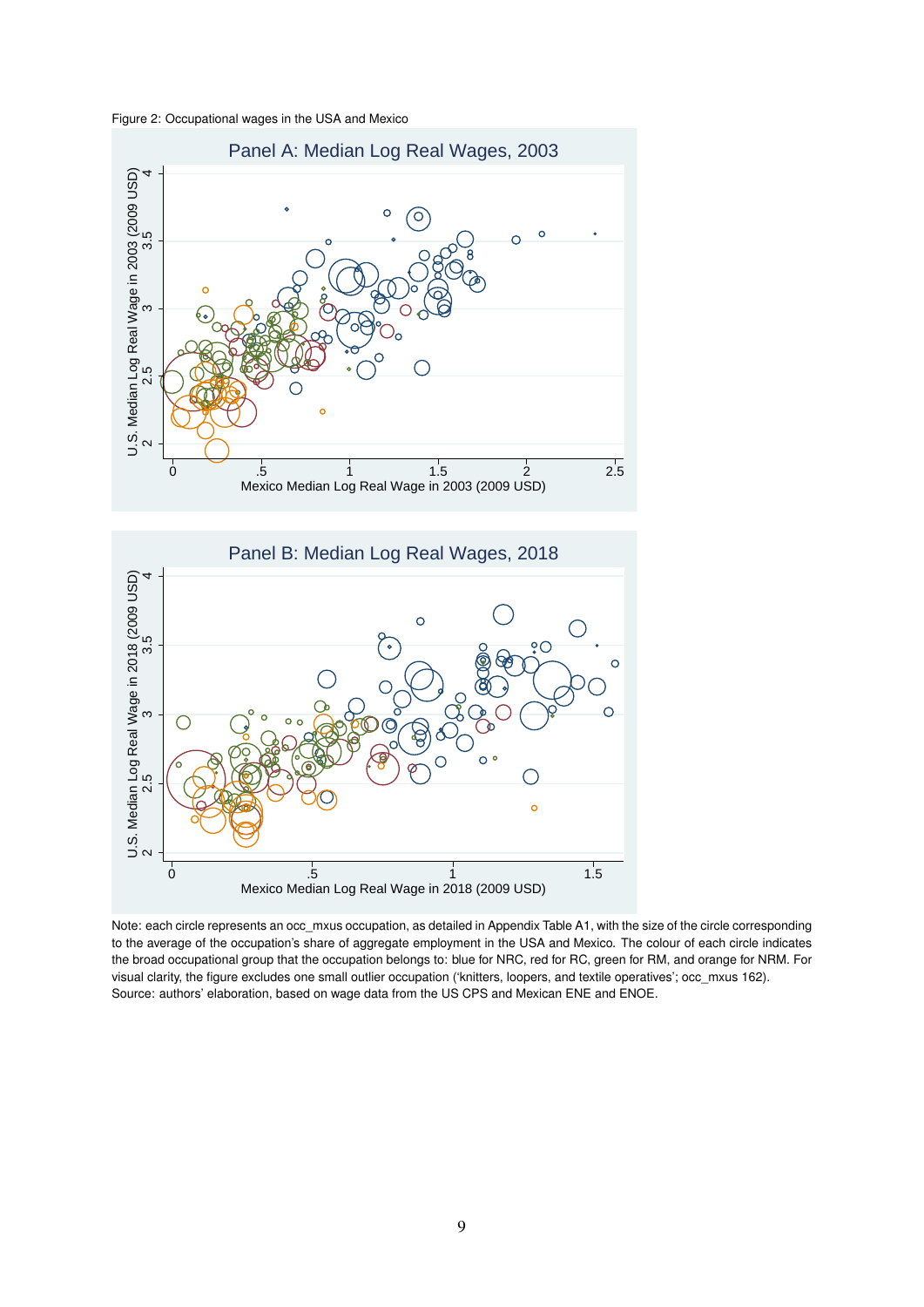# 3.2 Trade data

In Section [5](#page-16-0) we merge the employment information from the labour force surveys with data on trade flows between the USA and Mexico. Data on international trade flows are from the United Nations Commodity Trade Statistics Database (UN Comtrade), which compiles import and export data from government agencies in close to 200 countries.<sup>[21](#page-2-0)</sup> We focus on US imports of Mexican goods between 2005 and 2018 at the two-digit HS1996 level.

Data on trade flows of intermediate goods are from the Organisation for Economic Co-operation and De-velopment (OECD) Inter-Country Input–Output (ICIO) Tables.<sup>[22](#page-2-0)</sup> We use the December 2018 release of these tables and focus on the flows of intermediate goods and services from different Mexican industries to different US industries over the period 2005–15.

Nominal values in US dollars from Comtrade and from the ICIO Tables are converted to real values using the US GDP deflator from the St. Louis Fed's FRED database. The crosswalks used to match the industry codes in the Mexican ENOE, the US CPS, the Comtrade dataset, and the ICIO tables are detailed in Appendix Tables [A3,](#page-37-0) [A4,](#page-41-0) and [A5.](#page-42-0)

# <span id="page-11-0"></span>4 Changes in occupational employment structures

# 4.1 Employment patterns across broad occupational groups

We begin by considering the evolution of the employment share of the four broad occupation groups in the two countries. Panel A of Figure [3](#page-12-0) reproduces the well-known patterns regarding the evolution of the occupational employment structure in the USA from the mid-1980s until the early 2000s. This is a period that features very strong growth in high-skill NRC occupations, and strong declines in middlewage routine employment, with the sharpest decline observed for RM occupations, and smaller declines for RC occupations. The share of employment in NRM occupations remains relatively stable.

In Panel B we plot the changes over the period 2003–18. The first part of this period is similar to the earlier one, with continued declines in routine employment and increases in NRC employment. Another important feature of this early part of the century is the strong growth in low-skill NRM occupations (at least until 2013). Interestingly, the patterns are somewhat different in more recent years, with the share of RM employment remaining stable with a slight upwards trend in the post-Great Recession period, and with the growth in the share of NRM employment experiencing a marked slowdown.

Panel C depicts the analogous patterns observed over the 2000–18 period in Mexico, where for comparability with Panel B, changes are also depicted relative to 2003 levels. There are two strong similarities with the USA: in both countries, the share of employment in middle-skill RM occupations declines strongly during the first decade of the 2000s, while in both countries the share of employment in lowskill NRM occupations features a strong increase during that time period. In terms of magnitudes, the employment share of RM jobs falls by 3.7 percentage points (p.p.) in Mexico between 2003 and 2012, while it falls by 2.1 p.p. in the USA over the same time period. The employment share of NRM jobs increases by 2.8 p.p. and 2.0 p.p. in Mexico and the USA, respectively, over that same time period. Interestingly, the employment share of RM jobs starts to recover in Mexico after 2012. This coincides with the period in which the employment share in these jobs in the USA is no longer declining.

<sup>21</sup> See: <https://comtrade.un.org/data>.

<sup>22</sup> See: <www.oecd.org/sti/ind/inter-country-input-output-tables.htm>.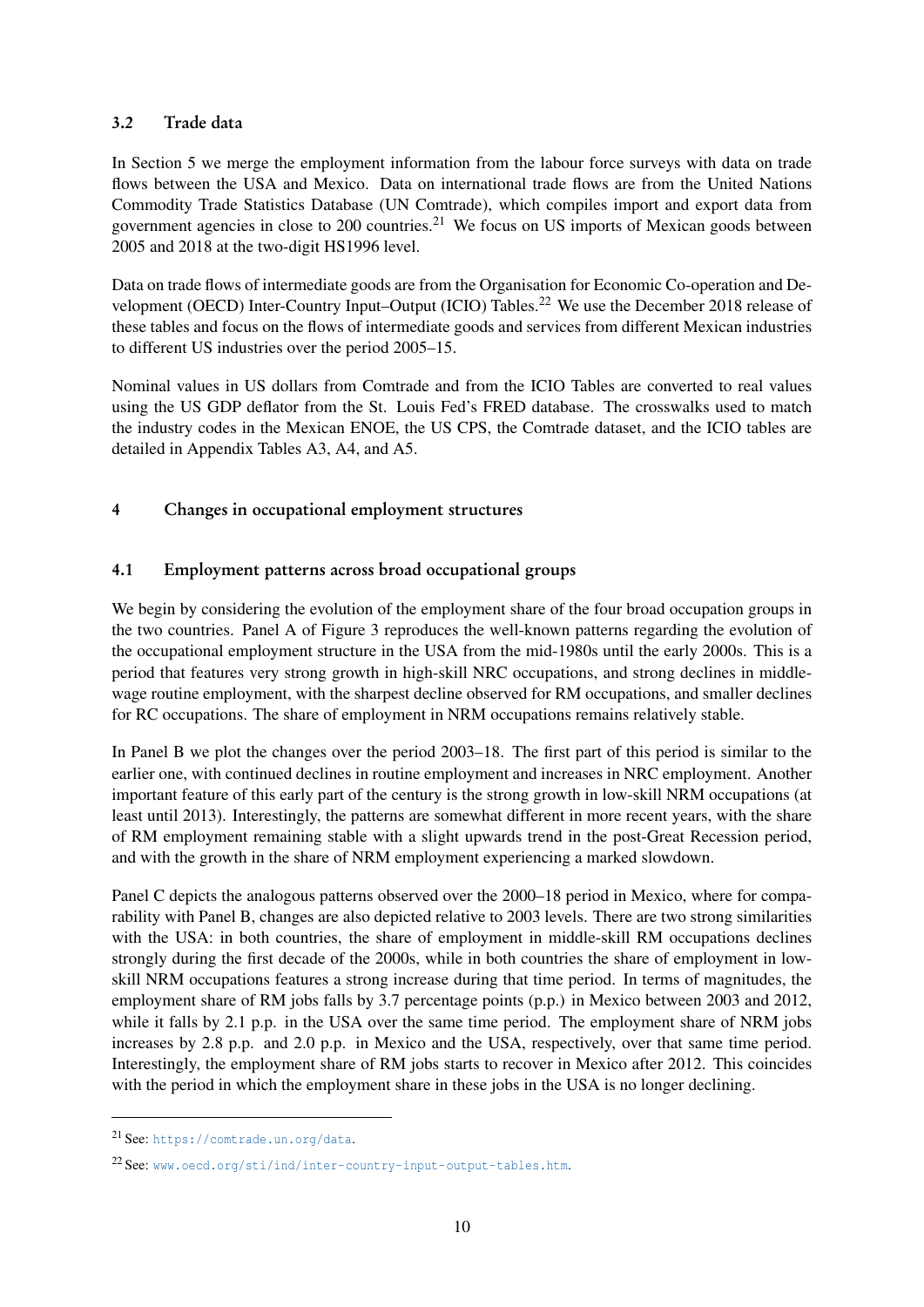

<span id="page-12-0"></span>Figure 3: Changes in employment shares by major occupation groups

Note: The aggregation to the four broad task clusters is described in Section [3](#page-6-1) and Appendix Table [A2.](#page-36-0) Source: authors' elaboration, based on data from the US CPS and Mexican Census, ENE, and ENOE.

The two countries differ markedly, however, in terms of the evolution of high-skill NRC and middle-skill RC occupations. While the USA features strong growth in high-paying NRC jobs, employment in these occupations is stable in Mexico, at least until 2016. Mexico also features a slightly increasing share of employment in middle-paying RC occupations until 2011, in contrast with the declining trend observed in the USA throughout the 2000s.

Appendix Figure [A2](#page-47-0) shows that much of the growth of NRM jobs in Mexico is driven by informalsector workers; the share of formal-sector workers in NRM occupations remains fairly stable over time. However, in terms of the RM employment share among formal workers—where we would expect the impacts of trade and offshoring to be most likely to be observed—the pattern is very similar to the overall economy, with a strong initial decline followed by a recovery, particularly from 2012 onwards.

These broad-level results provide little support for the hypothesis that the decline of employment in middle-skill RM occupations in the USA has been associated with a movement of these jobs to Mexico. The aggregate patterns, however, might conceal important geographical variation. In Figure [4](#page-13-0) we explore the evolution of these changes across Mexican states, with a particular interest in determining whether the patterns differ for states that border the USA. A high fraction of firms in these states are *maquiladoras*—firms that import inputs mostly from the USA, process them, and then ship them back to the origin country—and may be a more likely target for offshoring activity.[23](#page-2-0) In fact, we find that the loss of RM employment in the earlier period, and the loss of RC employment in the more recent period,

<sup>23</sup> [Utar and Torres Ruiz](#page-28-1) [\(2013\)](#page-28-1) argue that since its introduction, the *maquiladora* industry moved from consisting only of low-skilled labour-intensive plants focusing on simple assembly jobs towards more advanced manufacturing processes, such as the production of machinery and automobiles. They point out that in 2006 the *maquiladora* industry in Mexico generated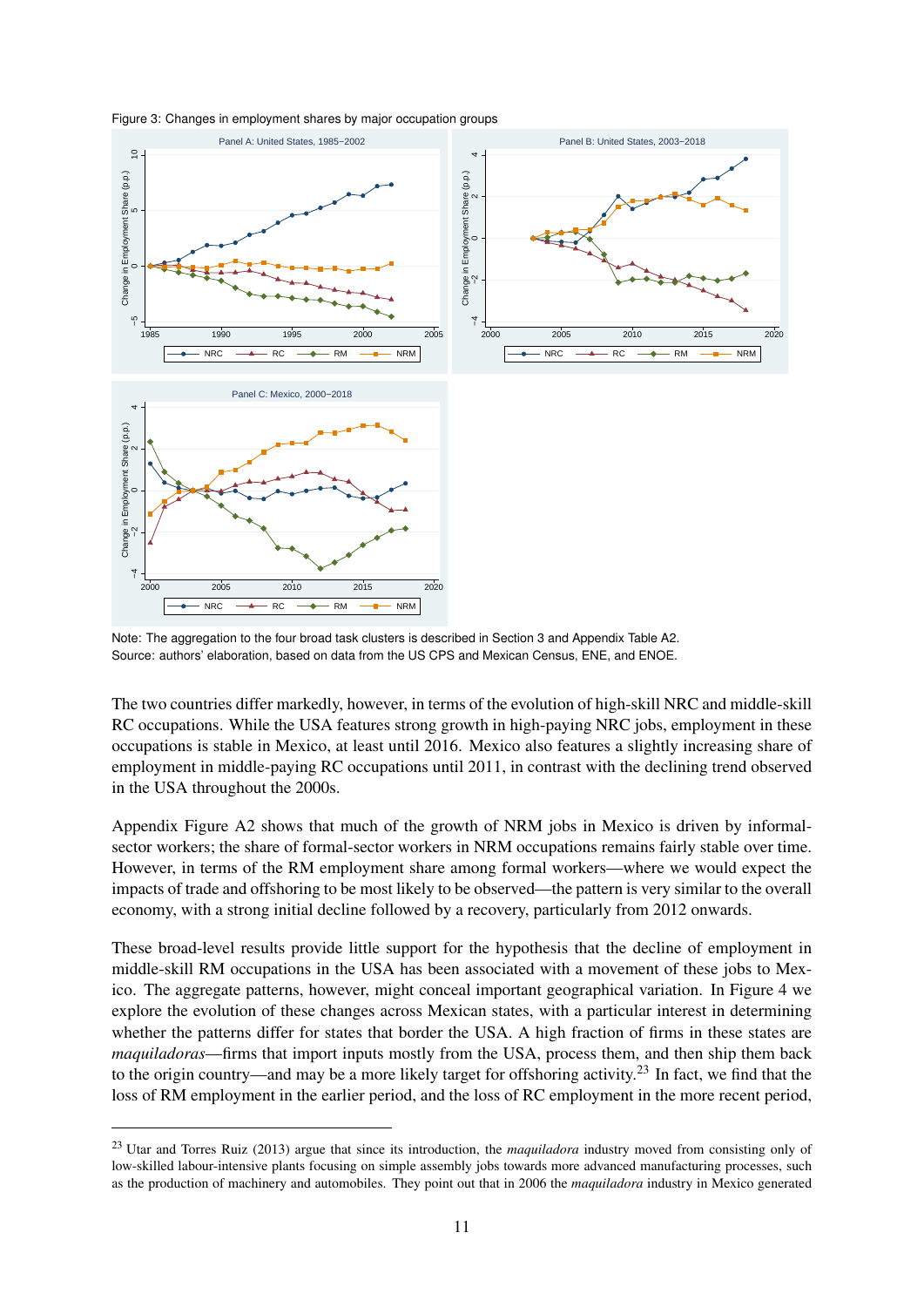is pervasive throughout Mexico, and observed at least as strongly in border states as in the rest of the country. This further raises questions about the plausibility of the claim that the decline in American RM jobs is due to a reallocation of these jobs to Mexico.



<span id="page-13-0"></span>Figure 4: Changes in occupational composition by Mexican state, 2003–18

Note: change in employment shares by state, using the aggregation to four broad task clusters described in Section [3](#page-6-1) and Appendix Table [A2.](#page-36-0)

Source: authors' elaboration based on data from the Mexican ENE and ENOE.

 $[-6,-4]$   $[-4,-2]$   $[-2,0]$ <br>  $(0,2]$   $(2,4]$   $(4,6)$ Change in Employment Share (p.p. change)

more than US\$25 billion in foreign exchange, and accounted for 44 per cent of total Mexican manufacturing exports; 94 per cent of the *maquiladora* exports in that year went to the USA.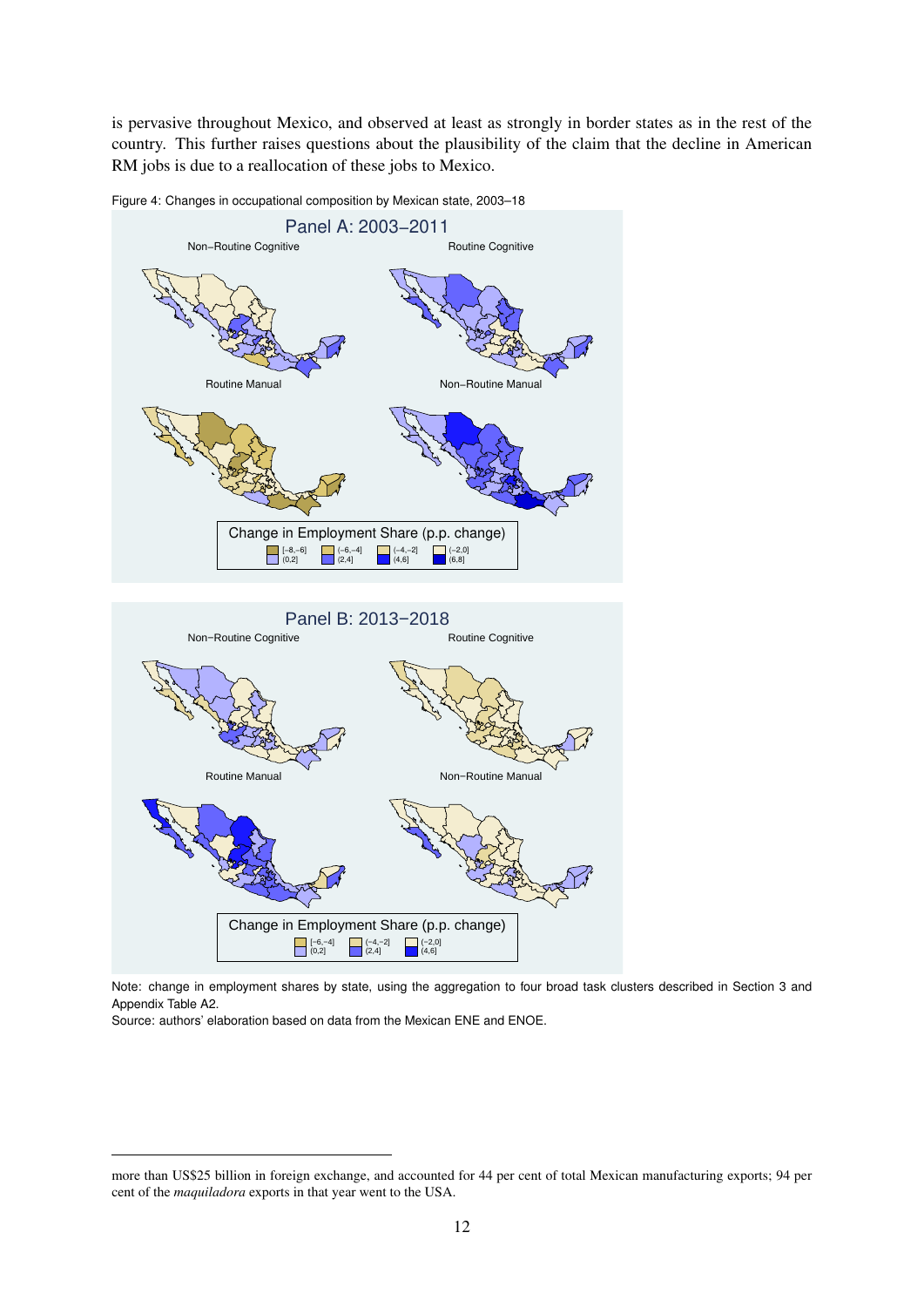### 4.2 Employment patterns across detailed occupations

The patterns documented in the previous section may hide important differences between the changes in the occupational structure of employment in the USA and Mexico. For example, it may be the case that even though RM occupations as a whole were shrinking in both countries in the early 2000s, certain types of RM jobs were shrinking in the USA but growing in Mexico. In this section we present our key results regarding the employment patterns in the two countries at the level of the 175 detailed harmonized occupations for the USA and Mexico that we have created ('occ\_mxus').

We are interested in understanding whether occupations that are shrinking in the USA—middle-wage routine occupations in particular—are growing in Mexico. Panel A of Figure [5](#page-15-0) plots the change in the employment share of each of the 175 occupations in the USA on the *y*-axis, and in Mexico on the *x*-axis, over the period 2003–11. The markers distinguish which broad occupational category each occupation corresponds to, with blue circles for NRC, red triangles for RC, green diamonds for RM, and orange squares for NRM.<sup>[24](#page-2-0)</sup>

The figure shows a positive correlation in terms of changes in employment shares in the two countries between 2003 and 2011. The correlation coefficient is 0.26 and is significant at the 1 per cent level. The majority of the 175 occupations are either in the bottom-left quadrant (shrinking in both countries) or in the top-right quadrant (growing in both countries). Notably, many of the RM occupations that feature strong declines in the USA also experience declines in Mexico. The employment shares of 'assemblers of electrical equipment' and 'carpenters', for example, decline strongly in both countries. The main exception is 'truck, delivery and tractor drivers' (the notable green diamond in the lower-right quadrant of the graph), which grows fairly strongly in Mexico. As this is not an offshorable occupation, its decline in the USA and its growth in Mexico must be driven by other factors.

Appendix Table [A7](#page-44-0) presents detailed patterns for the occupations with the largest increases and decreases in employment shares in the USA. The occupation that shrinks the most in the USA is 'secretaries, typists and stenographers', which also shrinks strongly in Mexico. The next biggest fall in the USA is in supervisory-related occupations, which grow marginally in Mexico. Overall, the 10 occupations that experience the largest contractions in employment shares in the USA all decline or remain fairly constant (i.e. grow by less than 0.06 p.p.) in Mexico, with the exceptions being the truck driver occupation mentioned above, and 'administrative support jobs', which grow strongly in Mexico. Meanwhile, out of the 10 occupations that experience the largest growth in employment shares in the USA, all except 'primary school teachers' also grow or remain fairly constant (i.e. shrink by less than 0.02 p.p.) in Mexico.

Panel B of Figure [5](#page-15-0) shows the corresponding pattern for 2013–18, the period that features a strong recovery in RM employment in Mexico. Once again, there is a positive correlation in the employment share changes across the two countries, with a correlation coefficient of 0.24, which is statistically significant at the 1 per cent level. Many of the RM occupations (indicated by green diamonds in the graph) which grow strongly in Mexico during this period also grow, or decline only slightly, in the USA. This period also features strong declines in RC occupations (indicated by red triangles in the graph) in both countries, notably 'cashiers, account collectors and clerks', 'secretaries, typists and stenographers', 'salespersons', and 'door-to-door sales, street sales, and news vendors'.

 $24$  Here and in most of the subsequent analysis we focus on long changes in each country, between 2003–11 (or 2005–11 in some cases) and 2013–18. It is important to note that neither country was experiencing a recession in any of these years. This alleviates the concern that the long changes may be affected by business cycle conditions in either country.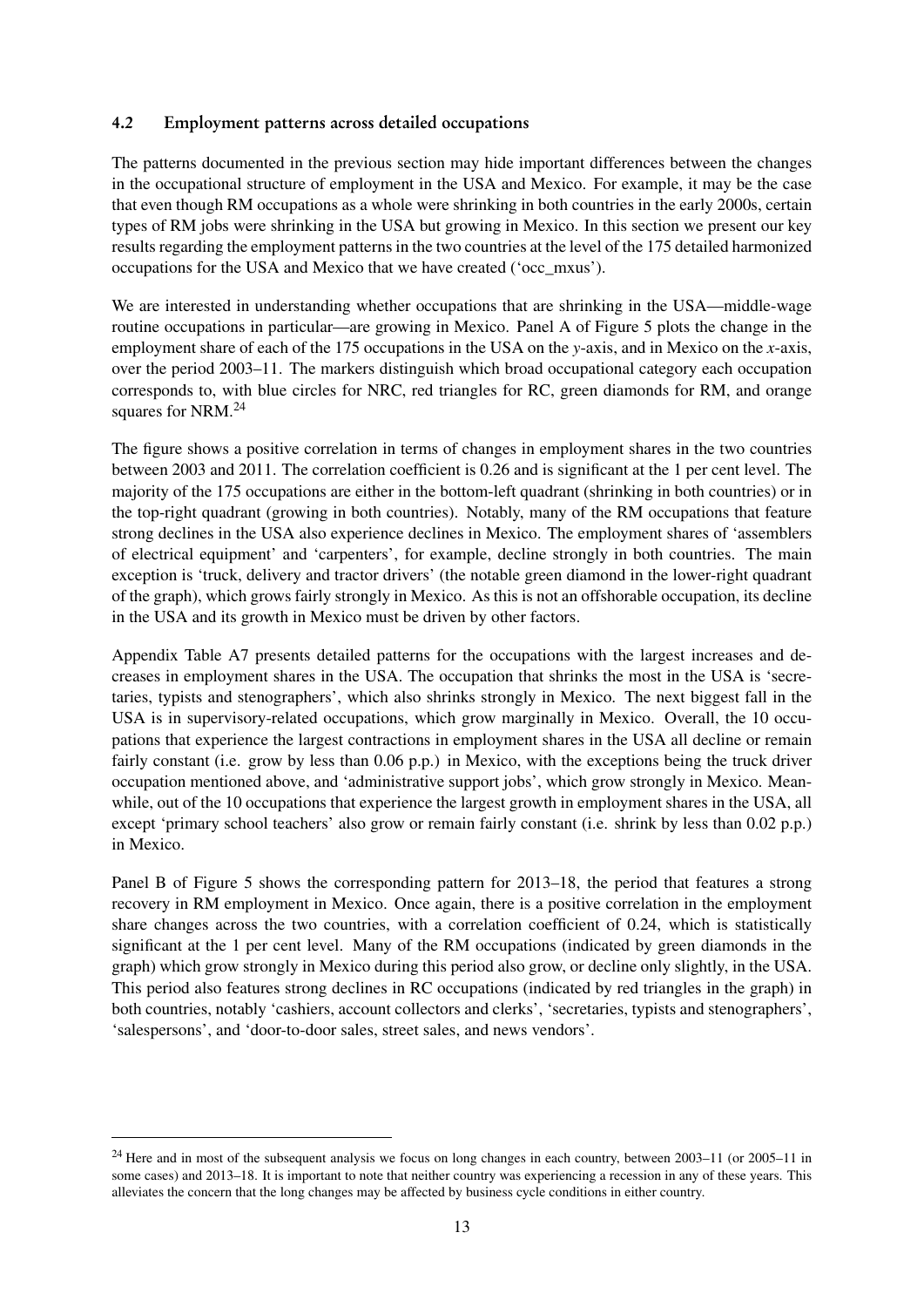

<span id="page-15-0"></span>Figure 5: Change in occupational employment shares in the USA and Mexico for detailed occupational categories

Note: each symbol represents an occ\_mxus occupation, as detailed in Appendix Table [A1;](#page-29-0) blue circles correspond to NRC occupations, red triangles to RC ones, green diamonds to RM ones, and orange squares to NRM ones. Source: authors' elaboration based on data from the US CPS and Mexican ENE and ENOE.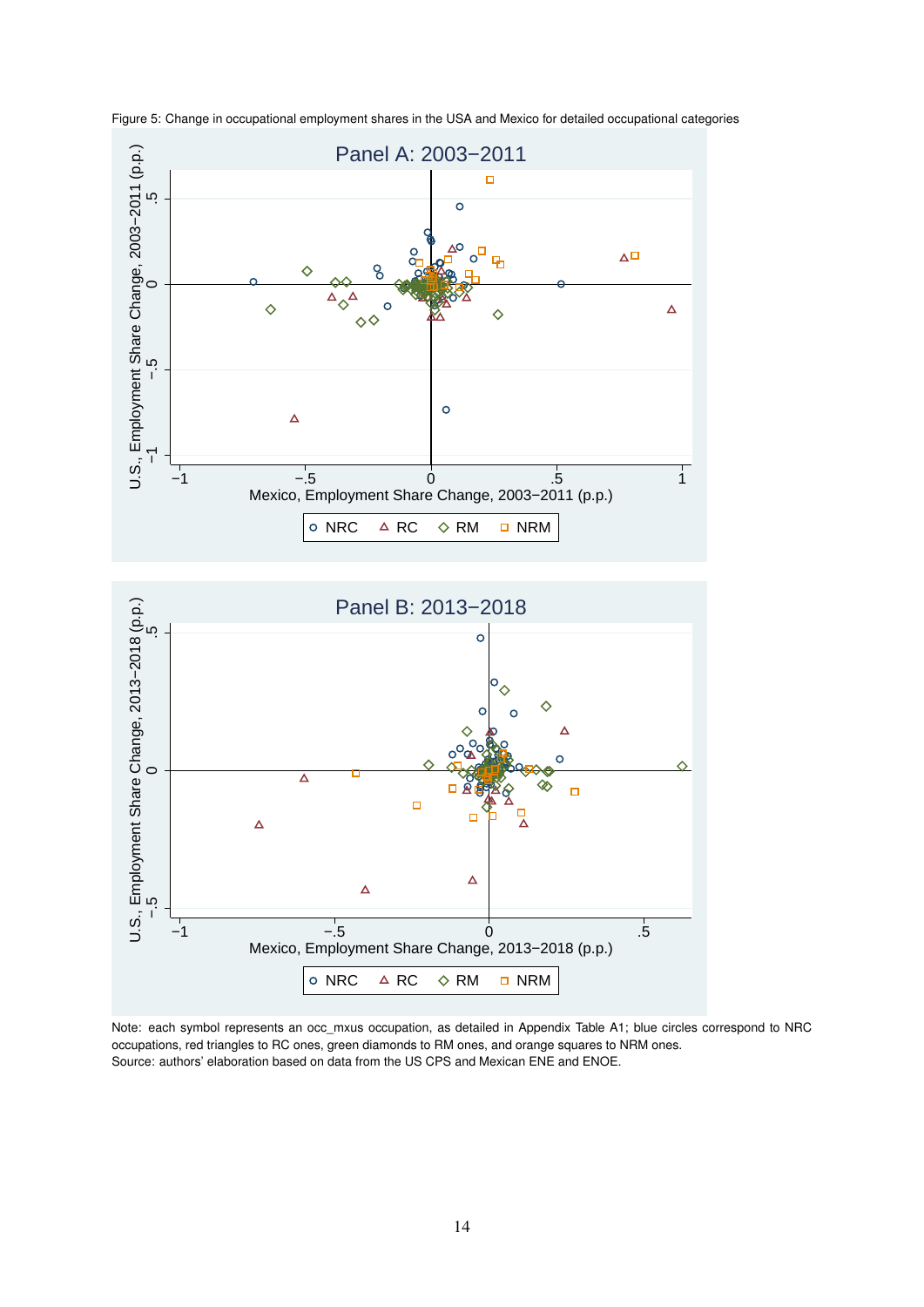Overall, we find that during both the earlier and the more recent period there is a positive correlation in employment share changes across the two countries. The strongest divergence in employment share changes in the two countries occur in occupations that are unlikely to be susceptible to offshoring. Hence, we find little evidence that the decline of specific occupations in the USA is associated with a movement of these jobs to Mexico.

# 4.3 Were things different in the 1990s?

Our results show very little evidence of occupation-level relocation of jobs from the USA to Mexico in the period since 2003. We now consider whether these patterns were different during the 1990s, in the early years after the implementation of the NAFTA agreement. In Figure [6](#page-16-1) we plot the changes in employment shares at the occupational level for the USA and Mexico over the 1990–2002 period. The evidence of a positive correlation in employment share changes across the two countries is much weaker for this time period. Overall, the correlation coefficient is 0.01 (*p*-value 0.87). Two notable outlier occupations stand out (the red triangles in the bottom-left and bottom-right quadrants, respectively). These occupations are 'secretaries, typists and stenographers', which shows a strong decline in both countries, and 'salespersons', which declines in the USA but grows very strongly in Mexico. Excluding these occupations, we obtain a correlation coefficient of  $-0.04$ , which remains statistically insignificant (*p*-value 0.57).

This weak correlation implies that even during this earlier time period, there is very little evidence that jobs that decline in the USA are systematically growing in Mexico. A few occupations decline in the USA but grow in Mexico between 1990 and 2002 (e.g. 'textile sewing machine operators' and 'assemblers of electrical equipment'); however, these occupations seem to be the exception rather than the norm.



<span id="page-16-1"></span>Figure 6: Change in occupational employment shares in the USA and Mexico, 1990–2002

<span id="page-16-0"></span>Note: each symbol represents an occ\_mxus occupation, as detailed in Appendix Table [A1;](#page-29-0) blue circles correspond to NRC occupations, red triangles to RC ones, green diamonds to RM ones, and orange squares to NRM ones. Source: authors' elaboration based on data from the US CPS and Mexican Census and ENE.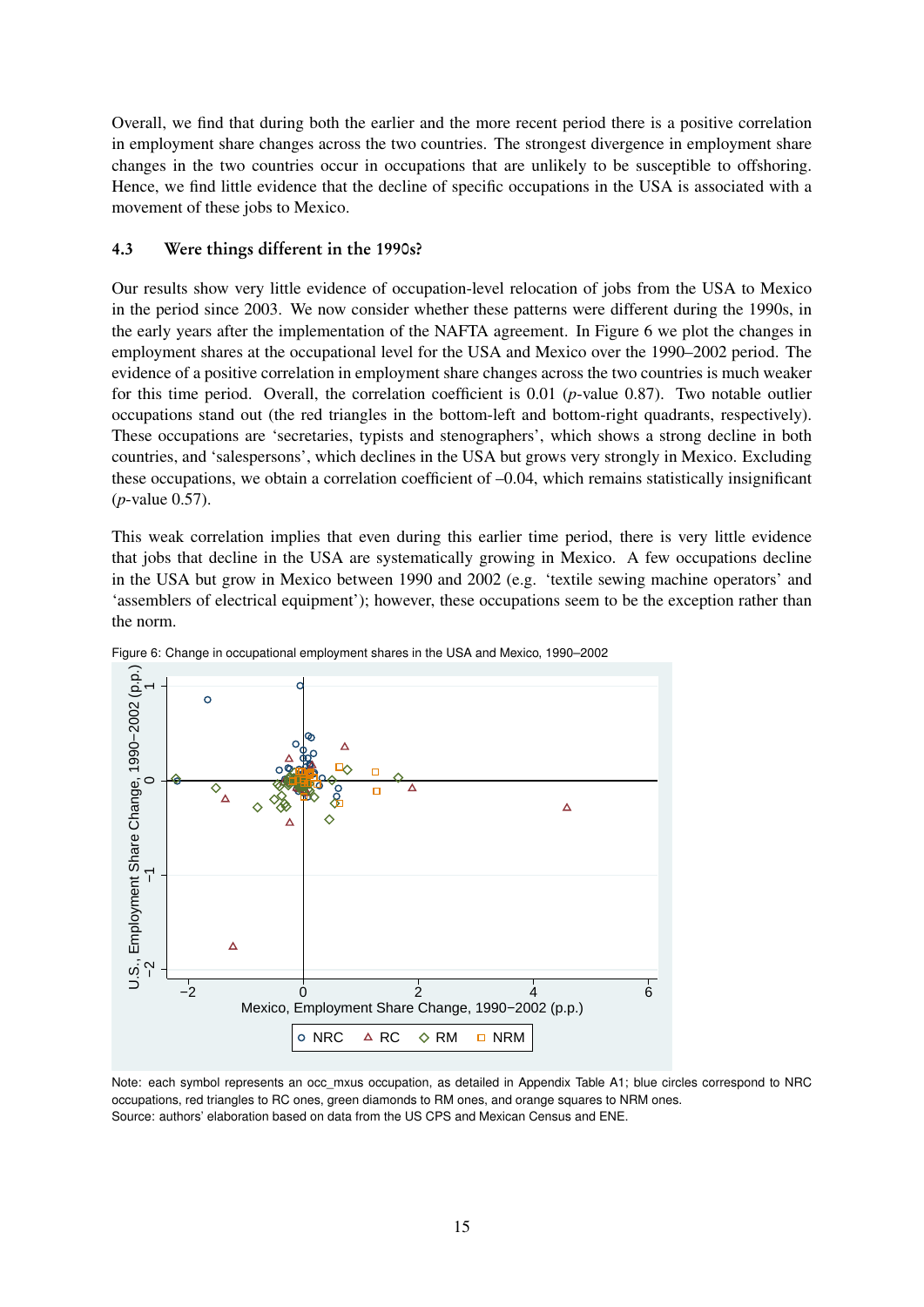### 5 Variation across industries and link with trade flows

So far we have shown that there is a positive correlation in the aggregate occupational employment share changes across the two countries over the last 15 years. In this section, we explore the extent to which this correlation varies across industries, and relate this to observed trade data.<sup>[25](#page-2-0)</sup> This allows us to further probe the hypothesis that the decline in routine employment in the USA is at least partly due to a reallocation of these jobs to Mexico.

### 5.1 Patterns in tradable vs non-tradable industries

We begin by considering the correlation in occupational employment share changes separately in the tradable and the non-tradable sectors. To do this, we separate the sample according to the industry codes of each worker.<sup>[26](#page-2-0)</sup> We compute the employment share of each of our 175 detailed occupations in each of the two broad sectors as a share of aggregate employment.

Figure [7](#page-18-0) plots the employment share changes for each occupation in each sector, across the two subperiods. Panels A and C show the patterns for the non-tradable sector. The changes in occupational employment shares are positively correlated in both periods, with correlation coefficients of 0.21 (*p*value  $< 0.01$ ) and  $0.25$  (*p*-value  $< 0.01$ ) in the earlier and the later periods, respectively.

More interestingly, Panel B shows that the correlation in employment share changes in the early period is even stronger in the tradable sector compared to the non-tradable sector, with a correlation coefficient of 0.25 (*p*-value  $<$  0.01).<sup>[27](#page-2-0)</sup> The lack of a negative correlation in the tradable sector in this period provides further evidence against the hypothesis that the decline in US jobs is associated with a relocation of certain occupations to Mexico.

In the more recent period, though, we do observe a negative correlation, with a correlation coefficient of  $-0.16$  (*p*-value  $< 0.05$ ). Hence, between 2013 and 2018 there is some evidence that occupations in the tradable sector that experience a decline in their aggregate employment share in the USA experience an increase in their share in Mexico. Occupations such as 'machinists' and 'assemblers of electrical equipment', for example, shrink in terms of their overall employment share in the USA, but grow in Mexico, while the opposite is observed for occupations such as 'labourers'. We show below, however, that these patterns do not seem to be driven by changes in trade flows between the two countries.

 $25$ This section focuses on the period since 2005 (rather than the period since 2003) due to a change in the industry classification codes used in the Mexican datasets in that year.

<sup>&</sup>lt;sup>26</sup> Workers with industry codes corresponding to agriculture, mining, or manufacturing are classified as working in the tradable sector; all others are classified as working in the non-tradable sector (i.e. utilities, construction, wholesale and retail trade, transportation, information and communications, finance, insurance and real estate, public administration, and other services).

 $27$  Note that the scale in Panels B and D is different from Panels A and C, as the changes in employment shares (out of total employment) are much smaller in the tradable sector.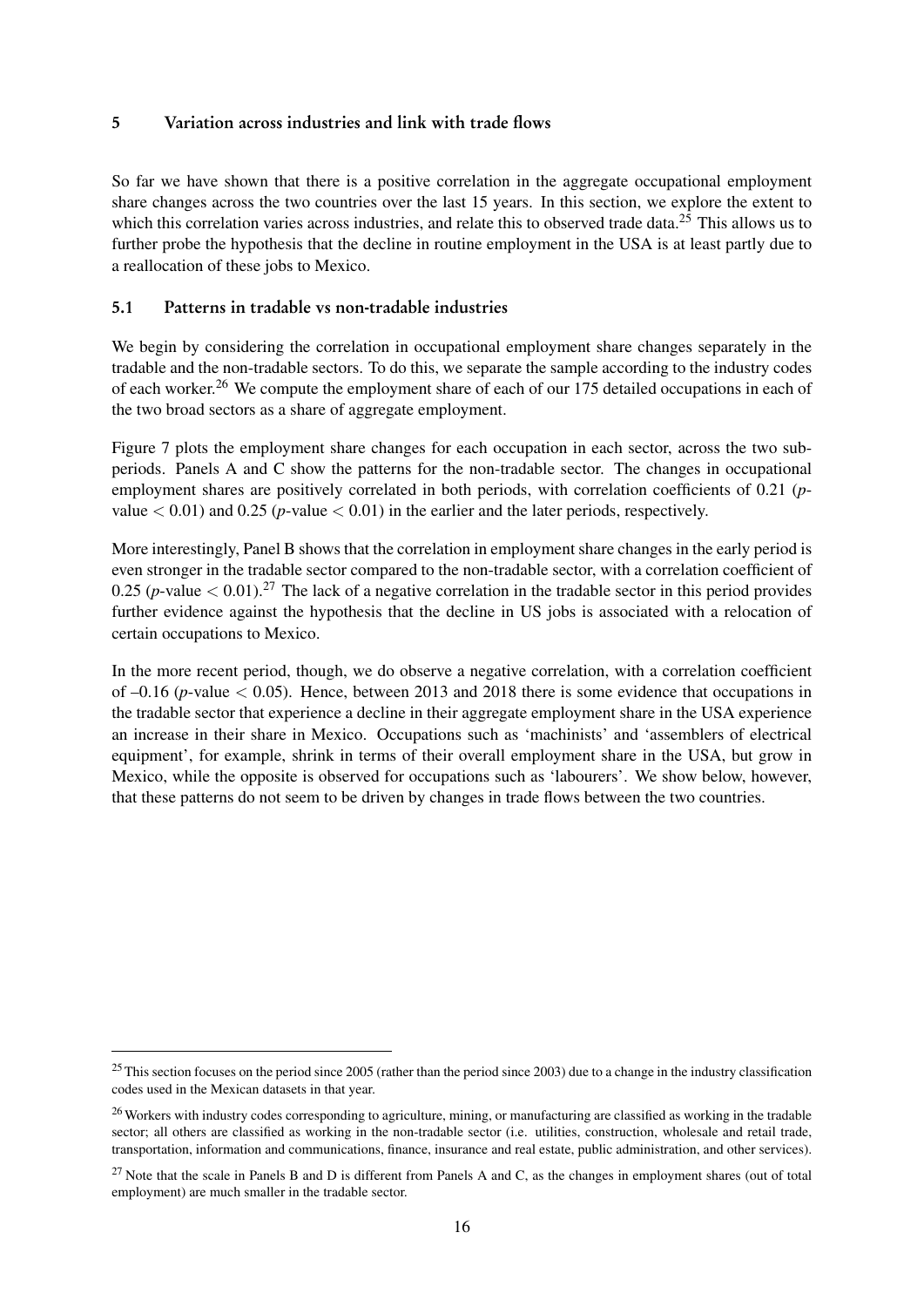

<span id="page-18-0"></span>Figure 7: Change in occupational employment shares in tradable and non-tradable industries in the USA and Mexico

Note: each symbol represents an occ\_mxus occupation, as detailed in Appendix Table [A1;](#page-29-0) blue circles correspond to NRC occupations, red triangles to RC ones, green diamonds to RM ones, and orange squares to NRM ones. Tradable industries are agriculture, mining, and manufacturing.

Source: authors' elaboration, based on data from the US CPS and Mexican ENOE.

#### 5.2 Trade and changes within and between industries

We now explore the patterns of occupational change at a more granular industry level. As discussed in Section [2,](#page-5-0) if routine jobs are declining in the USA due to trade with Mexico, we should observe opposing patterns across the two countries both in the 'between-industry' and the 'within-industry' components of the decline in routine employment.

In order to explore these industry-level changes, we perform a decomposition of the change in the employment share of each of the four broad occupational groups in each country into a component due to differential growth across industries, and a component due to changes in the occupational structure within industries. In particular, the change in the employment share of each occupation can be decomposed as follows:

<span id="page-18-1"></span>
$$
\Delta E_{jt} = \sum_{k} \Delta E_{kt} \lambda_{jk} + \sum_{k} \Delta \lambda_{jkt} E_{k}
$$
  

$$
\equiv \Delta E_{jt}^{B} + \Delta E_{jt}^{W}
$$
 (1)

where ∆*Ejt* is the change in the overall share of employment in occupation *j* over time interval *t* in a particular country,  $\Delta E_{jt}^{B}$  is the change in occupation *j*'s share of employment attributable to changes in industrial composition (the 'between-industry' component), and  $\Delta E_{jt}^W$  is the change attributable to changes in the occupational mix used within industries (the 'within-industry' component). The change in industry *k*'s share of aggregate employment during time interval *t* is given by  $\Delta E_{kt} = E_{k1} - E_{k0}$ . The average annual employment share of industry *k* over the sample period is given by  $E_k = (E_{k1} + E_{k2})$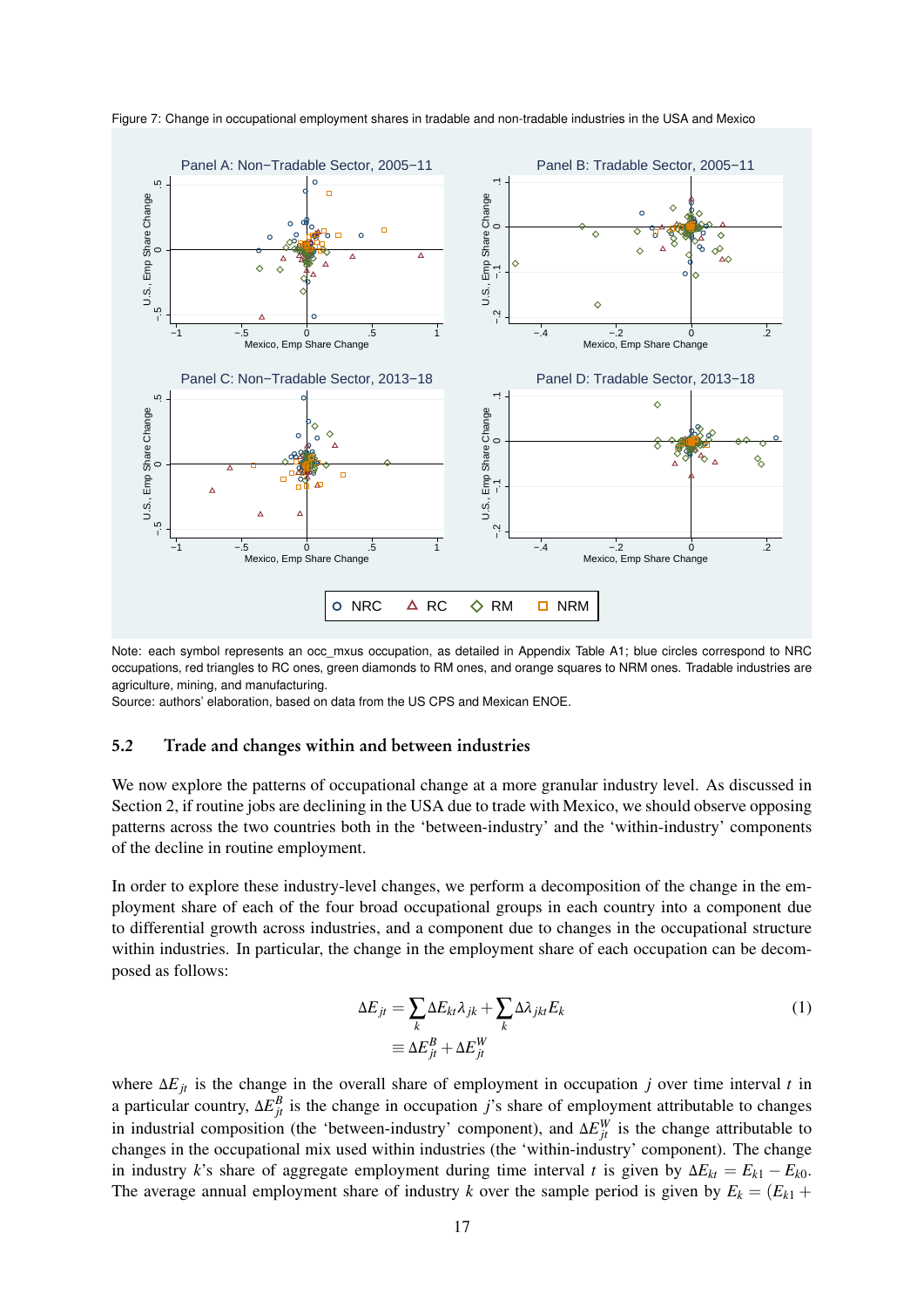$E_{k0}/2$ . The change in occupation *j*'s share of industry *k* employment during time interval *t* is given by ∆*λ jkt* = *λ jk*<sup>1</sup> − *λ jk*0. Occupation *j*'s average share of industry *k* employment during that time is  $\lambda_{jk} = (\lambda_{jk1} + \lambda_{jk0})/2.$ 

We start by focusing on the changes in RM employment. Figure [8](#page-20-0) plots the contribution of each detailed industry to the overall change in employment in this occupation obtained from the decomposition analysis. Panel A focuses on the contributions to the between-industry component.[28](#page-2-0) Negative values indicate that the industry is shrinking, while positive values indicate that the industry is growing. The magnitudes indicate the contribution of the industry to the aggregate change in the RM employment share, and are the result of the combination of the size of the industry's employment share change, and its RM intensity. For both the early and the later period, we observe positive correlations in these between-industry contributions. As discussed in Section [2,](#page-5-0) we should observe opposing patterns in the two countries if production of goods from routine-intensive industries were being relocated from the USA to Mexico. The fact that we do not see that industries that are declining in the USA are systematically growing in Mexico—even when weighted by their RM employment share—provides evidence against the hypothesis that the declines observed in the USA are due to relocation of production to Mexico due to trade or offshoring.

The results for the within-industry components are in Panel B of Figure [8.](#page-20-0) We find that the correlation across the two countries in the contribution of within-industry changes to the overall change in RM employment is also positive, in both the earlier and later periods. Here, the contributions are the result of the industry's size and the within-industry change in the RM employment share. The positive correlation indicates that the RM intensity of different industries is changing in the same direction in both countries. As discussed in Section [2,](#page-5-0) we should observe opposing patterns in the two countries if there is selection in terms of firm composition, or if firms offshore only certain tasks or replace these with intermediate inputs. Hence, these results provide evidence against the hypothesis that producers in the USA are offshoring their routine-intensive task processes to Mexico, or replacing them with imported Mexican intermediate inputs.

Appendix Figure [A3](#page-48-0) presents the analogous patterns for RC employment—the other broad occupational category that experienced a strong decline in the USA since 2005, as shown in Figure [3.](#page-12-0) Here we observe that the between-industry contributions to the decline in RC employment are slightly negatively correlated across the two countries in the earlier period, and positively correlated in the more recent period. The within-industry components are negatively correlated in both periods, though the correlations are fairly weak.

The overall contributions of the within-industry and the between-industry components to the change in each of the four occupations' employment shares in each country are presented in Appendix Table [A8.](#page-45-0) For manual occupations (both routine and non-routine) in both periods, and for RC occupations in the more recent period, we find that between- and within-industry shifts consistently move occupational employment shares in the same direction in both countries. The changes have opposite signs across the two countries for RC occupations over the 2005–11 period, confirming the evidence in Appendix Figure [A3:](#page-48-0) both within- and between-industry shifts contribute to a decline in the employment share of this occupation in the USA, whereas they both contribute to an increase in the employment share of this occupation in Mexico.

 $^{28}$  We exclude the construction industry in all panels as it is an extreme outlier. For visual clarity, Panel A also excludes the clothing and apparel industry and the bus, taxi, and other urban transportation industry from the graph for the early period, and the manufacturing of transportation engines and equipment from the graph for the later period. Including these industries does not affect our results of interest.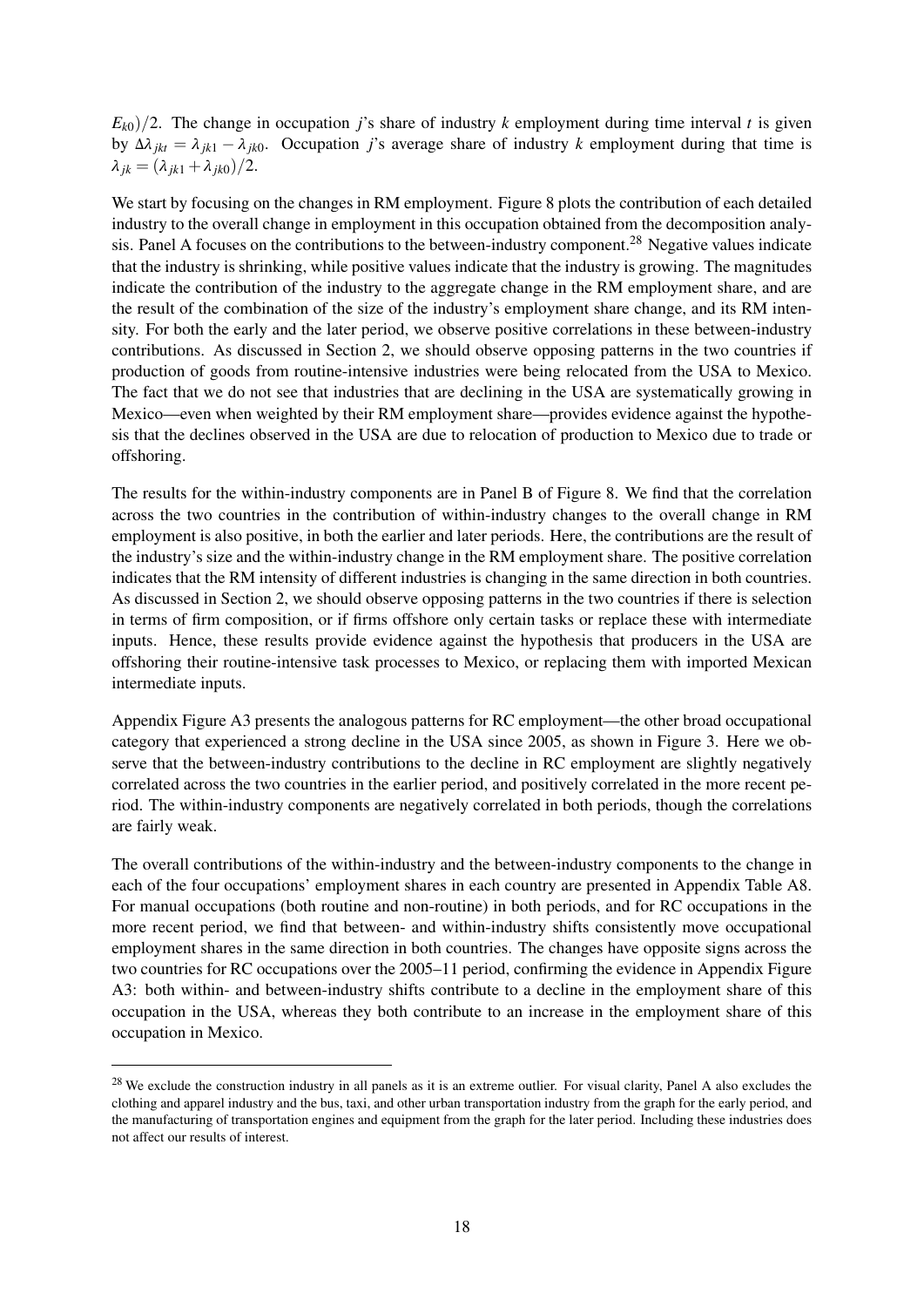

<span id="page-20-0"></span>Figure 8: Industry contributions to changes in routine manual employment share

Note: each circle represents an ind\_mxus industry, as detailed in Appendix Table [A3.](#page-37-0) Panel A reports the contribution of each industry to the between-industry component of the change in the RM employment share, while Panel B reports the contribution of each industry to the within-industry component of the change in the RM employment share. These contributions are computed based on the decomposition in Equation [\(1\)](#page-18-1). For visual clarity, we exclude the construction industry in all panels, as it is an extreme outlier. Panel A also excludes the clothing and apparel industry and the bus, taxi, and other urban transportation industry from the graph for the early period, and the manufacturing of transportation engines and equipment from the graph for the later period. Including these industries does not affect our results of interest. Source: authors' elaboration based on data from the US CPS and Mexican ENOE.

In order to directly exploit information on trade flows, Figure [9](#page-21-0) plots the change in each industry's RM employment share against the change in trade volumes from Mexico to the USA in that industry, as measured in the Comtrade data. Here, each circle represents a tradable industry.[29](#page-2-0) Panels A and C show the changes in RM employment shares in the USA. Both in the early and in the later periods, there is a positive correlation between the change in the trade flows in a particular industry, and the change in the industry's RM employment share. This implies that, if anything, industries that are importing more from Mexico are becoming *more* RM intensive in the USA. The correlations for Mexico, as shown in Panels B and D, are close to zero. Hence, Mexican industries that are exporting more to the USA do not seem to experience disproportionate changes in the share of RM workers that they employ.

<sup>&</sup>lt;sup>29</sup>We exclude industries in the agricultural and forestry sectors (in line with our exclusion of workers in agriculture and farming occupations), as well as the metal ore mining industry, which is an outlier and corresponds to a very small fraction of overall employment in both countries.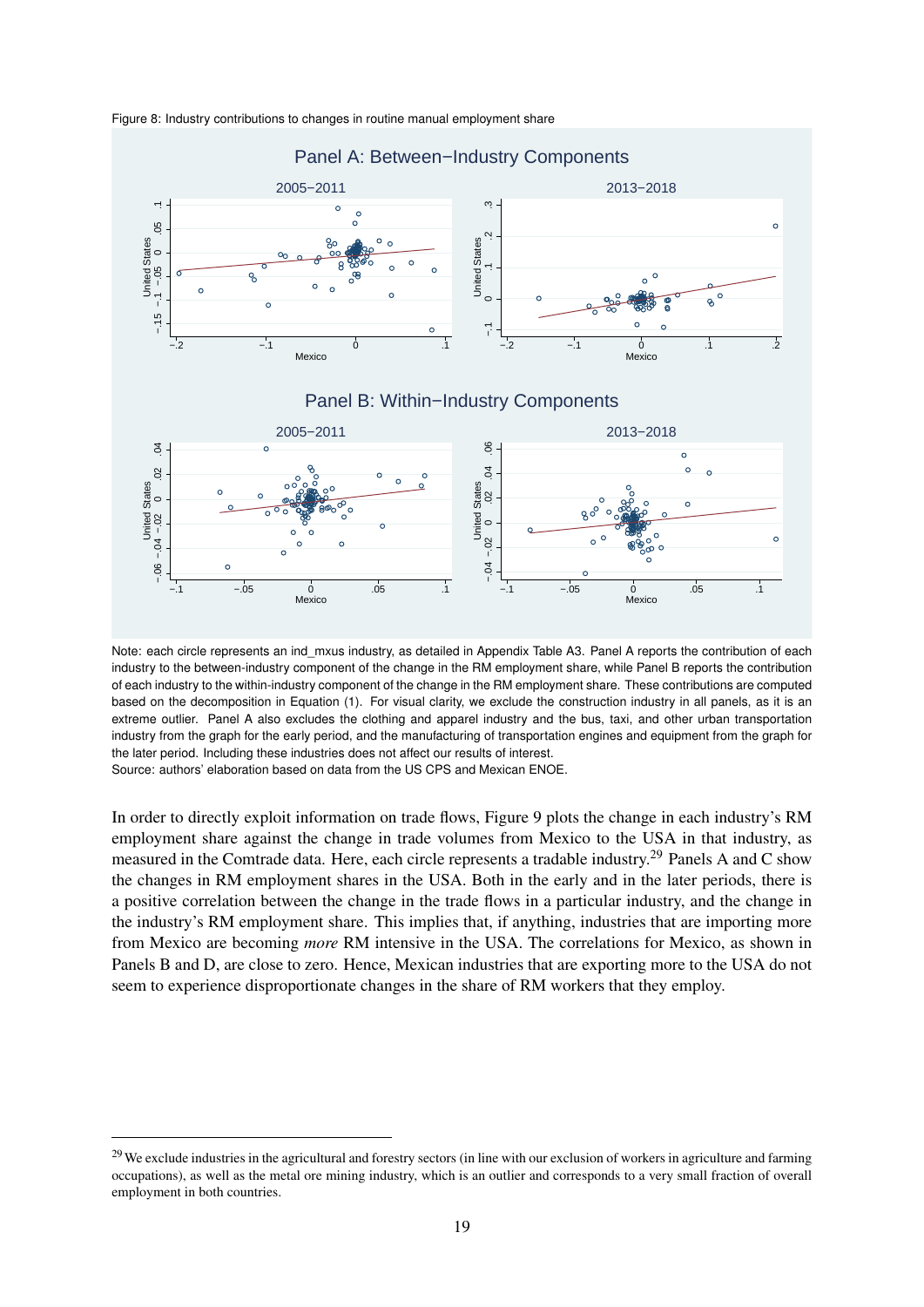

<span id="page-21-0"></span>Figure 9: Change in industrial routine manual employment share and trade between Mexico and the USA

Note: each circle represents a tradable industry, as detailed in Appendix Table [A4,](#page-41-0) with the size scaled according to the industry's share of aggregate employment in the corresponding country in 2011 (Panels A and B) or 2018 (Panels C and D). The figure plots the relationship between the change in imports from Mexico to the USA in each industry, and the change in the share of RM employment within the industry. We exclude industries in the agricultural and forestry sectors (in line with our exclusion of workers in agriculture and farming occupations), as well as the metal ore mining industry, which is an outlier and corresponds to a very small fraction of overall employment in both countries.

Source: authors' elaboration, based on trade data from Comtrade and employment data from US CPS and the Mexican ENOE.

In Figure [10](#page-22-0) we explore the relationship with changes in the use or supply of intermediate inputs, as measured in the OECD ICIO Tables. If firms in certain industries in the USA offshore the production of RM tasks or intermediate inputs that are intensive in these tasks to Mexico, we would expect those industries to experience a decline in their RM employment share. Panel A plots the change in RM employment shares in the USA against the change in the value of Mexican intermediate inputs used by the industry between 2005 and 2011.<sup>[30](#page-2-0)</sup> The correlation is weakly positive. This provides further evidence against the hypothesis that an increase in the intensity of usage of intermediate inputs from Mexico is associated with a decline in RM employment.

Panel B plots the analogous patterns for Mexico, where we now compute the change in the value of intermediate inputs *supplied* to the USA by each Mexican industry. In the case of Mexico, we also find a weakly positive correlation, implying that industries that are increasing their supply of intermediate inputs to the USA are becoming on average slightly more RM intensive.

<sup>&</sup>lt;sup>30</sup> Panel A excludes mining and quarrying, and coke and refined petroleum, which are outliers and account for a very small proportion of employment in the USA; Panel B excludes publishing, which is an outlier and accounts for a very small proportion of employment in Mexico. The lines of best fit are computed including these outliers.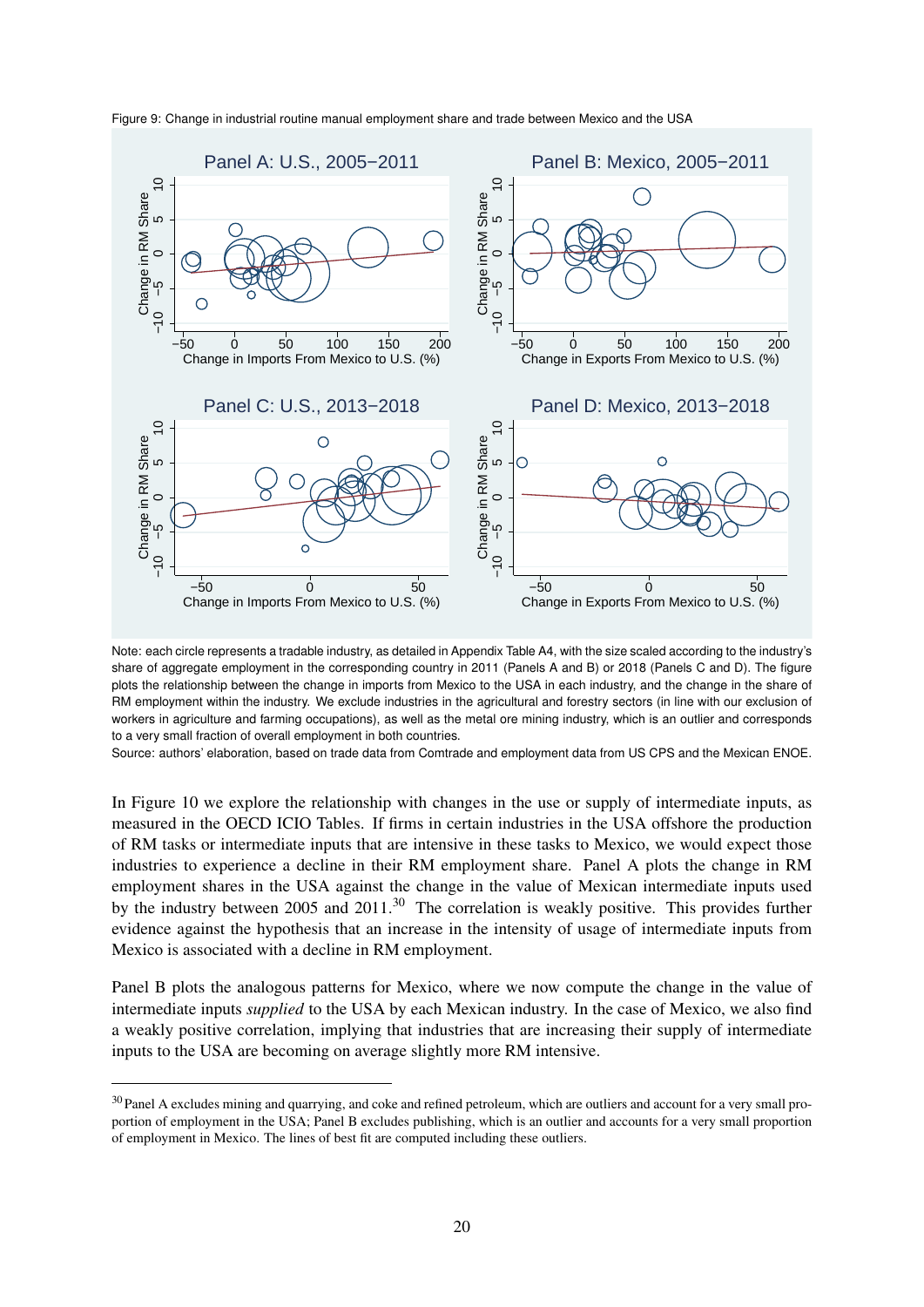<span id="page-22-0"></span>





Note: each circle represents a tradable industry, as detailed in Appendix Table [A5,](#page-42-0) with the size scaled according to the industry's share of aggregate employment in the corresponding country in 2011. Panel A plots the relationship between the change in each US industry's use of intermediate inputs from Mexico, and the change in its share of RM employment. Panel B plots the relationship between the change in each Mexican industry's supply of intermediate inputs to the USA, and the change in its share of RM employment. Panel A excludes mining and quarrying, and coke and refined petroleum, which are outliers and account for a very small proportion of employment in the USA; Panel B excludes publishing, which is an outlier and accounts for a very small proportion of employment in Mexico. The lines of best fit are computed including these outliers.

Source: authors' elaboration based on input–output data from the OECD ICIO Tables and employment data from the US CPS and the Mexican ENOE.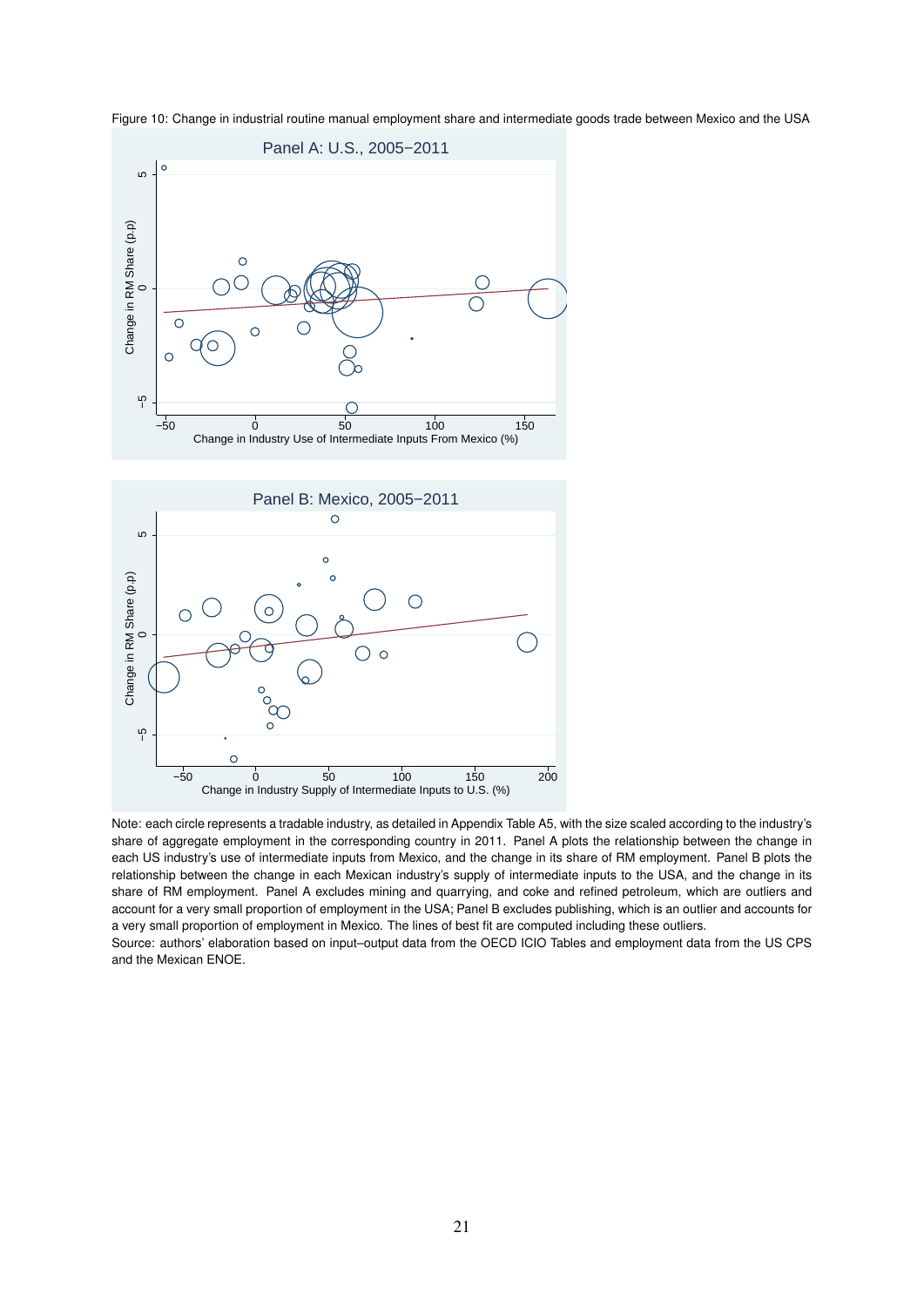Appendix Figures [A4](#page-49-0) and [A5](#page-50-0) show the analogous patterns in terms of the relationship between trade flows and changes in RC employment shares. Even though we have documented somewhat opposing patterns in terms of between- and within-industry shifts in the two countries, the results in the figures suggest that these patterns are unlikely to be driven by trade between the two countries. Industries with larger growth in imports from Mexico to the USA do not experience a decline in their RC share in the USA, and neither do industries that increase their use of Mexican intermediate inputs. This is consistent with the idea that many RC occupations are not particularly offshorable.

# 5.3 Focusing on the auto industry

As a final exercise, we focus on the patterns observed in the auto industry—a prominent industry that receives a lot of attention in the political discussion about offshoring. Panel A of Figure [11](#page-24-0) shows the share of aggregate employment over time in manufacturing of transportation vehicles and related equipment, the industry that includes car manufacturing. We see a sharp increase in the share of employment in this sector in Mexico starting in 2009.

Panel B plots changes in the aggregate share of employment in different occupations within the manufacturing of transportation vehicles sector over the 2013–18 period. Since there are few workers within the vehicle manufacturing sector working in RC or NRM occupations, we focus only on those in NRC or RM jobs. The figure shows that the jobs that grow the most in Mexico during this time period also grow in the USA. Even within this sector, we see no clear evidence that declines in employment in the USA are being met with rising employment shares in Mexico. The overall correlation coefficient for the changes in the employment shares across the two countries, including all occupations with non-zero employment share changes in both countries, is 0.27, statistically significant at the 1 percent level. The correlation coefficient among NRC and RM occupations is 0.29 (or 0.27 if those with zero changes are excluded), also statistically significant at the 1 percent level.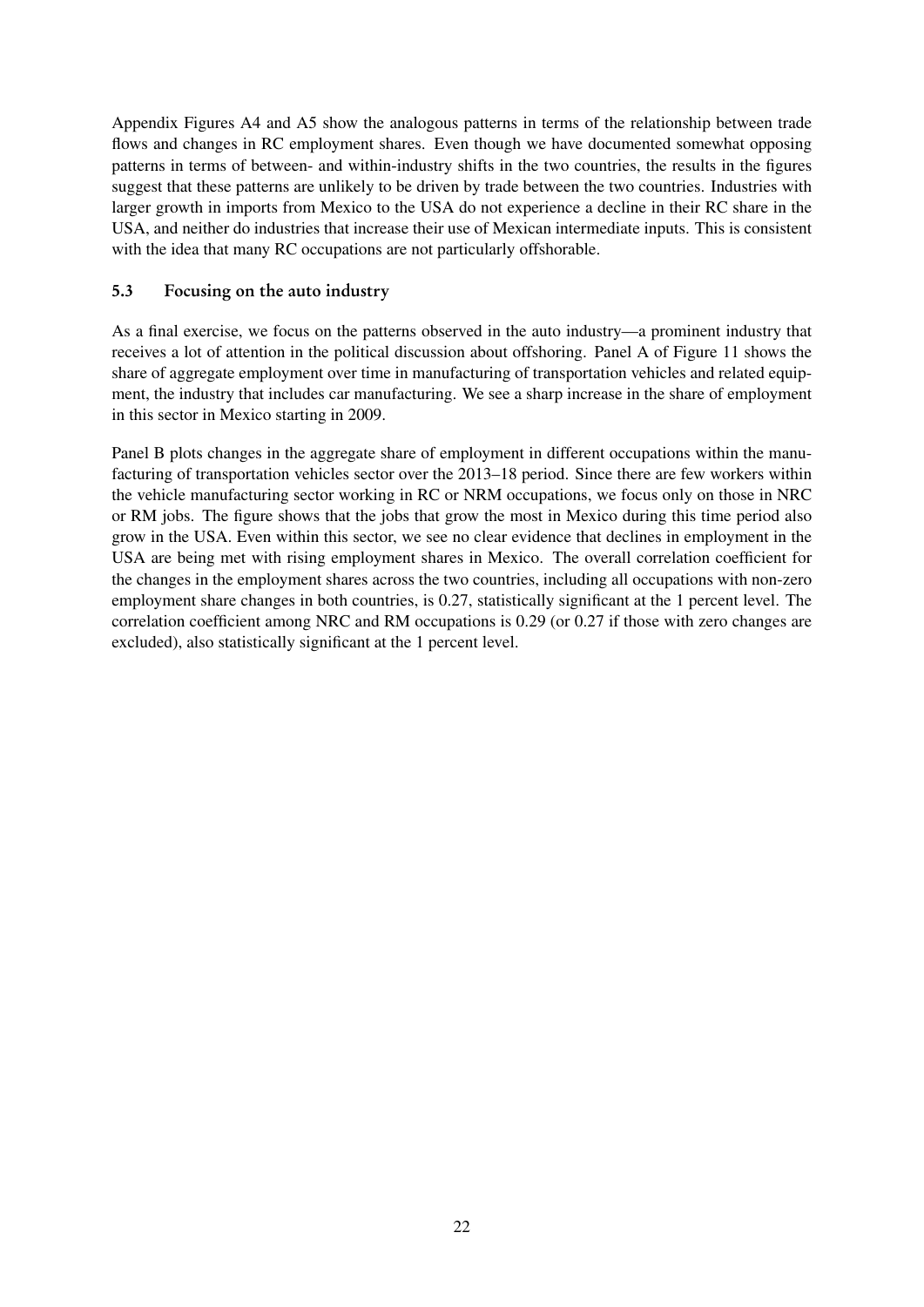

<span id="page-24-0"></span>



Note: Panel A plots the share of aggregate employment in the manufacturing of transportation vehicles sector in each country. Panel B plots the change in the aggregate employment shares of occupations within the manufacturing of transportation vehicles sector for the 2013–18 period in each country. Each symbol represents an occ\_mxus occupation, as detailed in Appendix Table [A1;](#page-29-0) blue circles correspond to NRC occupations, and green diamonds to RM ones. Source: authors' elaboration based on data from the US CPS and Mexican ENOE.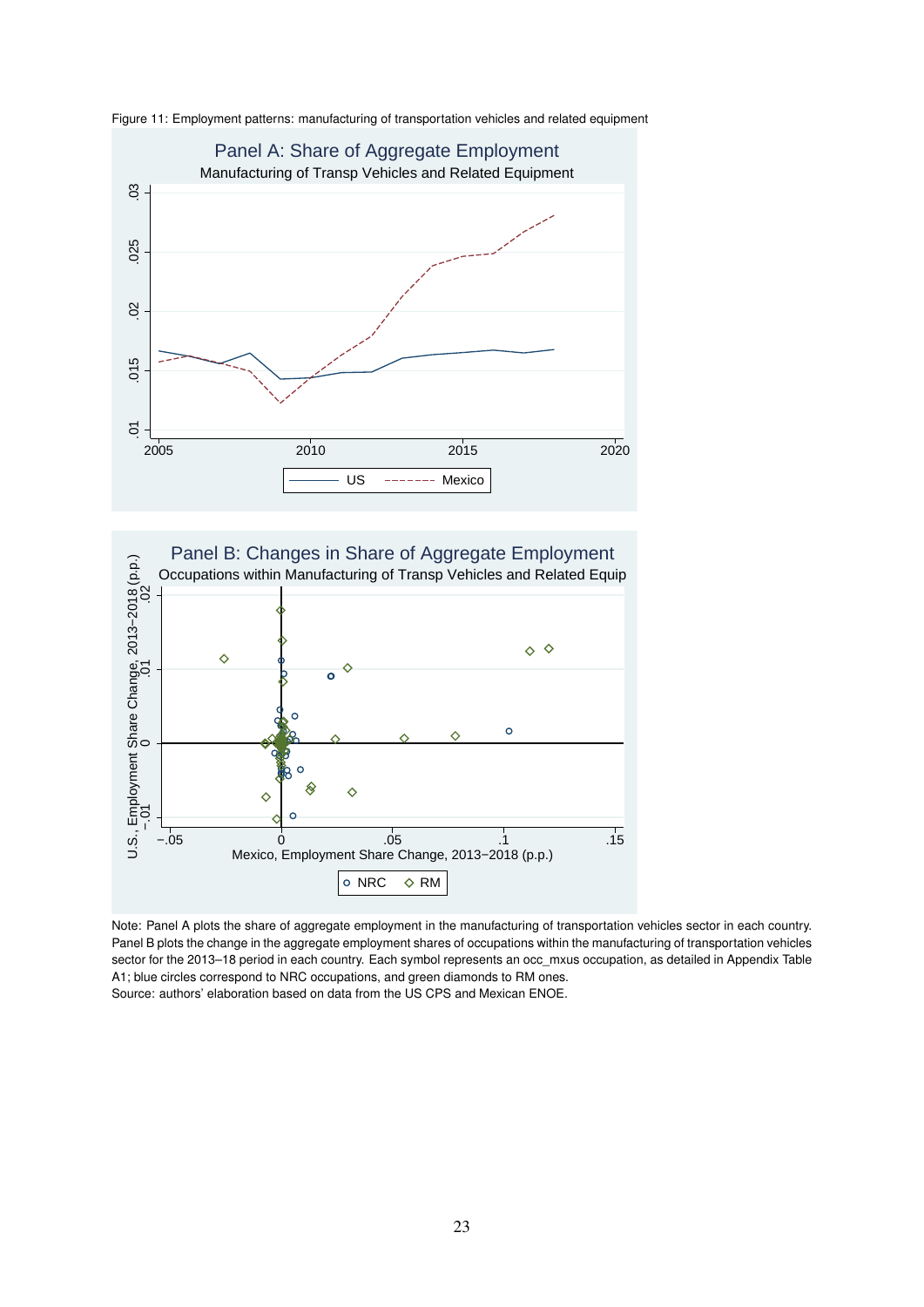#### 6 Conclusions

Employment in middle-wage routine task-intensive jobs has been declining in the USA over recent decades. One potential explanation for this decline is that these jobs have been moving to developing countries such as Mexico. In this paper we explore whether there is any evidence in favour of this type of argument. We do this by contrasting the observed changes in employment shares across detailed occupational categories in the USA and in Mexico, and by correlating the changes in the occupational employment structure of different industries to observed changes in trade flows between the two countries.

Overall, we find no evidence that the jobs that have been declining in the USA have been systematically growing in Mexico. In particular, the vast majority of the middle-skill RM occupations that feature strong declines in the USA also experience declines, or remain stable, in Mexico. The same is true for the vast majority of the middle-skill RC occupations that feature strong declines in the USA, such as secretaries and records clerks. There is also no evidence that US industries that have experienced stronger increases in imports from Mexico, either in terms of overall goods or in terms of intermediate inputs, have disproportionately decreased their employment of routine workers.

We conclude, therefore, that there is little to no evidence to support the argument that the decline of employment in middle-skill routine occupations in the USA has been primarily driven by a movement of these jobs to Mexico. Instead, our findings suggest that common shocks that affect employment at the occupational level in both countries are more likely to be the primary drivers of the observed employment patterns.

One natural explanation would be the development of new technologies that can replace labour in these tasks, as suggested by [Autor et al.](#page-26-0) [\(2003\)](#page-26-0) and the subsequent literature on job polarization. The observed patterns could be rationalized through the adoption of new technologies in both countries, or through the adoption of new technologies in the USA allowing firms in the country to re-shore the production of certain tasks [\(Artuc et al.](#page-26-2) [2019;](#page-26-2) [Faber](#page-27-3) [2019\)](#page-27-3). It is, however, also possible that the declines observed in both countries are indeed due to offshoring, but with jobs from both Mexico and the USA being offshored to other countries such as China. Regardless of the underlying driving force, the observed positive correlation in employment share changes across Mexico and the USA suggests that the labour inputs in the two countries should not be viewed as substitutes, but as complements, and that there is little empirical ground for the concern that the decline of middle-wage jobs in the USA is driven by a relocation of these jobs to Mexico.

# References

- <span id="page-25-0"></span>Acemoglu, D. and D. Autor (2011). 'Skills, Tasks and Technologies: Implications for Employment and Earnings'. *Handbook of Labor Economics*, 4: 1043–171.
- <span id="page-25-2"></span>Acemoglu, D., G. Gancia, and F. Zilibotti (2015). 'Offshoring and Directed Technical Change'. *American Economic Journal: Macroeconomics*, 7(3): 84–122.
- <span id="page-25-1"></span>Antràs, P., L. Garicano, and E. Rossi-Hansberg (2006). 'Offshoring in a Knowledge Economy'. *Quarterly Journal of Economics*, 121(1): 31–77.
- <span id="page-25-3"></span>Ariza, J., and J.L. Raymond Bara (2018). 'Technical Change and Employment in Brazil, Colombia, and Mexico. Who are the Most Affected Workers?' *International Labour Review*. DOI: 10.1111/ilr.12104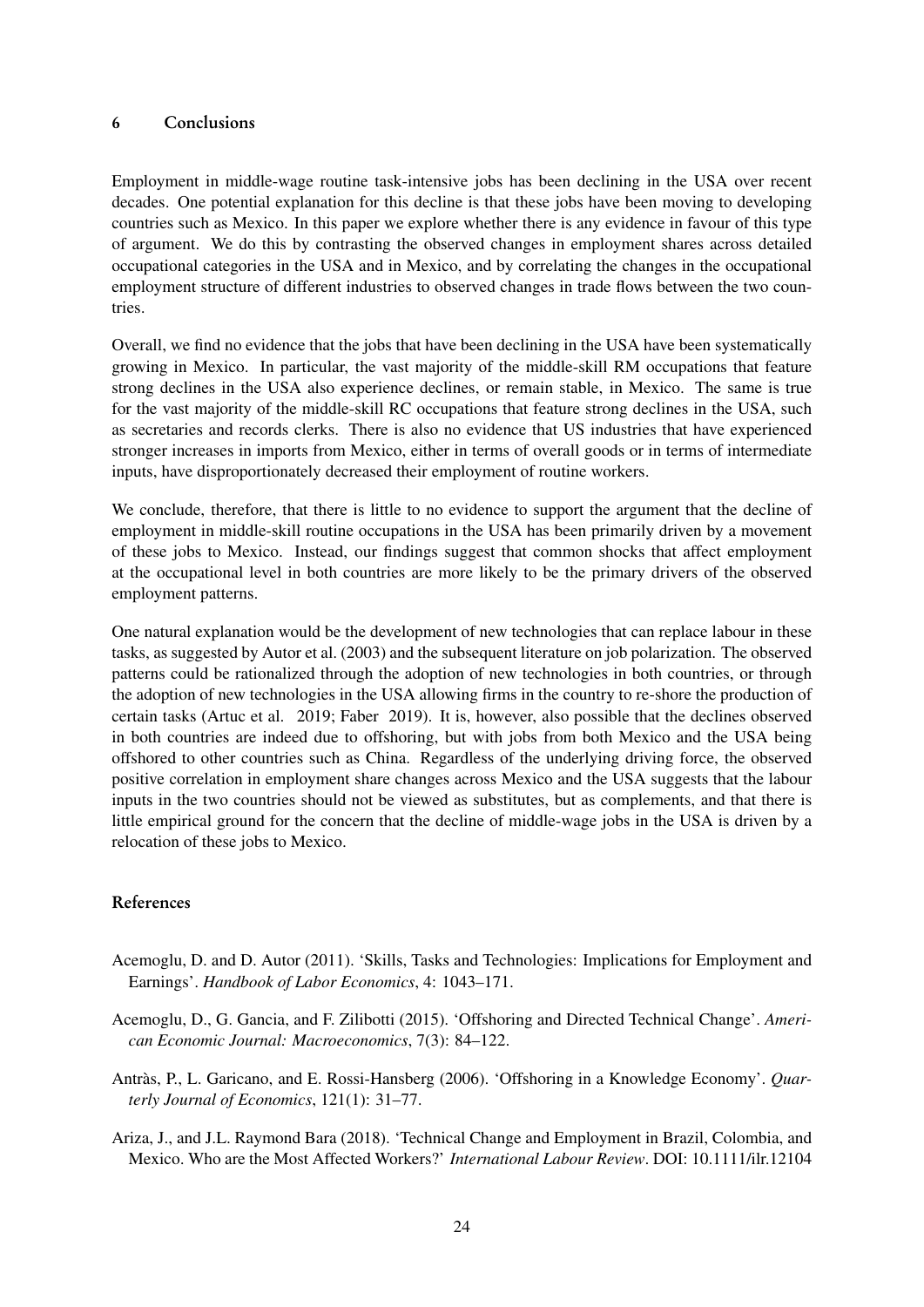- <span id="page-26-2"></span>Artuc, E., L. Christiaensen, and H. Winkler (2019). 'Does Automation in Rich Countries Hurt Developing Ones? Evidence from the US and Mexico'. Policy Research Working Paper 8741. Washington, DC: World Bank.
- <span id="page-26-13"></span>Autor, D.H., and D. Dorn (2013). 'The Growth of Low Skill Service Jobs and the Polarization of the U.S. Labor Market'. *American Economic Review*, 103(5): 1553–97.
- <span id="page-26-0"></span>Autor, D.H., F. Levy, and R.J. Murnane (2003). 'The Skill Content of Recent Technological Change: An Empirical Exploration'. *Quarterly Journal of Economics*, 118(4): 1279–333.
- <span id="page-26-5"></span>Autor, D.H., D. Dorn, and G.H. Hanson (2013). 'The China Syndrome: Local Labor Market Effects of Import Competition in the United States'. *American Economic Review*, 103(6): 2121–68.
- <span id="page-26-6"></span>Autor, D.H., D. Dorn, G.H. Hanson, and J. Song (2014). 'Trade Adjustment: Worker-Level Evidence'. *Quarterly Journal of Economics*, 129(4): 1799–860.
- <span id="page-26-4"></span>Autor, D.H., D. Dorn, and G.H. Hanson (2015). 'Untangling Trade and Technology: Evidence from Local Labour Markets'. *Economic Journal*, 125(584): 621–46.
- <span id="page-26-12"></span>Baldwin, R., and F. Robert-Nicoud (2014). Trade-in-Goods and Trade-in-Tasks: An Integrating Framework. *Journal of International Economics*, 92(1): 51–62.
- <span id="page-26-15"></span>Bhalotra, S.R., and M. Fernandez (2018). 'Women's Labor Force Participation and the Distribution of the Gender Wage Gap'. Working Paper 2010-10. Colchester: University of Essex.
- <span id="page-26-3"></span>Blinder, A.S., and A.B. Krueger (2013). 'Alternative Measures of Offshorability: A Survey Approach'. *Journal of Labor Economics*, 31(S1): S97–S128.
- <span id="page-26-10"></span>Böckerman, P., S. Laaksonen, and J. Vainiomäki (2019). 'Does ICT Usage Erode Routine Occupations at the Firm Level?' *Labour*, 33(1): 26–47.
- <span id="page-26-8"></span>Burstein, A., and J. Vogel (2017). 'International Trade, Technology, and the Skill Premium'. *Journal of Political Economy*, 125(5): 1356–412.
- <span id="page-26-14"></span>Campos-Vazquez, R.M., and N. Lustig (2017). 'Labour Income Inequality in Mexico: Puzzles Solved and Unsolved'. WIDER Working Paper 2017/186. Helsinki: UNU-WIDER.
- Cortes, G.M., and D.M. Morris (2019). 'Are Routine Jobs Moving South? Evidence from Changes in the Occupational Structure of Employment in the U.S. and Mexico'. Working Paper 19-15. Waterloo, Canada: Rimini Centre for Economic Analysis.
- <span id="page-26-11"></span>Cortes, G.M., and A. Salvatori (2019). 'Delving into the Demand Side: Changes in Workplace Specialization and Job Polarization'. *Labour Economics*, 57: 164–76.
- <span id="page-26-9"></span>Dicarlo, E., S. Lo Bello, S. Monroy-Taborda, A.M. Oviedo, M.L. Sanchez-Puerta, and I. Santos (2016). 'The Skill Content of Occupations across Low and Middle Income Countries: Evidence from Harmonized Data'. Discussion Paper 10224. Bonn: IZA.
- <span id="page-26-7"></span>Ebenstein, A., A. Harrison, M. McMillan, and S. Phillips (2014). 'Estimating the Impact of Trade and Offshoring on American Workers Using the Current Population Surveys'. *Review of Economics and Statistics*, 96(4): 581–95.
- <span id="page-26-1"></span>Egger, H., U. Kreickemeier, and J. Wrona (2015). 'Offshoring Domestic Jobs'. *Journal of International Economics*, 97(1): 112–25.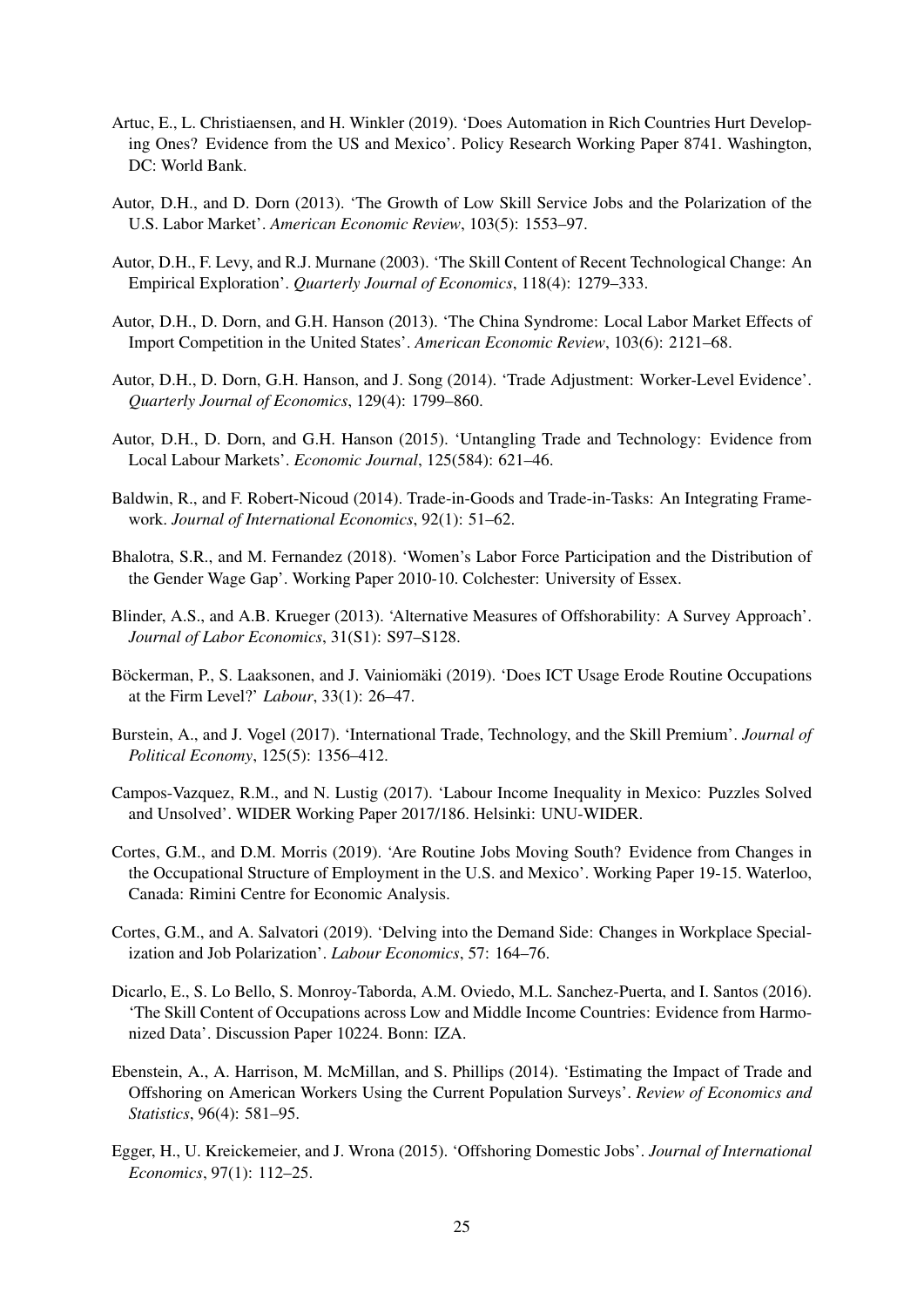- <span id="page-27-1"></span>Egger, H., U. Kreickemeier, C. Moser, and J. Wrona (2016). 'Offshoring and Job Polarisation between Firms'. Working Paper 08/16. Dresden: Center of Public and International Economics.
- <span id="page-27-3"></span>Faber, M. (2019). 'Robots and Reshoring: Evidence from Mexican Labor Markets'. *Working Paper 2018/27*. Basel: Faculty of Business and Economics, University of Basel.
- <span id="page-27-15"></span>Flood, S., M. King, R. Rodgers, S. Ruggles, and J.R. Warren (2018). 'Integrated Public Use Microdata Series (IPUMS), Current Population Survey': Version 6.0 [dataset].
- <span id="page-27-14"></span>Gaggl, P., and G.C. Wright (2017). 'A Short-Run View of What Computers Do: Evidence from a UK Tax Incentive'. *American Economic Journal: Applied Economics*, 9(3): 262–94.
- <span id="page-27-6"></span>Goldberg, P.K., and N. Pavcnik (2007). 'Distributional Effects of Globalization in Developing Countries'. *Journal of Economic Literature*, 45(1): 39–82.
- <span id="page-27-2"></span>Goos, M., and A. Manning (2007). 'Lousy and Lovely Jobs: The Rising Polarization of Work in Britain'. *Review of Economics and Statistics*, 89(1): 118–33.
- <span id="page-27-0"></span>Goos, M., A. Manning, and A. Salomons (2009). 'Job Polarization in Europe'. *American Economic Review*, 99(2): 58–63.
- <span id="page-27-5"></span>Goos, M., A. Manning, and A. Salomons (2014). 'Explaining Job Polarization: Routine-Biased Technological Change and Offshoring'. *American Economic Review*, 104(8): 2509–26.
- <span id="page-27-7"></span>Grossman, G.M., and E. Rossi-Hansberg (2008). 'Trading Tasks: A Simple Theory of Offshoring'. *American Economic Review*, 98(5): 1978–97.
- <span id="page-27-11"></span>Hardy, W., R. Keister, and P. Lewandowski (2016). 'Technology or Upskilling? Trends in the Task Composition of Jobs in Central and Eastern Europe'. Working Paper 2016-40. Hong Kong: HKUST Institute for Emerging Market Studies.
- <span id="page-27-8"></span>Hummels, D., J.R. Munch, and C. Xiang (2018). 'Offshoring and Labor Markets'. *Journal of Economic Literature*, 56(3): 981–1028.
- <span id="page-27-9"></span>Iacovone, L., F. Rauch, and L.A. Winters (2013). 'Trade as an Engine of Creative Destruction: Mexican Experience with Chinese Competition'. *Journal of International Economics*, 89(2): 379–92.
- <span id="page-27-16"></span>IPUMS (2019). 'Integrated Public Use Microdata Series (IPUMS), International'. Version 7.2 [dataset].
- <span id="page-27-10"></span>Kovak, B.K., L. Oldenski, and N. Sly (2019). 'The Labor Market Effects of Offshoring by U.S. Multinational Firms'. *Review of Economics and Statistics*. DOI: 10.1162/rest\_a\_00878.
- <span id="page-27-17"></span>Lemieux, T. (2006). 'Increasing Residual Wage Inequality: Composition Effects, Noisy Data, or Rising Demand for Skill?' *American Economic Review*, 96(3): 461–98.
- <span id="page-27-12"></span>Lewandowski, P., A. Park, W. Hardy, and Y. Du (2019). 'Technology, Skills, and Globalization: Explaining International Differences in Routine and Nonroutine Work Using Survey Data'. Discussion Paper 12339. Bonn: IZA.
- <span id="page-27-13"></span>Lo Bello, S., M.L. Sanchez Puerta, and H. Winkler (2019). 'From Ghana to America: The Skill Content of Jobs and Economic Development'. Policy Research Working Paper 8758. Washington, DC: World Bank.
- <span id="page-27-4"></span>Machin, S., and J. Van Reenen (1998). 'Technology and Changes in Skill Structure: Evidence from Seven OECD Countries'. *Quarterly Journal of Economics*, 113(4): 1215–44.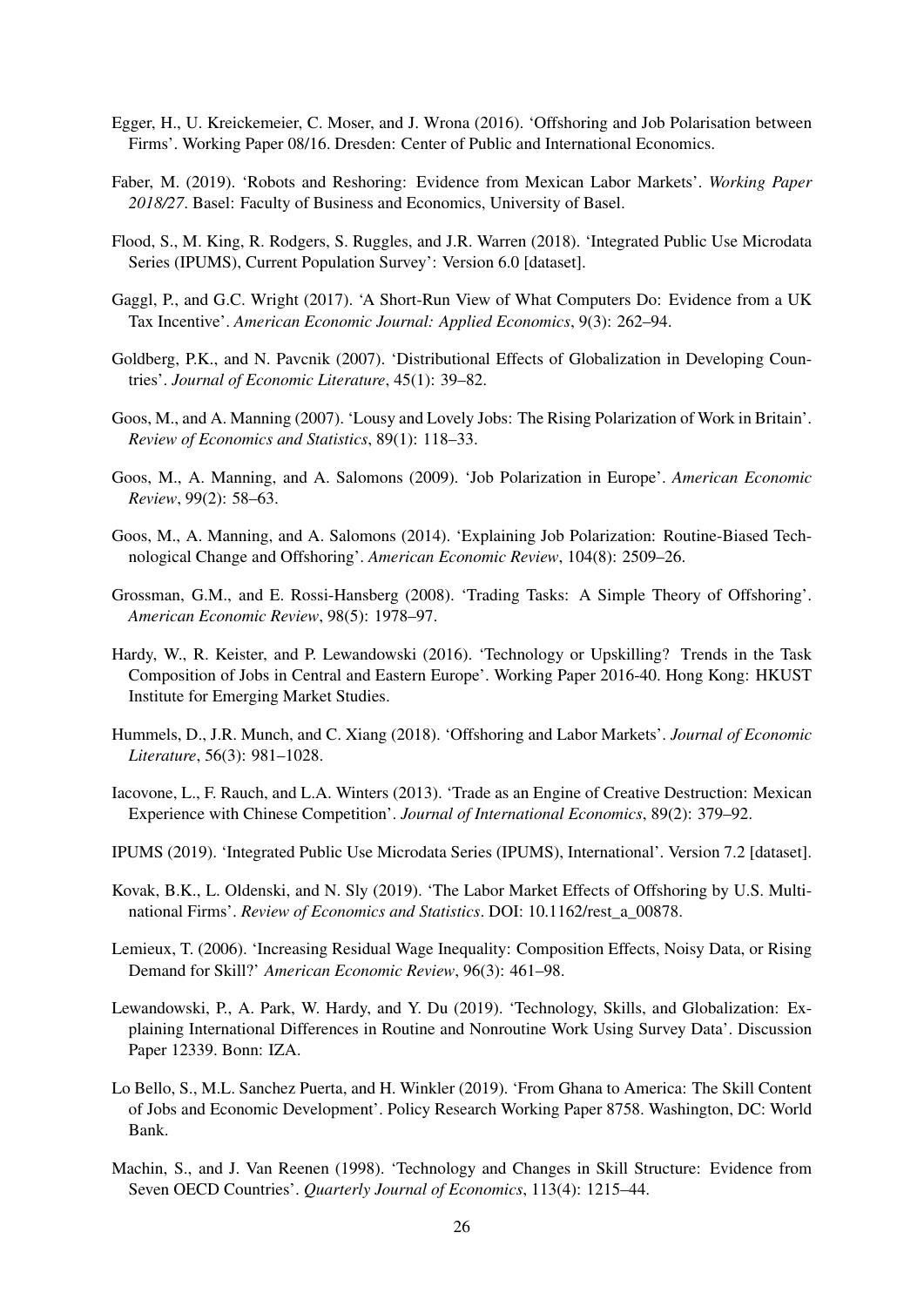- <span id="page-28-2"></span>Mendez, O. (2015). 'The Effect of Chinese Import Competition on Mexican Local Labor Markets'. *North American Journal of Economics and Finance*, 34:364–80.
- <span id="page-28-3"></span>Michaels, G., A. Natraj, and J. Van Reenen (2014). 'Has ICT Polarized Skill Demand? Evidence from Eleven Countries Over Twenty-Five Years'. *Review of Economics and Statistics*, 96(1): 60–77.
- <span id="page-28-6"></span>Patt, A., J. Ruhose, S. Wiederhold, and M. Flores (2017). 'International Emigrant Selection on Occupational Skills'. Discussion Paper 10837. Bonn: IZA.
- <span id="page-28-0"></span>Reijnders, L.S., and G.J. de Vries (2018). 'Technology, Offshoring and the Rise of Non-Routine Jobs'. *Journal of Development Economics*, 135: 412–32.
- <span id="page-28-4"></span>Traiberman, S. (2019). 'Occupations and Import Competition: Evidence from Denmark'. *American Economic Review*, 109(12): 4260–301.
- <span id="page-28-1"></span>Utar, H., and L.B. Torres Ruiz (2013). 'International Competition and Industrial Evolution: Evidence from the Impact of Chinese Competition on Mexican Maquiladoras'. *Journal of Development Economics*, 105: 267–87.
- <span id="page-28-5"></span>World Bank (2016). *World Development Report 2016: Digital Dividends*. Washington, DC: World Bank.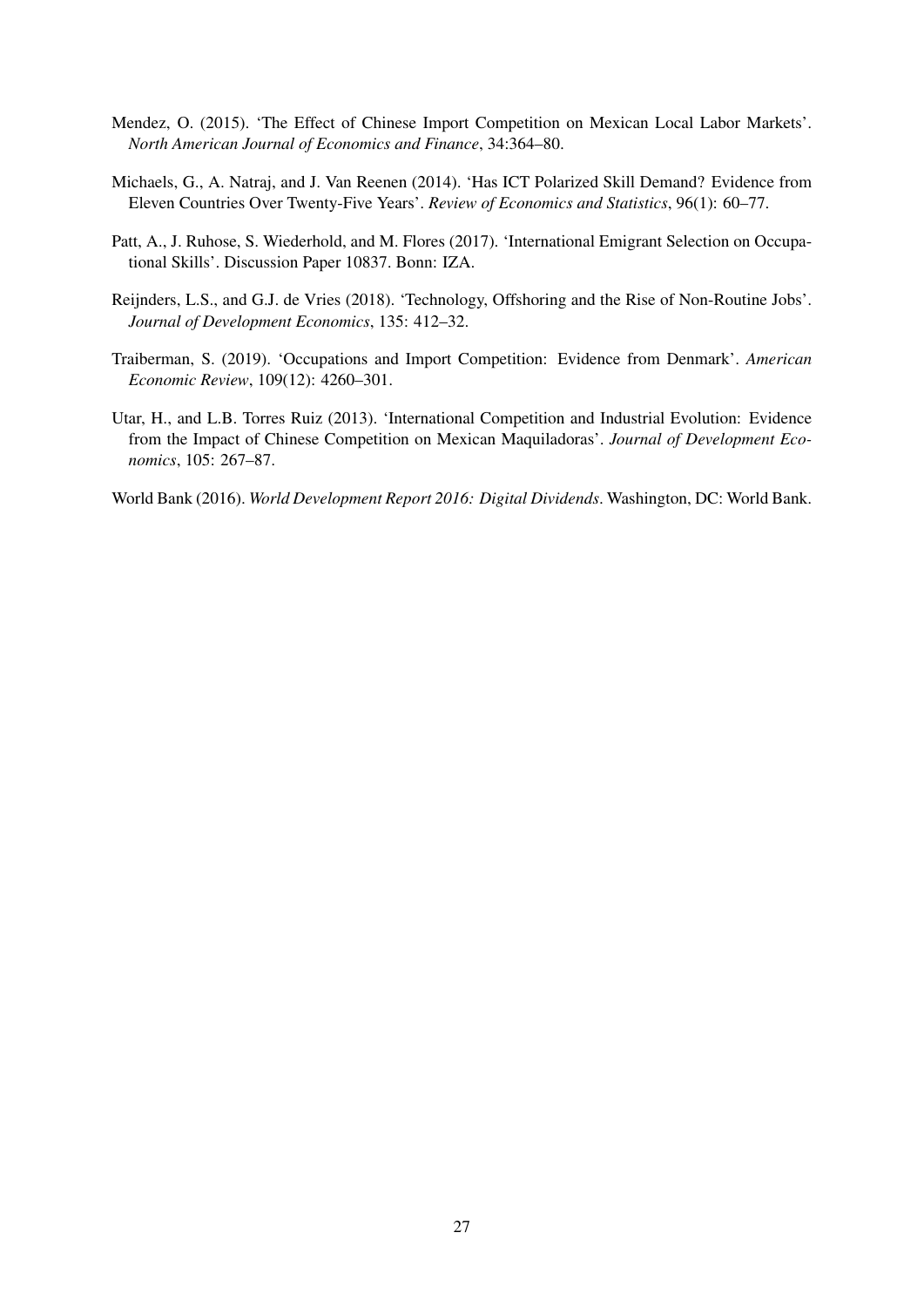# Appendix

#### <span id="page-29-0"></span>Table A1: Crosswalk of occupation codes

| occ_mxus       | Occupation description                                    | occ1990dd      | CMO codes           | SINCO codes  | MX 1990            |
|----------------|-----------------------------------------------------------|----------------|---------------------|--------------|--------------------|
|                |                                                           | codes          |                     |              | census codes       |
|                |                                                           |                |                     |              |                    |
| 1              | Chief executive, proprietors, public                      | 4              | 2100, 2101,         | 1111, 1113,  | 2100, 2101,        |
|                | administrators, and legislators                           |                | 2110, 2111,         | 1121, 1122,  | 2110, 2111,        |
|                |                                                           |                | 2119, 2123,         | 1129, 1112,  | 2119, 2123,        |
|                |                                                           |                | 2124, 2126,         | 1314, 1315,  | 2124, 2125,        |
|                |                                                           |                | 2127, 5120,         | 1412, 1322,  | 2127, 2129,        |
|                |                                                           |                | 5140, 5150,         | 1323, 1224,  | 5120, 5140,        |
|                |                                                           |                | 5170, 5180,         | 1222, 1999,  | 5150, 5170,        |
|                |                                                           |                | 2129, 5129,         | 1312, 1524   | 5180, 6100,        |
|                |                                                           |                | 5139, 5159,         |              | 6102               |
|                |                                                           |                | 5179, 5189,         |              |                    |
|                |                                                           |                | 6102                |              |                    |
| $\overline{c}$ | Financial managers                                        | $\overline{7}$ | 2121, 6110          | 1211, 1212,  | 2121               |
|                |                                                           |                |                     | 1512, 4201   |                    |
| 3              | Human resources and labour relations                      | 8, 27          | 6111                | 1511         | 6101               |
|                | managers                                                  |                |                     |              |                    |
| 4              | Managers and specialists in marketing,                    | 13             | 1173, 1167          | 2112         | 1167, 1174,        |
|                | advert., PR                                               |                |                     |              | 1425, 6120         |
| 5              | Managers in education and related                         | 14             | 2125, 6101          | 1223, 1523,  | 2126               |
|                | fields                                                    |                |                     | 1324, 2311   |                    |
| 6              | Managers of medicine and social                           | 15             | 2120, 6100,         | 1221, 1521,  | 2120, 6109         |
|                | welfare occupations                                       |                | 6109, 6132          | 1522, 2524   |                    |
| 7              | Managers of properties and real estate                    | 18             | 2122                | 1411         | 2122               |
| 8              | <b>Funeral directors</b>                                  | 19             | 8160                | 1723, 5253,  | 8170               |
|                |                                                           |                |                     | 1423         |                    |
| 9              | Managers and administrators, n.e.c.                       | 22             | 2130, 2131,         | 1131, 1132,  | 2130, 2131,        |
|                |                                                           |                | 2132, 2133,         | 1133, 1134,  | 2132, 2133,        |
|                |                                                           |                | 2190, 2139          | 1135, 1321   | 2139, 2190         |
| 10             | Accountants and auditors                                  | 23             | 1172                | 2121         | 1173               |
| 11             |                                                           | 25, 375        |                     | 2122, 2514   |                    |
|                | Other financial specialists                               |                | 7132, 7134,<br>7135 |              | 7132, 7134,        |
| 12             |                                                           |                |                     |              | 7135, 6121         |
| 13             | Management analysts<br>Buyers, wholesale and retail trade | 26             | 1171, 1179<br>7130  | 2111<br>4221 | 1171, 1179<br>7130 |
|                | <b>Construction inspectors</b>                            | 29, 33, 34     |                     |              |                    |
| 14             |                                                           | 35             | 5160, 5169          | 1615         | 5160               |
| 15             | Inspectors and compliance officers                        | 36             | 5121, 5131,         | 2630, 2640,  | 5121, 5131,        |
|                |                                                           |                | 5141, 5171,         | 8201, 7401,  | 5141, 5171,        |
|                |                                                           |                | 5181, 5149          | 7301, 8101   | 5181, 6103,        |
|                |                                                           |                |                     |              | 5122, 5142,        |
|                |                                                           |                |                     |              | 5172, 5182         |
| 16             | Supervisors of building service and                       | 448, 450, 588  | 6140, 5161,         | 1613, 1313,  | 5111, 5161         |
|                | construction work                                         |                | 5111                | 2523, 7101   |                    |
| 17             | Supervisors of motor vehicle                              | 803            | 6121                | 1623, 8301,  | 6104               |
|                | transportation                                            |                |                     | 2661, 2662   |                    |
| 18             | Supervisors of food preparation and                       | 433            | 5100, 5101,         | 1712, 5101,  | 5100, 5101,        |
|                | service                                                   |                | 5109                | 7501         | 5102               |
| 19             | Supervisors, n.e.c.                                       | 628, 303, 243  | 6133, 6190,         | 1614, 7201,  | 5190, 5191,        |
|                |                                                           |                | 5190, 6130,         | 1624, 1629,  | 5192               |
|                |                                                           |                | 6120, 6131,         | 1621, 1622,  |                    |
|                |                                                           |                | 6150, 6180,         | 1721, 1722,  |                    |
|                |                                                           |                | 6139, 6160          | 1711         |                    |
| 20             | Management support occupations                            | 37             | 6290                | 3999, 3201,  | 6190               |
|                |                                                           |                |                     | 3101         |                    |
| 21             | Architects and urbanists                                  | 43, 173        | 1100                | 2263         | 1100               |
| 22             | Metallurgical, petroleum, mining,                         | 45, 47, 75     | 1102, 1103          | 2254, 2262   | 1102, 1103         |
|                | geological, and materials engineers                       |                |                     |              |                    |
| 23             | Chemical, industrial, and mechanical                      | 48, 56, 57     | 1104                | 2251, 2252,  | 1104               |
|                | engineers                                                 |                |                     | 2253         |                    |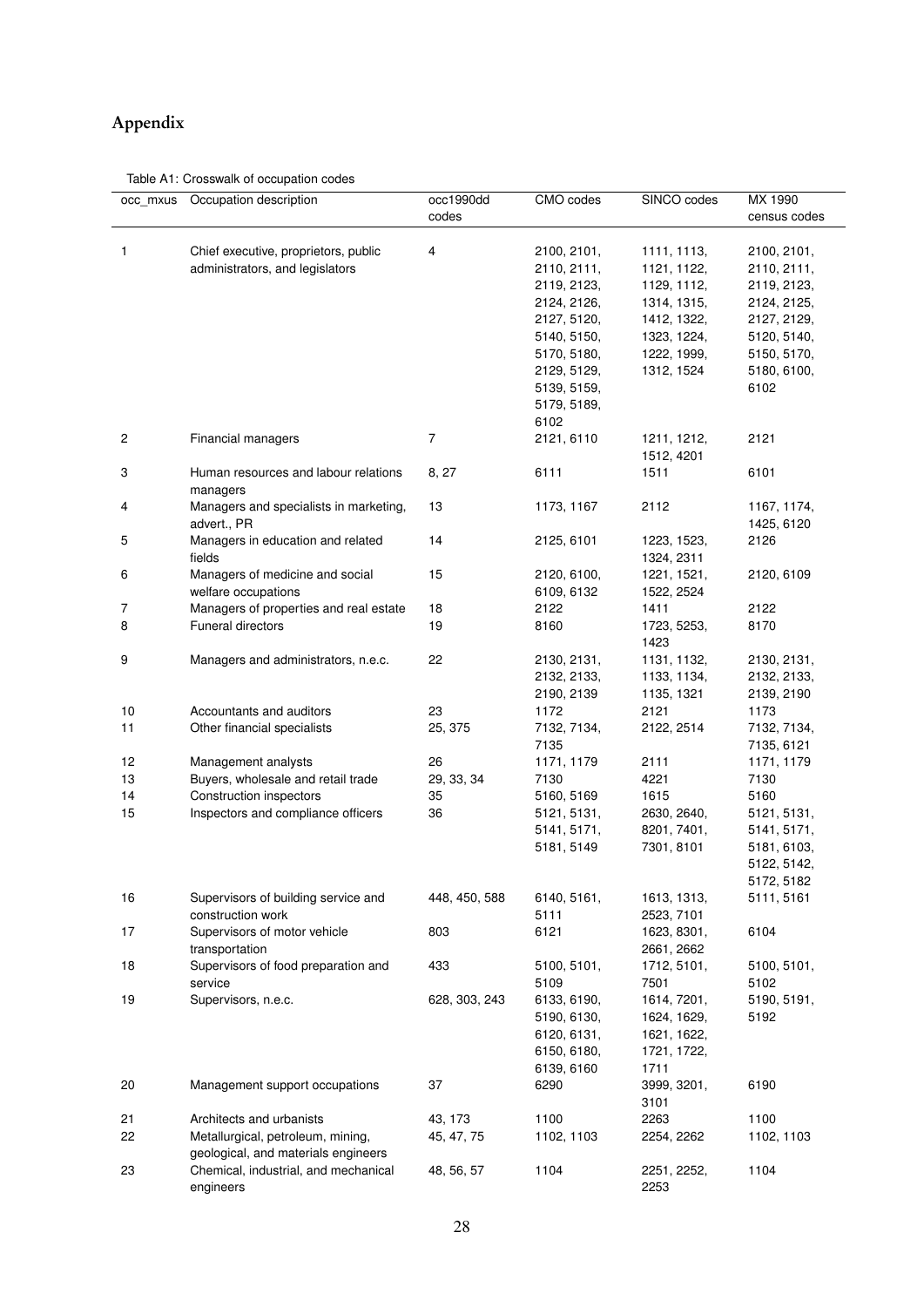| 1101<br>24<br>Civil engineers<br>53<br>2261<br>1101<br>25<br>1105, 1205<br>1105, 1205<br>Electrical engineers, computer<br>55, 64, 65, 308,<br>2241, 2242,<br>analysts, and scientists<br>228, 233<br>2281, 2641,<br>2271, 2272,<br>2651, 2652,<br>2643<br>2421<br>26<br>59, 44<br>1106, 1109<br>Other engineers<br>1109, 1135<br>27<br>Mathematicians, statisticians, and<br>66, 68<br>2212, 2611<br>1111, 1119,<br>1111, 1211,<br>1210, 1211,<br>actuaries<br>1119, 1219,<br>1210<br>1219<br>28<br>69<br>1110<br>2211<br>1110<br>Physicists and astronomers<br>29<br>73<br>1120<br>2222<br>1120<br>Chemists<br>74<br>2223<br>30<br>Atmospheric and space scientists<br>1141<br>1141<br>77<br>31<br>Agricultural and food scientists<br>1150, 1240<br>2231, 2613<br>1150, 1240<br>78<br>32<br><b>Biological scientists</b><br>1140, 1142,<br>2221<br>1140, 1142,<br>1149<br>1149<br>79<br>33<br>Foresters and conservation scientists<br>1152, 4139<br>2233, 9121<br>1152, 4139<br>34<br>Physicians<br>84<br>1130<br>2411, 2412,<br>1130<br>2427<br>35<br>Dentists<br>85<br>1132<br>1132<br>2413<br>86<br>36<br>Veterinarians<br>2232, 2614<br>1151, 1241,<br>1151, 1241,<br>1242, 1249,<br>1242, 1243,<br>1243<br>1249<br>37<br>87<br>1133, 1222<br>2422<br>1133, 1222<br>Optometrists<br>38<br>Nurses, therapists and other health<br>89, 88, 83, 95,<br>1131, 1220<br>2425, 2817,<br>1131, 1220<br>occupations<br>2823, 2824,<br>98, 99, 103,<br>104, 105, 106,<br>2825, 2826,<br>207<br>2426, 2811,<br>2821<br>Pharmacists<br>39<br>96<br>1121, 1231<br>2428, 2814<br>1121, 1231<br>40<br>Dieticians and nutritionists<br>97<br>1134, 1223<br>2423, 2816<br>1134, 1223<br>41<br>Subject instructors (college)<br>154<br>1300<br>2321<br>1300<br>42<br>Kindergarten and earlier school<br>155<br>1340<br>2335<br>1340<br>teachers<br>1330<br>2332<br>1330<br>43<br>Primary school teachers<br>156<br>44<br>Secondary school teachers<br>157<br>1320, 1310<br>2331, 2322<br>1310, 1320<br>45<br>Special education teachers<br>158<br>1350, 1351,<br>2341, 2342,<br>1350, 1351,<br>1352, 1353,<br>2343<br>1352, 1353,<br>1359<br>1354, 1359<br>46<br>159, 387<br>1166, 1331,<br>Teachers, n.e.c.<br>1331, 1166,<br>2712, 2714,<br>1332, 1360,<br>2312, 2333,<br>1339, 1361,<br>2334, 2339,<br>1361, 1362,<br>1362, 1369,<br>1390<br>1363, 1390,<br>2391, 2711,<br>1369<br>2713, 2715<br>1174<br>47<br>Librarians and archivists<br>164, 165, 329<br>2144<br>1172, 6140<br>48<br>166, 386, 316<br>1170<br>Economists, market and survey<br>1170, 6232<br>2123, 3231,<br>researchers<br>3232<br>49<br>Psychologists<br>167, 163<br>1164<br>2142<br>1164<br>1250<br>50<br>Social workers<br>377, 174, 177<br>1250<br>2143, 2531,<br>2532<br>51<br>Social scientists and sociologists, n.e.c.<br>2132<br>169<br>1161, 1169<br>1161, 1169<br>52<br>176<br>Clergy and religious workers<br>1180, 1260<br>2533, 2145<br>1180, 1260<br>53<br>Lawyers and judges<br>1160<br>2135<br>1160<br>178, 234<br>54<br>Writers and authors<br>1400, 1401<br>1400, 1401<br>183, 184, 195,<br>2151, 2152,<br>384<br>2153<br>55<br>185, 789<br>1423<br>2541, 2542,<br>1424<br>Designers<br>2543, 2544<br>56<br>186<br>Musicians and singers<br>1410, 1411,<br>2171, 2172,<br>1410, 1411,<br>1412<br>2173<br>1412<br>57<br>187<br>2175, 1421,<br>1413, 1430,<br>Actors, directors, and producers<br>1413, 1430, | occ_mxus | Occupation description | occ1990dd<br>codes | CMO codes  | SINCO codes | MX 1990<br>census codes |
|---------------------------------------------------------------------------------------------------------------------------------------------------------------------------------------------------------------------------------------------------------------------------------------------------------------------------------------------------------------------------------------------------------------------------------------------------------------------------------------------------------------------------------------------------------------------------------------------------------------------------------------------------------------------------------------------------------------------------------------------------------------------------------------------------------------------------------------------------------------------------------------------------------------------------------------------------------------------------------------------------------------------------------------------------------------------------------------------------------------------------------------------------------------------------------------------------------------------------------------------------------------------------------------------------------------------------------------------------------------------------------------------------------------------------------------------------------------------------------------------------------------------------------------------------------------------------------------------------------------------------------------------------------------------------------------------------------------------------------------------------------------------------------------------------------------------------------------------------------------------------------------------------------------------------------------------------------------------------------------------------------------------------------------------------------------------------------------------------------------------------------------------------------------------------------------------------------------------------------------------------------------------------------------------------------------------------------------------------------------------------------------------------------------------------------------------------------------------------------------------------------------------------------------------------------------------------------------------------------------------------------------------------------------------------------------------------------------------------------------------------------------------------------------------------------------------------------------------------------------------------------------------------------------------------------------------------------------------------------------------------------------------------------------------------------------------------------------------------------------------------------------------------------------------------------------------------------------------------------------------------------------------------------------------------------------------------------------------------------------------------------------------|----------|------------------------|--------------------|------------|-------------|-------------------------|
|                                                                                                                                                                                                                                                                                                                                                                                                                                                                                                                                                                                                                                                                                                                                                                                                                                                                                                                                                                                                                                                                                                                                                                                                                                                                                                                                                                                                                                                                                                                                                                                                                                                                                                                                                                                                                                                                                                                                                                                                                                                                                                                                                                                                                                                                                                                                                                                                                                                                                                                                                                                                                                                                                                                                                                                                                                                                                                                                                                                                                                                                                                                                                                                                                                                                                                                                                                                             |          |                        |                    |            |             |                         |
|                                                                                                                                                                                                                                                                                                                                                                                                                                                                                                                                                                                                                                                                                                                                                                                                                                                                                                                                                                                                                                                                                                                                                                                                                                                                                                                                                                                                                                                                                                                                                                                                                                                                                                                                                                                                                                                                                                                                                                                                                                                                                                                                                                                                                                                                                                                                                                                                                                                                                                                                                                                                                                                                                                                                                                                                                                                                                                                                                                                                                                                                                                                                                                                                                                                                                                                                                                                             |          |                        |                    |            |             |                         |
|                                                                                                                                                                                                                                                                                                                                                                                                                                                                                                                                                                                                                                                                                                                                                                                                                                                                                                                                                                                                                                                                                                                                                                                                                                                                                                                                                                                                                                                                                                                                                                                                                                                                                                                                                                                                                                                                                                                                                                                                                                                                                                                                                                                                                                                                                                                                                                                                                                                                                                                                                                                                                                                                                                                                                                                                                                                                                                                                                                                                                                                                                                                                                                                                                                                                                                                                                                                             |          |                        |                    |            |             |                         |
|                                                                                                                                                                                                                                                                                                                                                                                                                                                                                                                                                                                                                                                                                                                                                                                                                                                                                                                                                                                                                                                                                                                                                                                                                                                                                                                                                                                                                                                                                                                                                                                                                                                                                                                                                                                                                                                                                                                                                                                                                                                                                                                                                                                                                                                                                                                                                                                                                                                                                                                                                                                                                                                                                                                                                                                                                                                                                                                                                                                                                                                                                                                                                                                                                                                                                                                                                                                             |          |                        |                    |            |             |                         |
|                                                                                                                                                                                                                                                                                                                                                                                                                                                                                                                                                                                                                                                                                                                                                                                                                                                                                                                                                                                                                                                                                                                                                                                                                                                                                                                                                                                                                                                                                                                                                                                                                                                                                                                                                                                                                                                                                                                                                                                                                                                                                                                                                                                                                                                                                                                                                                                                                                                                                                                                                                                                                                                                                                                                                                                                                                                                                                                                                                                                                                                                                                                                                                                                                                                                                                                                                                                             |          |                        |                    |            |             |                         |
|                                                                                                                                                                                                                                                                                                                                                                                                                                                                                                                                                                                                                                                                                                                                                                                                                                                                                                                                                                                                                                                                                                                                                                                                                                                                                                                                                                                                                                                                                                                                                                                                                                                                                                                                                                                                                                                                                                                                                                                                                                                                                                                                                                                                                                                                                                                                                                                                                                                                                                                                                                                                                                                                                                                                                                                                                                                                                                                                                                                                                                                                                                                                                                                                                                                                                                                                                                                             |          |                        |                    |            |             |                         |
|                                                                                                                                                                                                                                                                                                                                                                                                                                                                                                                                                                                                                                                                                                                                                                                                                                                                                                                                                                                                                                                                                                                                                                                                                                                                                                                                                                                                                                                                                                                                                                                                                                                                                                                                                                                                                                                                                                                                                                                                                                                                                                                                                                                                                                                                                                                                                                                                                                                                                                                                                                                                                                                                                                                                                                                                                                                                                                                                                                                                                                                                                                                                                                                                                                                                                                                                                                                             |          |                        |                    |            |             |                         |
|                                                                                                                                                                                                                                                                                                                                                                                                                                                                                                                                                                                                                                                                                                                                                                                                                                                                                                                                                                                                                                                                                                                                                                                                                                                                                                                                                                                                                                                                                                                                                                                                                                                                                                                                                                                                                                                                                                                                                                                                                                                                                                                                                                                                                                                                                                                                                                                                                                                                                                                                                                                                                                                                                                                                                                                                                                                                                                                                                                                                                                                                                                                                                                                                                                                                                                                                                                                             |          |                        |                    |            |             |                         |
|                                                                                                                                                                                                                                                                                                                                                                                                                                                                                                                                                                                                                                                                                                                                                                                                                                                                                                                                                                                                                                                                                                                                                                                                                                                                                                                                                                                                                                                                                                                                                                                                                                                                                                                                                                                                                                                                                                                                                                                                                                                                                                                                                                                                                                                                                                                                                                                                                                                                                                                                                                                                                                                                                                                                                                                                                                                                                                                                                                                                                                                                                                                                                                                                                                                                                                                                                                                             |          |                        |                    |            |             |                         |
|                                                                                                                                                                                                                                                                                                                                                                                                                                                                                                                                                                                                                                                                                                                                                                                                                                                                                                                                                                                                                                                                                                                                                                                                                                                                                                                                                                                                                                                                                                                                                                                                                                                                                                                                                                                                                                                                                                                                                                                                                                                                                                                                                                                                                                                                                                                                                                                                                                                                                                                                                                                                                                                                                                                                                                                                                                                                                                                                                                                                                                                                                                                                                                                                                                                                                                                                                                                             |          |                        |                    |            |             |                         |
|                                                                                                                                                                                                                                                                                                                                                                                                                                                                                                                                                                                                                                                                                                                                                                                                                                                                                                                                                                                                                                                                                                                                                                                                                                                                                                                                                                                                                                                                                                                                                                                                                                                                                                                                                                                                                                                                                                                                                                                                                                                                                                                                                                                                                                                                                                                                                                                                                                                                                                                                                                                                                                                                                                                                                                                                                                                                                                                                                                                                                                                                                                                                                                                                                                                                                                                                                                                             |          |                        |                    |            |             |                         |
|                                                                                                                                                                                                                                                                                                                                                                                                                                                                                                                                                                                                                                                                                                                                                                                                                                                                                                                                                                                                                                                                                                                                                                                                                                                                                                                                                                                                                                                                                                                                                                                                                                                                                                                                                                                                                                                                                                                                                                                                                                                                                                                                                                                                                                                                                                                                                                                                                                                                                                                                                                                                                                                                                                                                                                                                                                                                                                                                                                                                                                                                                                                                                                                                                                                                                                                                                                                             |          |                        |                    |            |             |                         |
|                                                                                                                                                                                                                                                                                                                                                                                                                                                                                                                                                                                                                                                                                                                                                                                                                                                                                                                                                                                                                                                                                                                                                                                                                                                                                                                                                                                                                                                                                                                                                                                                                                                                                                                                                                                                                                                                                                                                                                                                                                                                                                                                                                                                                                                                                                                                                                                                                                                                                                                                                                                                                                                                                                                                                                                                                                                                                                                                                                                                                                                                                                                                                                                                                                                                                                                                                                                             |          |                        |                    |            |             |                         |
|                                                                                                                                                                                                                                                                                                                                                                                                                                                                                                                                                                                                                                                                                                                                                                                                                                                                                                                                                                                                                                                                                                                                                                                                                                                                                                                                                                                                                                                                                                                                                                                                                                                                                                                                                                                                                                                                                                                                                                                                                                                                                                                                                                                                                                                                                                                                                                                                                                                                                                                                                                                                                                                                                                                                                                                                                                                                                                                                                                                                                                                                                                                                                                                                                                                                                                                                                                                             |          |                        |                    |            |             |                         |
|                                                                                                                                                                                                                                                                                                                                                                                                                                                                                                                                                                                                                                                                                                                                                                                                                                                                                                                                                                                                                                                                                                                                                                                                                                                                                                                                                                                                                                                                                                                                                                                                                                                                                                                                                                                                                                                                                                                                                                                                                                                                                                                                                                                                                                                                                                                                                                                                                                                                                                                                                                                                                                                                                                                                                                                                                                                                                                                                                                                                                                                                                                                                                                                                                                                                                                                                                                                             |          |                        |                    |            |             |                         |
|                                                                                                                                                                                                                                                                                                                                                                                                                                                                                                                                                                                                                                                                                                                                                                                                                                                                                                                                                                                                                                                                                                                                                                                                                                                                                                                                                                                                                                                                                                                                                                                                                                                                                                                                                                                                                                                                                                                                                                                                                                                                                                                                                                                                                                                                                                                                                                                                                                                                                                                                                                                                                                                                                                                                                                                                                                                                                                                                                                                                                                                                                                                                                                                                                                                                                                                                                                                             |          |                        |                    |            |             |                         |
|                                                                                                                                                                                                                                                                                                                                                                                                                                                                                                                                                                                                                                                                                                                                                                                                                                                                                                                                                                                                                                                                                                                                                                                                                                                                                                                                                                                                                                                                                                                                                                                                                                                                                                                                                                                                                                                                                                                                                                                                                                                                                                                                                                                                                                                                                                                                                                                                                                                                                                                                                                                                                                                                                                                                                                                                                                                                                                                                                                                                                                                                                                                                                                                                                                                                                                                                                                                             |          |                        |                    |            |             |                         |
|                                                                                                                                                                                                                                                                                                                                                                                                                                                                                                                                                                                                                                                                                                                                                                                                                                                                                                                                                                                                                                                                                                                                                                                                                                                                                                                                                                                                                                                                                                                                                                                                                                                                                                                                                                                                                                                                                                                                                                                                                                                                                                                                                                                                                                                                                                                                                                                                                                                                                                                                                                                                                                                                                                                                                                                                                                                                                                                                                                                                                                                                                                                                                                                                                                                                                                                                                                                             |          |                        |                    |            |             |                         |
|                                                                                                                                                                                                                                                                                                                                                                                                                                                                                                                                                                                                                                                                                                                                                                                                                                                                                                                                                                                                                                                                                                                                                                                                                                                                                                                                                                                                                                                                                                                                                                                                                                                                                                                                                                                                                                                                                                                                                                                                                                                                                                                                                                                                                                                                                                                                                                                                                                                                                                                                                                                                                                                                                                                                                                                                                                                                                                                                                                                                                                                                                                                                                                                                                                                                                                                                                                                             |          |                        |                    |            |             |                         |
|                                                                                                                                                                                                                                                                                                                                                                                                                                                                                                                                                                                                                                                                                                                                                                                                                                                                                                                                                                                                                                                                                                                                                                                                                                                                                                                                                                                                                                                                                                                                                                                                                                                                                                                                                                                                                                                                                                                                                                                                                                                                                                                                                                                                                                                                                                                                                                                                                                                                                                                                                                                                                                                                                                                                                                                                                                                                                                                                                                                                                                                                                                                                                                                                                                                                                                                                                                                             |          |                        |                    |            |             |                         |
|                                                                                                                                                                                                                                                                                                                                                                                                                                                                                                                                                                                                                                                                                                                                                                                                                                                                                                                                                                                                                                                                                                                                                                                                                                                                                                                                                                                                                                                                                                                                                                                                                                                                                                                                                                                                                                                                                                                                                                                                                                                                                                                                                                                                                                                                                                                                                                                                                                                                                                                                                                                                                                                                                                                                                                                                                                                                                                                                                                                                                                                                                                                                                                                                                                                                                                                                                                                             |          |                        |                    |            |             |                         |
|                                                                                                                                                                                                                                                                                                                                                                                                                                                                                                                                                                                                                                                                                                                                                                                                                                                                                                                                                                                                                                                                                                                                                                                                                                                                                                                                                                                                                                                                                                                                                                                                                                                                                                                                                                                                                                                                                                                                                                                                                                                                                                                                                                                                                                                                                                                                                                                                                                                                                                                                                                                                                                                                                                                                                                                                                                                                                                                                                                                                                                                                                                                                                                                                                                                                                                                                                                                             |          |                        |                    |            |             |                         |
|                                                                                                                                                                                                                                                                                                                                                                                                                                                                                                                                                                                                                                                                                                                                                                                                                                                                                                                                                                                                                                                                                                                                                                                                                                                                                                                                                                                                                                                                                                                                                                                                                                                                                                                                                                                                                                                                                                                                                                                                                                                                                                                                                                                                                                                                                                                                                                                                                                                                                                                                                                                                                                                                                                                                                                                                                                                                                                                                                                                                                                                                                                                                                                                                                                                                                                                                                                                             |          |                        |                    |            |             |                         |
|                                                                                                                                                                                                                                                                                                                                                                                                                                                                                                                                                                                                                                                                                                                                                                                                                                                                                                                                                                                                                                                                                                                                                                                                                                                                                                                                                                                                                                                                                                                                                                                                                                                                                                                                                                                                                                                                                                                                                                                                                                                                                                                                                                                                                                                                                                                                                                                                                                                                                                                                                                                                                                                                                                                                                                                                                                                                                                                                                                                                                                                                                                                                                                                                                                                                                                                                                                                             |          |                        |                    |            |             |                         |
|                                                                                                                                                                                                                                                                                                                                                                                                                                                                                                                                                                                                                                                                                                                                                                                                                                                                                                                                                                                                                                                                                                                                                                                                                                                                                                                                                                                                                                                                                                                                                                                                                                                                                                                                                                                                                                                                                                                                                                                                                                                                                                                                                                                                                                                                                                                                                                                                                                                                                                                                                                                                                                                                                                                                                                                                                                                                                                                                                                                                                                                                                                                                                                                                                                                                                                                                                                                             |          |                        |                    |            |             |                         |
|                                                                                                                                                                                                                                                                                                                                                                                                                                                                                                                                                                                                                                                                                                                                                                                                                                                                                                                                                                                                                                                                                                                                                                                                                                                                                                                                                                                                                                                                                                                                                                                                                                                                                                                                                                                                                                                                                                                                                                                                                                                                                                                                                                                                                                                                                                                                                                                                                                                                                                                                                                                                                                                                                                                                                                                                                                                                                                                                                                                                                                                                                                                                                                                                                                                                                                                                                                                             |          |                        |                    |            |             |                         |
|                                                                                                                                                                                                                                                                                                                                                                                                                                                                                                                                                                                                                                                                                                                                                                                                                                                                                                                                                                                                                                                                                                                                                                                                                                                                                                                                                                                                                                                                                                                                                                                                                                                                                                                                                                                                                                                                                                                                                                                                                                                                                                                                                                                                                                                                                                                                                                                                                                                                                                                                                                                                                                                                                                                                                                                                                                                                                                                                                                                                                                                                                                                                                                                                                                                                                                                                                                                             |          |                        |                    |            |             |                         |
|                                                                                                                                                                                                                                                                                                                                                                                                                                                                                                                                                                                                                                                                                                                                                                                                                                                                                                                                                                                                                                                                                                                                                                                                                                                                                                                                                                                                                                                                                                                                                                                                                                                                                                                                                                                                                                                                                                                                                                                                                                                                                                                                                                                                                                                                                                                                                                                                                                                                                                                                                                                                                                                                                                                                                                                                                                                                                                                                                                                                                                                                                                                                                                                                                                                                                                                                                                                             |          |                        |                    |            |             |                         |
|                                                                                                                                                                                                                                                                                                                                                                                                                                                                                                                                                                                                                                                                                                                                                                                                                                                                                                                                                                                                                                                                                                                                                                                                                                                                                                                                                                                                                                                                                                                                                                                                                                                                                                                                                                                                                                                                                                                                                                                                                                                                                                                                                                                                                                                                                                                                                                                                                                                                                                                                                                                                                                                                                                                                                                                                                                                                                                                                                                                                                                                                                                                                                                                                                                                                                                                                                                                             |          |                        |                    |            |             |                         |
|                                                                                                                                                                                                                                                                                                                                                                                                                                                                                                                                                                                                                                                                                                                                                                                                                                                                                                                                                                                                                                                                                                                                                                                                                                                                                                                                                                                                                                                                                                                                                                                                                                                                                                                                                                                                                                                                                                                                                                                                                                                                                                                                                                                                                                                                                                                                                                                                                                                                                                                                                                                                                                                                                                                                                                                                                                                                                                                                                                                                                                                                                                                                                                                                                                                                                                                                                                                             |          |                        |                    |            |             |                         |
|                                                                                                                                                                                                                                                                                                                                                                                                                                                                                                                                                                                                                                                                                                                                                                                                                                                                                                                                                                                                                                                                                                                                                                                                                                                                                                                                                                                                                                                                                                                                                                                                                                                                                                                                                                                                                                                                                                                                                                                                                                                                                                                                                                                                                                                                                                                                                                                                                                                                                                                                                                                                                                                                                                                                                                                                                                                                                                                                                                                                                                                                                                                                                                                                                                                                                                                                                                                             |          |                        |                    |            |             |                         |
|                                                                                                                                                                                                                                                                                                                                                                                                                                                                                                                                                                                                                                                                                                                                                                                                                                                                                                                                                                                                                                                                                                                                                                                                                                                                                                                                                                                                                                                                                                                                                                                                                                                                                                                                                                                                                                                                                                                                                                                                                                                                                                                                                                                                                                                                                                                                                                                                                                                                                                                                                                                                                                                                                                                                                                                                                                                                                                                                                                                                                                                                                                                                                                                                                                                                                                                                                                                             |          |                        |                    |            |             |                         |
|                                                                                                                                                                                                                                                                                                                                                                                                                                                                                                                                                                                                                                                                                                                                                                                                                                                                                                                                                                                                                                                                                                                                                                                                                                                                                                                                                                                                                                                                                                                                                                                                                                                                                                                                                                                                                                                                                                                                                                                                                                                                                                                                                                                                                                                                                                                                                                                                                                                                                                                                                                                                                                                                                                                                                                                                                                                                                                                                                                                                                                                                                                                                                                                                                                                                                                                                                                                             |          |                        |                    |            |             |                         |
|                                                                                                                                                                                                                                                                                                                                                                                                                                                                                                                                                                                                                                                                                                                                                                                                                                                                                                                                                                                                                                                                                                                                                                                                                                                                                                                                                                                                                                                                                                                                                                                                                                                                                                                                                                                                                                                                                                                                                                                                                                                                                                                                                                                                                                                                                                                                                                                                                                                                                                                                                                                                                                                                                                                                                                                                                                                                                                                                                                                                                                                                                                                                                                                                                                                                                                                                                                                             |          |                        |                    |            |             |                         |
|                                                                                                                                                                                                                                                                                                                                                                                                                                                                                                                                                                                                                                                                                                                                                                                                                                                                                                                                                                                                                                                                                                                                                                                                                                                                                                                                                                                                                                                                                                                                                                                                                                                                                                                                                                                                                                                                                                                                                                                                                                                                                                                                                                                                                                                                                                                                                                                                                                                                                                                                                                                                                                                                                                                                                                                                                                                                                                                                                                                                                                                                                                                                                                                                                                                                                                                                                                                             |          |                        |                    |            |             |                         |
|                                                                                                                                                                                                                                                                                                                                                                                                                                                                                                                                                                                                                                                                                                                                                                                                                                                                                                                                                                                                                                                                                                                                                                                                                                                                                                                                                                                                                                                                                                                                                                                                                                                                                                                                                                                                                                                                                                                                                                                                                                                                                                                                                                                                                                                                                                                                                                                                                                                                                                                                                                                                                                                                                                                                                                                                                                                                                                                                                                                                                                                                                                                                                                                                                                                                                                                                                                                             |          |                        |                    |            |             |                         |
|                                                                                                                                                                                                                                                                                                                                                                                                                                                                                                                                                                                                                                                                                                                                                                                                                                                                                                                                                                                                                                                                                                                                                                                                                                                                                                                                                                                                                                                                                                                                                                                                                                                                                                                                                                                                                                                                                                                                                                                                                                                                                                                                                                                                                                                                                                                                                                                                                                                                                                                                                                                                                                                                                                                                                                                                                                                                                                                                                                                                                                                                                                                                                                                                                                                                                                                                                                                             |          |                        |                    |            |             |                         |
|                                                                                                                                                                                                                                                                                                                                                                                                                                                                                                                                                                                                                                                                                                                                                                                                                                                                                                                                                                                                                                                                                                                                                                                                                                                                                                                                                                                                                                                                                                                                                                                                                                                                                                                                                                                                                                                                                                                                                                                                                                                                                                                                                                                                                                                                                                                                                                                                                                                                                                                                                                                                                                                                                                                                                                                                                                                                                                                                                                                                                                                                                                                                                                                                                                                                                                                                                                                             |          |                        |                    |            |             |                         |
|                                                                                                                                                                                                                                                                                                                                                                                                                                                                                                                                                                                                                                                                                                                                                                                                                                                                                                                                                                                                                                                                                                                                                                                                                                                                                                                                                                                                                                                                                                                                                                                                                                                                                                                                                                                                                                                                                                                                                                                                                                                                                                                                                                                                                                                                                                                                                                                                                                                                                                                                                                                                                                                                                                                                                                                                                                                                                                                                                                                                                                                                                                                                                                                                                                                                                                                                                                                             |          |                        |                    |            |             |                         |
|                                                                                                                                                                                                                                                                                                                                                                                                                                                                                                                                                                                                                                                                                                                                                                                                                                                                                                                                                                                                                                                                                                                                                                                                                                                                                                                                                                                                                                                                                                                                                                                                                                                                                                                                                                                                                                                                                                                                                                                                                                                                                                                                                                                                                                                                                                                                                                                                                                                                                                                                                                                                                                                                                                                                                                                                                                                                                                                                                                                                                                                                                                                                                                                                                                                                                                                                                                                             |          |                        |                    |            |             |                         |
|                                                                                                                                                                                                                                                                                                                                                                                                                                                                                                                                                                                                                                                                                                                                                                                                                                                                                                                                                                                                                                                                                                                                                                                                                                                                                                                                                                                                                                                                                                                                                                                                                                                                                                                                                                                                                                                                                                                                                                                                                                                                                                                                                                                                                                                                                                                                                                                                                                                                                                                                                                                                                                                                                                                                                                                                                                                                                                                                                                                                                                                                                                                                                                                                                                                                                                                                                                                             |          |                        |                    |            |             |                         |
|                                                                                                                                                                                                                                                                                                                                                                                                                                                                                                                                                                                                                                                                                                                                                                                                                                                                                                                                                                                                                                                                                                                                                                                                                                                                                                                                                                                                                                                                                                                                                                                                                                                                                                                                                                                                                                                                                                                                                                                                                                                                                                                                                                                                                                                                                                                                                                                                                                                                                                                                                                                                                                                                                                                                                                                                                                                                                                                                                                                                                                                                                                                                                                                                                                                                                                                                                                                             |          |                        |                    |            |             |                         |
|                                                                                                                                                                                                                                                                                                                                                                                                                                                                                                                                                                                                                                                                                                                                                                                                                                                                                                                                                                                                                                                                                                                                                                                                                                                                                                                                                                                                                                                                                                                                                                                                                                                                                                                                                                                                                                                                                                                                                                                                                                                                                                                                                                                                                                                                                                                                                                                                                                                                                                                                                                                                                                                                                                                                                                                                                                                                                                                                                                                                                                                                                                                                                                                                                                                                                                                                                                                             |          |                        |                    |            |             |                         |
|                                                                                                                                                                                                                                                                                                                                                                                                                                                                                                                                                                                                                                                                                                                                                                                                                                                                                                                                                                                                                                                                                                                                                                                                                                                                                                                                                                                                                                                                                                                                                                                                                                                                                                                                                                                                                                                                                                                                                                                                                                                                                                                                                                                                                                                                                                                                                                                                                                                                                                                                                                                                                                                                                                                                                                                                                                                                                                                                                                                                                                                                                                                                                                                                                                                                                                                                                                                             |          |                        |                    |            |             |                         |
|                                                                                                                                                                                                                                                                                                                                                                                                                                                                                                                                                                                                                                                                                                                                                                                                                                                                                                                                                                                                                                                                                                                                                                                                                                                                                                                                                                                                                                                                                                                                                                                                                                                                                                                                                                                                                                                                                                                                                                                                                                                                                                                                                                                                                                                                                                                                                                                                                                                                                                                                                                                                                                                                                                                                                                                                                                                                                                                                                                                                                                                                                                                                                                                                                                                                                                                                                                                             |          |                        |                    |            |             |                         |
|                                                                                                                                                                                                                                                                                                                                                                                                                                                                                                                                                                                                                                                                                                                                                                                                                                                                                                                                                                                                                                                                                                                                                                                                                                                                                                                                                                                                                                                                                                                                                                                                                                                                                                                                                                                                                                                                                                                                                                                                                                                                                                                                                                                                                                                                                                                                                                                                                                                                                                                                                                                                                                                                                                                                                                                                                                                                                                                                                                                                                                                                                                                                                                                                                                                                                                                                                                                             |          |                        |                    |            |             |                         |
|                                                                                                                                                                                                                                                                                                                                                                                                                                                                                                                                                                                                                                                                                                                                                                                                                                                                                                                                                                                                                                                                                                                                                                                                                                                                                                                                                                                                                                                                                                                                                                                                                                                                                                                                                                                                                                                                                                                                                                                                                                                                                                                                                                                                                                                                                                                                                                                                                                                                                                                                                                                                                                                                                                                                                                                                                                                                                                                                                                                                                                                                                                                                                                                                                                                                                                                                                                                             |          |                        |                    |            |             |                         |
|                                                                                                                                                                                                                                                                                                                                                                                                                                                                                                                                                                                                                                                                                                                                                                                                                                                                                                                                                                                                                                                                                                                                                                                                                                                                                                                                                                                                                                                                                                                                                                                                                                                                                                                                                                                                                                                                                                                                                                                                                                                                                                                                                                                                                                                                                                                                                                                                                                                                                                                                                                                                                                                                                                                                                                                                                                                                                                                                                                                                                                                                                                                                                                                                                                                                                                                                                                                             |          |                        |                    |            |             |                         |
|                                                                                                                                                                                                                                                                                                                                                                                                                                                                                                                                                                                                                                                                                                                                                                                                                                                                                                                                                                                                                                                                                                                                                                                                                                                                                                                                                                                                                                                                                                                                                                                                                                                                                                                                                                                                                                                                                                                                                                                                                                                                                                                                                                                                                                                                                                                                                                                                                                                                                                                                                                                                                                                                                                                                                                                                                                                                                                                                                                                                                                                                                                                                                                                                                                                                                                                                                                                             |          |                        |                    |            |             |                         |
|                                                                                                                                                                                                                                                                                                                                                                                                                                                                                                                                                                                                                                                                                                                                                                                                                                                                                                                                                                                                                                                                                                                                                                                                                                                                                                                                                                                                                                                                                                                                                                                                                                                                                                                                                                                                                                                                                                                                                                                                                                                                                                                                                                                                                                                                                                                                                                                                                                                                                                                                                                                                                                                                                                                                                                                                                                                                                                                                                                                                                                                                                                                                                                                                                                                                                                                                                                                             |          |                        |                    |            |             |                         |
|                                                                                                                                                                                                                                                                                                                                                                                                                                                                                                                                                                                                                                                                                                                                                                                                                                                                                                                                                                                                                                                                                                                                                                                                                                                                                                                                                                                                                                                                                                                                                                                                                                                                                                                                                                                                                                                                                                                                                                                                                                                                                                                                                                                                                                                                                                                                                                                                                                                                                                                                                                                                                                                                                                                                                                                                                                                                                                                                                                                                                                                                                                                                                                                                                                                                                                                                                                                             |          |                        |                    |            |             |                         |
|                                                                                                                                                                                                                                                                                                                                                                                                                                                                                                                                                                                                                                                                                                                                                                                                                                                                                                                                                                                                                                                                                                                                                                                                                                                                                                                                                                                                                                                                                                                                                                                                                                                                                                                                                                                                                                                                                                                                                                                                                                                                                                                                                                                                                                                                                                                                                                                                                                                                                                                                                                                                                                                                                                                                                                                                                                                                                                                                                                                                                                                                                                                                                                                                                                                                                                                                                                                             |          |                        |                    |            |             |                         |
|                                                                                                                                                                                                                                                                                                                                                                                                                                                                                                                                                                                                                                                                                                                                                                                                                                                                                                                                                                                                                                                                                                                                                                                                                                                                                                                                                                                                                                                                                                                                                                                                                                                                                                                                                                                                                                                                                                                                                                                                                                                                                                                                                                                                                                                                                                                                                                                                                                                                                                                                                                                                                                                                                                                                                                                                                                                                                                                                                                                                                                                                                                                                                                                                                                                                                                                                                                                             |          |                        |                    |            |             |                         |
|                                                                                                                                                                                                                                                                                                                                                                                                                                                                                                                                                                                                                                                                                                                                                                                                                                                                                                                                                                                                                                                                                                                                                                                                                                                                                                                                                                                                                                                                                                                                                                                                                                                                                                                                                                                                                                                                                                                                                                                                                                                                                                                                                                                                                                                                                                                                                                                                                                                                                                                                                                                                                                                                                                                                                                                                                                                                                                                                                                                                                                                                                                                                                                                                                                                                                                                                                                                             |          |                        |                    |            |             |                         |
|                                                                                                                                                                                                                                                                                                                                                                                                                                                                                                                                                                                                                                                                                                                                                                                                                                                                                                                                                                                                                                                                                                                                                                                                                                                                                                                                                                                                                                                                                                                                                                                                                                                                                                                                                                                                                                                                                                                                                                                                                                                                                                                                                                                                                                                                                                                                                                                                                                                                                                                                                                                                                                                                                                                                                                                                                                                                                                                                                                                                                                                                                                                                                                                                                                                                                                                                                                                             |          |                        |                    |            |             |                         |
|                                                                                                                                                                                                                                                                                                                                                                                                                                                                                                                                                                                                                                                                                                                                                                                                                                                                                                                                                                                                                                                                                                                                                                                                                                                                                                                                                                                                                                                                                                                                                                                                                                                                                                                                                                                                                                                                                                                                                                                                                                                                                                                                                                                                                                                                                                                                                                                                                                                                                                                                                                                                                                                                                                                                                                                                                                                                                                                                                                                                                                                                                                                                                                                                                                                                                                                                                                                             |          |                        |                    | 1431, 1439 | 1422        | 1431, 1439              |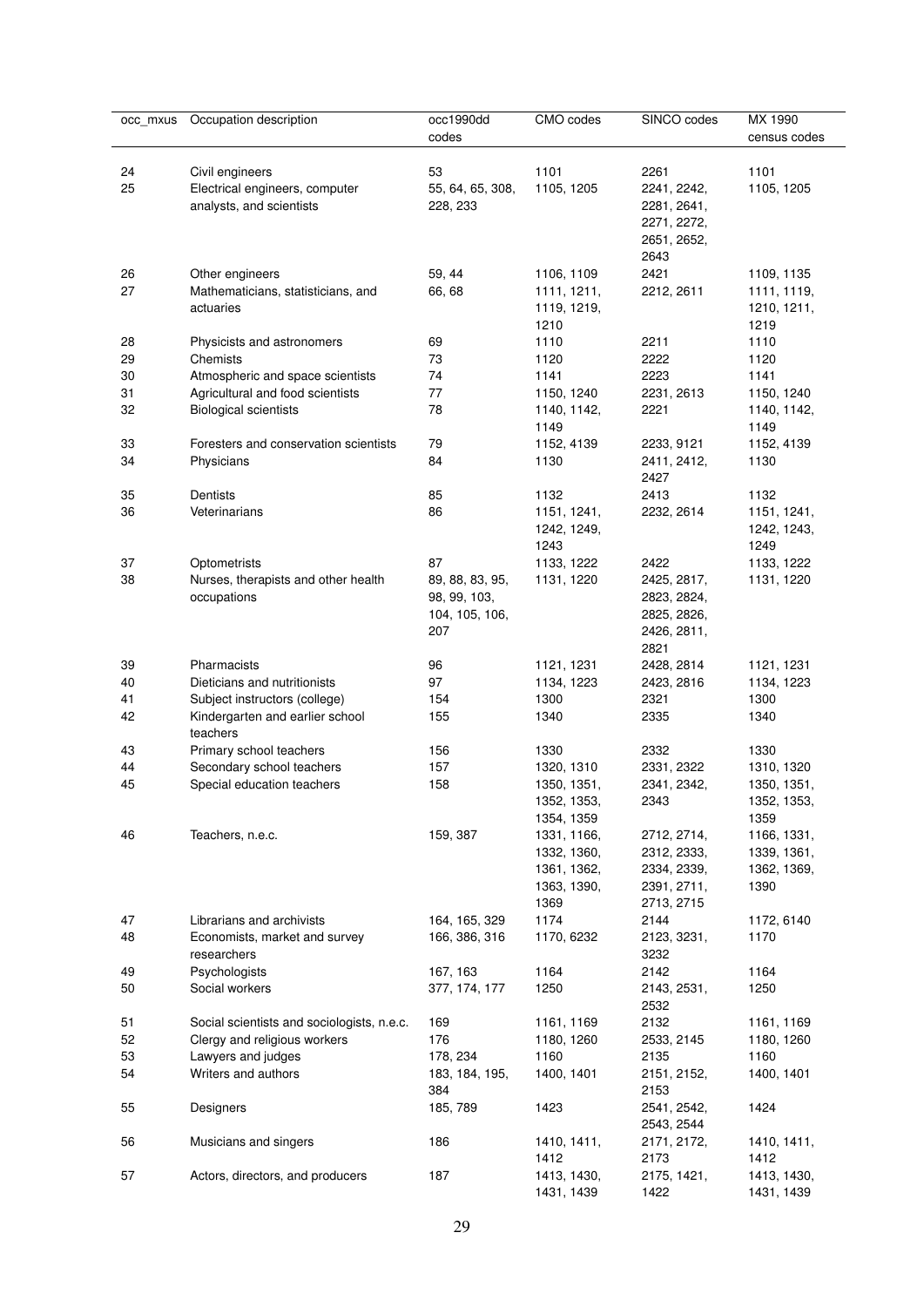| occ_mxus | Occupation description                                  | occ1990dd      | CMO codes   | SINCO codes | MX 1990      |
|----------|---------------------------------------------------------|----------------|-------------|-------------|--------------|
|          |                                                         | codes          |             |             | census codes |
|          |                                                         |                |             |             |              |
| 58       | Painters, sculptors, craft-artists, and                 | 188            | 1420, 5232, | 2161, 2162, | 1420, 5130,  |
|          | print-makers                                            |                | 5130        | 7321        | 5232, 5132   |
| 59       | Photographers and motion picture                        | 189, 467       | 1206        | 2655, 2653, | 1206, 1422,  |
|          | projectionists                                          |                |             | 2654        | 5372         |
| 60       | Dancers                                                 | 193            | 1414, 1422  | 2174, 2164  | 1414, 1423   |
| 61       | Art/entertainment performers and                        | 194, 198       | 1460, 1461, | 2551, 2552, | 1419, 1429,  |
|          | related occs                                            |                | 1432, 1429, | 2553        | 1432, 1490,  |
|          |                                                         |                | 1469, 1490, |             | 7213, 8150,  |
|          |                                                         |                | 1419, 7213  |             | 8151, 8152,  |
|          |                                                         |                |             |             | 8159         |
| 62       | Athletes, sports instructors, and officials             | 199            | 1364, 1440, | 2561, 2562, | 1360, 1440,  |
|          |                                                         |                | 1450, 1451  | 2563, 2716  | 1450, 1451   |
| 63       | Other professionals, n.e.c.                             | 76             | 1153, 1162, | 2131, 2134, | 1129, 1153,  |
|          |                                                         |                | 1163, 1165, | 2133, 2141, | 1159, 1162,  |
|          |                                                         |                | 1168, 1129, | 2234        | 1163, 1165,  |
|          |                                                         |                | 1159, 1190  |             | 1168, 1190,  |
|          |                                                         |                |             |             | 6122         |
| 64       | Clinical laboratory technologies and                    | 203, 223, 224  | 1230, 1239, | 2612, 2813  | 1230, 1239   |
|          | technicians                                             |                | 1232        |             |              |
| 65       | Dental assistants and specialists                       | 204, 445       | 1221        | 2815, 2822  | 1221         |
| 66       | Health technicians and record                           | 205, 208, 206, | 1229, 1139  | 2812, 2424  | 1229         |
|          | technologists                                           | 678            |             |             |              |
| 67       | Other technicians                                       | 225, 214, 229  | 1201, 1202, | 2621, 2622, | 1201, 1202,  |
|          |                                                         |                | 1203, 1204  | 2623, 2624, | 1203, 1204   |
|          |                                                         |                |             | 2633, 2637  |              |
| 68       | Surveyors, cartographers, mapping                       | 218, 217       | 1200        | 2625        | 1200         |
|          | scientists, drafters                                    |                |             |             |              |
| 69       | Airplane pilots and traffic controllers                 | 226, 227       | 5530, 8102  | 8311, 5231  | 5530, 8104   |
| 70       | Technicians, n.e.c.                                     | 235            | 1252, 1290, | 2511, 2991, | 1209, 1290   |
|          |                                                         |                | 1209        | 2992        |              |
| 71       | Salespersons                                            | 275, 256, 379, | 7100, 7110, | 4111, 4231, | 7100, 7111,  |
|          |                                                         | 258            | 7120, 7111  | 4211, 4213, | 7120, 7121   |
|          |                                                         |                |             | 4212, 4214  |              |
| 72       | Real estate sales occupations                           | 254, 866       | 7131        | 4223, 4311  | 7131         |
| 73<br>74 | Financial service sales occupations                     | 255, 344       | 7110        | 4201        | 7110         |
| 75       | Insurance sales occupations                             | 24, 253        | 7133        | 4222        | 7133         |
|          | Accounting and auditing sales                           | 337            | 1251        | 2512        | 1251         |
| 76       | occupations<br>Cashiers, account collectors, and clerks | 276, 328, 338, | 6210, 6211, | 3121, 3122, | 6123, 6124,  |
|          |                                                         | 378, 383       | 6219        | 9732        | 6129         |
| 77       | Door-to-door sales, street sales, and                   | 277            | 7200, 7201, | 9511, 9512, | 7200, 7201,  |
|          | news vendors                                            |                | 7210, 7211, | 9521, 9624, | 7202, 7209,  |
|          |                                                         |                | 7209, 7219, | 4224, 9332, | 7210, 7211,  |
|          |                                                         |                | 7290        | 9899        | 7219, 7290   |
| 78       | Salespersons, n.e.c.                                    | 274, 677       | 7139, 7190  | 4999        | 7139, 7190   |
| 79       | Secretaries, typists and stenographers                  | 313, 315       | 6200, 6201  | 3111, 3112  | 6110, 6111,  |
|          |                                                         |                |             |             | 6112         |
| 80       | Hotel clerks                                            | 317            | 1175, 8123  | 9623, 2113, | 1175, 8102   |
|          |                                                         |                |             | 9622        |              |
| 81       | Transportation ticket and reservation                   | 318            | 6231        | 3221        | 6151         |
|          | agents                                                  |                |             |             |              |
| 82       | Receptionists and other information                     | 319            | 6230        | 3211, 3212, | 6150         |
|          | clerks                                                  |                |             | 4232        |              |
| 83       | Correspondence and order clerks                         | 326, 335, 346  | 6220        | 3131        | 6141         |
| 84       | Office machine operators                                | 347            | 6203        | 3114        | 6130, 6131   |
| 85       | Telecom operators                                       | 348, 349       | 6240, 6241, | 3213        | 6160, 6161,  |
|          |                                                         |                | 6249        |             | 6169         |
| 86       | Messengers, postal and mail clerks                      | 354, 356, 357  | 6251, 6259, | 9722, 9723  | 6171, 6179,  |
|          |                                                         |                | 7121        |             | 7122         |
| 87       | Mail carriers for postal service                        | 355            | 6250        | 9721        | 6170         |
|          |                                                         |                |             |             |              |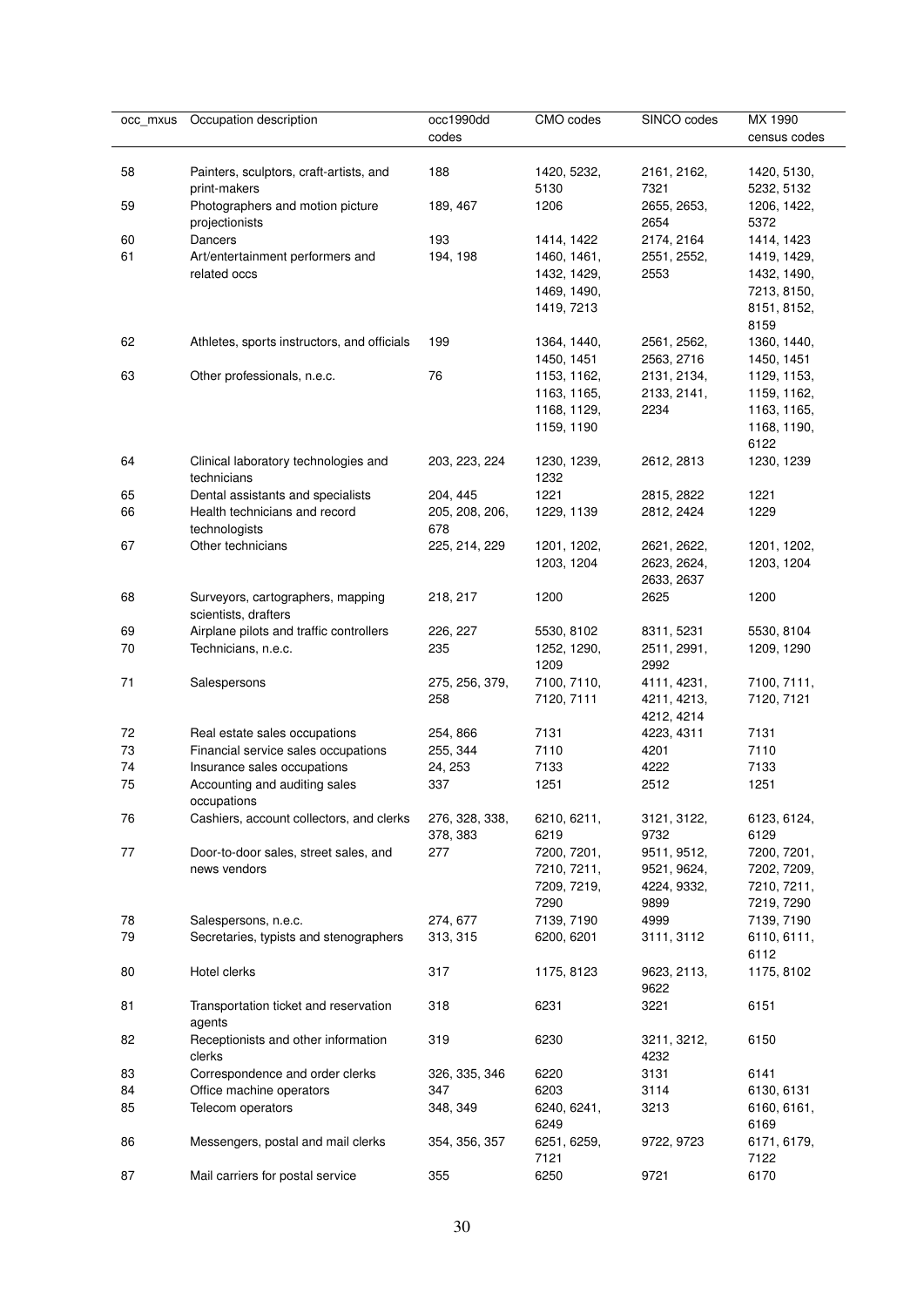| 88<br><b>Dispatchers</b><br>89<br>Warehouse workers<br>Meter readers<br>90<br>91 | Administrative support jobs, n.e.c.      | 359<br>364, 365, 368,<br>373<br>366<br>376, 389, 336,<br>385 | 6260<br>6221<br>5470<br>6270, 6209, | 3141, 3142<br>3132<br>9731, 9232                                 | 6180, 6181,<br>6182, 6183,<br>6189<br>6142 |
|----------------------------------------------------------------------------------|------------------------------------------|--------------------------------------------------------------|-------------------------------------|------------------------------------------------------------------|--------------------------------------------|
|                                                                                  |                                          |                                                              |                                     |                                                                  |                                            |
|                                                                                  |                                          |                                                              |                                     |                                                                  |                                            |
|                                                                                  |                                          |                                                              |                                     |                                                                  | 5470, 5471                                 |
|                                                                                  |                                          |                                                              |                                     | 3115, 3113                                                       | 6139, 6149,                                |
|                                                                                  |                                          |                                                              | 6229, 6239,<br>6202                 |                                                                  | 6152, 6159                                 |
| 92<br>Housekeepers, maids, butlers, and<br>cleaners                              |                                          | 405                                                          | 8200, 8209                          | 9611, 9643,<br>9601, 5113                                        | 8200, 8201,<br>8209                        |
| 93                                                                               | Laundry and dry cleaning workers         | 408                                                          | 8110, 8111,<br>8119                 | 9641, 9642                                                       | 8110, 8111,<br>8112, 8119                  |
| 94<br>Guards and police                                                          |                                          | 415, 426                                                     | 8303, 8204                          | 5313, 5301,<br>5314                                              | 8303                                       |
| 95<br>inspection occs                                                            | Fire fighting, fire prevention, and fire | 417                                                          | 8300                                | 5311                                                             | 8300                                       |
| 96                                                                               | Guards and police, public service        | 418, 423, 425                                                | 8301, 8302,<br>8304                 | 5312, 2521,<br>2522, 2513,<br>1526                               | 8301, 8302,<br>8304                        |
| Armed forces<br>97                                                               |                                          |                                                              | 8310, 8311,                         | 5401, 5411,                                                      | 8310, 8311,                                |
|                                                                                  |                                          |                                                              | 8312                                | 5412, 5413,                                                      | 8312                                       |
|                                                                                  |                                          |                                                              |                                     | 1225, 1525                                                       |                                            |
| 98<br>Protective service, n.e.c.                                                 |                                          | 427                                                          | 8390, 8309,<br>8319                 | 1226, 5999                                                       | 8309, 8319,<br>8390                        |
| 99                                                                               | Bartenders and waiters/waitresses        | 434, 435                                                     | 8101                                | 5115, 5116                                                       | 8101                                       |
| 100<br>Cooks                                                                     |                                          | 436                                                          | 5208, 8100                          | 5111, 5112,<br>5114                                              | 5208, 8100                                 |
| 101<br>Food preparation workers                                                  |                                          | 439, 688                                                     | 5400, 5201,                         | 7512, 7514,                                                      | 5201, 5203,                                |
|                                                                                  |                                          |                                                              | 5203, 5304,                         | 7515, 7516,                                                      | 5204, 5205,                                |
|                                                                                  |                                          |                                                              | 5206, 5207,                         | 7517, 9236,                                                      | 5206, 5207,                                |
|                                                                                  |                                          |                                                              | 5205                                | 9411                                                             | 5400                                       |
| 102<br>service workers                                                           | Miscellaneous food preparation and       | 444                                                          | 5306, 5209                          | 8163                                                             | 5209, 5306                                 |
| 103                                                                              | Gardeners and groundskeepers             | 451                                                          | 8125, 8203                          | 5241, 5242,<br>9651                                              | 8124                                       |
| 104                                                                              | Cleaning workers in establishments       | 453, 875, 455,<br>887                                        | 8124, 7212                          | 9661, 9662,<br>9663, 2827,<br>9621, 9631,<br>9632, 9633,<br>9634 | 7212, 8123                                 |
| 105<br>Barbers, hairdressers and<br>cosmetologists                               |                                          | 457, 458                                                     | 8130, 8131,<br>8139                 | 5211, 5212                                                       | 8130, 8131                                 |
| 106                                                                              | Recreation and hospitality assistants    | 283, 459, 461,<br>462, 466                                   | 8150, 8159                          | 3222, 4233,<br>9713, 5251                                        | 8160, 8169                                 |
| 107<br>concierges                                                                | Baggage porters, bellhops and            | 464                                                          | 8120, 8122                          | 9711                                                             | 8103, 8120,<br>8122                        |
| 108                                                                              | Personal service occupations             | 468, 469, 447                                                | 8151, 8201                          | 5221, 5222,<br>5201                                              | 8161, 8202                                 |
| 109                                                                              | Misc. personal service occupations       | 470                                                          | 8132, 8109,<br>8129, 8190           | 5213                                                             | 8109, 8129,<br>8132, 8190                  |
| 110<br>inspectors                                                                | Public transportation attendants and     | 471                                                          | 5522                                | 9311                                                             | 5523                                       |
| 111                                                                              | Animal caretakers, except farm           | 472                                                          | 4115, 4116                          | 6125, 6127,<br>5254                                              | 4116                                       |
| 112<br>Farm managers                                                             |                                          | 473, 475, 28                                                 | 2128, 4170,<br>6170                 | 6101, 6201,<br>1311, 1611                                        | 2128, 4170,<br>4171, 4172,<br>4173, 4179   |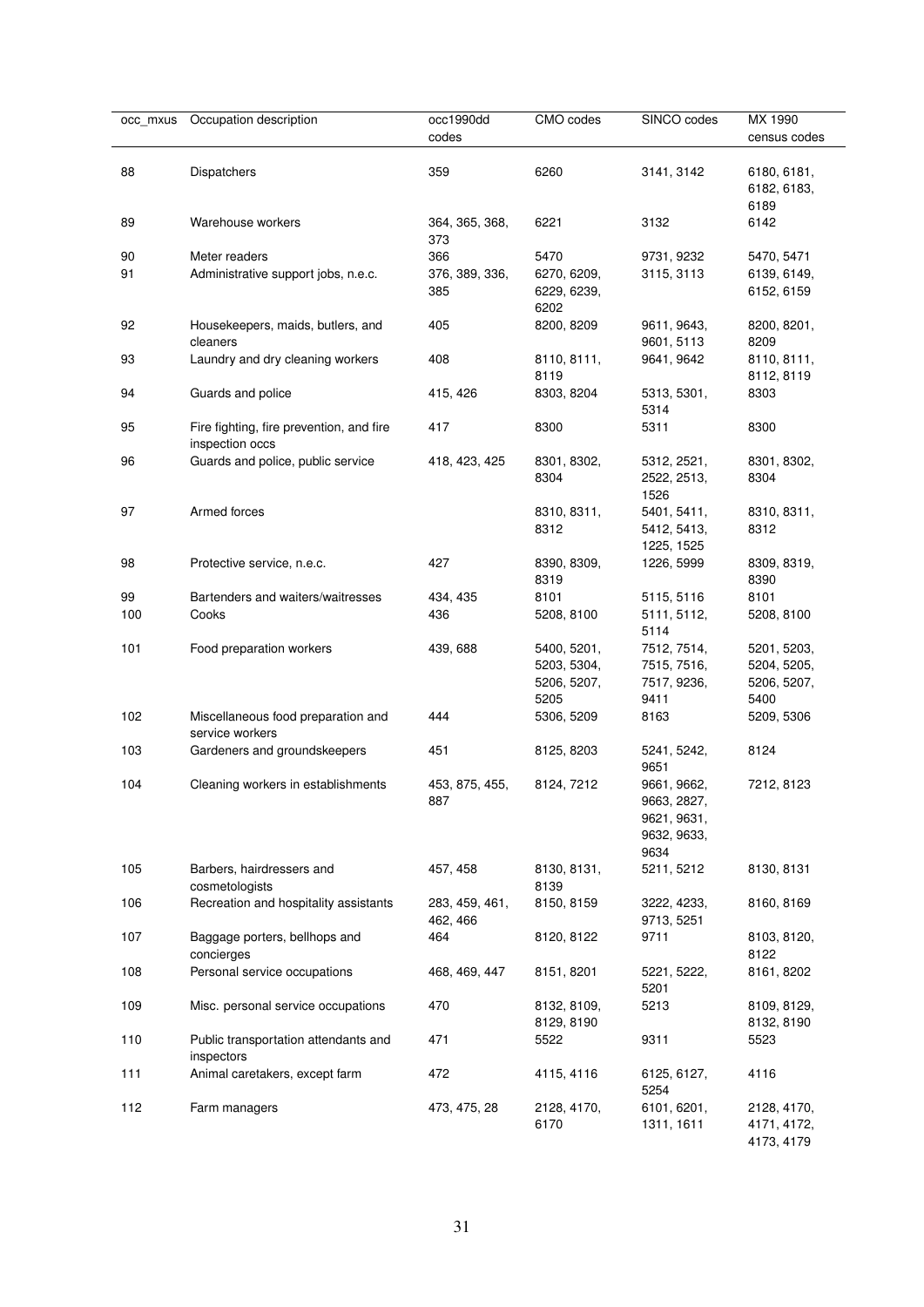| occ_mxus | Occupation description                                       | occ1990dd<br>codes              | CMO codes   | SINCO codes | MX 1990<br>census codes   |
|----------|--------------------------------------------------------------|---------------------------------|-------------|-------------|---------------------------|
|          |                                                              |                                 |             |             |                           |
| 113      | Farm workers                                                 | 479                             | 4100, 4101, | 6111, 6112, | 4100, 4101,               |
|          |                                                              |                                 | 4102, 4103, | 6113, 6114, | 4102, 4103,               |
|          |                                                              |                                 | 4104, 4105, | 6115, 6116, | 4104, 4105,               |
|          |                                                              |                                 | 4106, 4107, | 6121, 6122, | 4106, 4107,               |
|          |                                                              |                                 | 4108, 4110, | 6123, 6124, | 4108, 4109,               |
|          |                                                              |                                 | 4111, 4112, | 6126, 6131, | 4110, 4111,               |
|          |                                                              |                                 | 4113, 4114, | 6223, 6226, | 4112, 4113,               |
|          |                                                              |                                 | 4120, 4132, | 9111, 9112, | 4114, 4119,               |
|          |                                                              |                                 | 4136, 4109, | 9113, 6119, | 4120, 4132,               |
|          |                                                              |                                 | 4119, 4169, | 6129, 6999  | 4136, 4169,               |
|          |                                                              |                                 | 4190        |             | 4190, 4115,               |
|          |                                                              |                                 |             |             | 4180                      |
| 114      | Graders, sorters and inspectors of<br>agricultural products  | 488, 489                        | 4160        | 6117, 6128  | 4160, 4121                |
| 115      | Timber, logging, and forestry workers                        | 496                             | 4130, 4131, | 6221, 6222, | 4130, 4131,               |
|          |                                                              |                                 | 4133, 4134, | 6224, 6225, | 4133, 4134,               |
|          |                                                              |                                 | 4135        | 6227, 9124  | 4135                      |
| 116      | Fishers, marine life cultivators, hunters,                   | 498                             | 4140, 4150, | 6231, 6211, | 4140, 4150,               |
|          | and kindred                                                  |                                 | 4151, 4161, | 6212, 6213, | 4151, 4159,               |
|          |                                                              |                                 | 4159        | 9122, 9123  | 4161                      |
| 117      | Automobile mechanics and repairers                           | 503, 505, 507,<br>508, 514      | 5245        | 2631, 2632  | 5245                      |
| 118      | Industrial machinery installers and                          | 516, 518, 519,                  | 5246, 5265  | 2634, 2638  | 5246, 5265                |
|          | repairers                                                    | 534                             |             |             |                           |
| 119      | Repairers and installers of electrical<br>equipment          | 523, 543, 509                   | 5272        | 2645, 2646  | 5275                      |
| 120      | Telecom and household appliances<br>installers and repairers | 526, 527, 577                   | 5271        | 2644        | 5271, 5272,<br>5273, 5274 |
| 121      | Precision makers, repairers, and smiths                      | 535, 713                        | 5248        | 7221        | 5248                      |
| 122      | Locksmiths and safe repairers                                | 536                             | 5244        | 7222        | 5244                      |
| 123      | Mechanics and repairers, n.e.c.                              | 525, 533, 539,                  | 5247, 5249, | 2635, 2636, | 5247, 5249,               |
|          |                                                              | 549                             | 5279        | 2639, 2649  | 5279                      |
| 124      | Masons, tilers, and construction                             | 563, 583, 593                   | 5260, 5264, | 7121, 7132, | 5260, 5264,               |
|          | material installers                                          |                                 | 5266        | 7133        | 5266                      |
| 125      | Carpenters                                                   | 567, 657, 658                   | 5230        | 7311, 7312, | 5230, 5231                |
|          |                                                              |                                 |             | 7123        |                           |
| 126      | Drywall installers and plasterers                            | 573, 584                        | 5262        | 7131        | 5262                      |
| 127      | Electricians                                                 | 575                             | 5270        | 2642        | 5270                      |
| 128      | Painters, construction and maintenance                       | 579                             | 5261        | 7135        | 5261                      |
| 129      | Plumbers, pipe fitters, and steamfitters                     | 585                             | 5267        | 7134, 9222  | 5267                      |
| 130      | Concrete and cement workers                                  | 588                             | 5251, 5352  | 8171, 7612  | 5252, 5251,               |
|          |                                                              |                                 |             |             | 5352                      |
| 131      | Glaziers                                                     | 589                             | 5252, 5151  | 7613, 7601  | 5151, 5253,               |
|          |                                                              |                                 |             |             | 5152                      |
| 132      | Operators of construction equipment                          | 594, 598, 756,<br>844, 848, 853 | 5360, 5501  | 8114, 8351  | 5360, 5501                |
| 133      | Roofers and slaters                                          | 595                             | 5263        | 7122        | 5263                      |
| 134      | Structural metal workers                                     | 597, 709                        | 5342        | 8122        | 5345                      |
| 135      | Misc. construction and related<br>occupations                | 599                             | 5461        | 1619        | 5162                      |
| 136      | Drillers of oil wells                                        | 614                             | 5311        | 8112        | 5311                      |
| 137      | Explosives workers                                           | 615                             | 5310        | 8111        | 5310                      |
| 138      | Miners                                                       | 616                             | 5210, 5211  | 7111, 7112  | 5210, 5211,<br>5212       |
| 139      | Other mining occupations                                     | 617                             | 5110, 5410, | 1612, 9212, | 5110, 5112,               |
|          |                                                              |                                 | 5411, 5119, | 9211        | 5213, 5219,               |
|          |                                                              |                                 | 5319        |             | 5319, 5410,               |
|          |                                                              |                                 |             |             | 5411                      |
| 140      | Machinists                                                   | 637, 644                        | 5383, 5381, | 8132, 8135, | 5331, 5334,               |
|          |                                                              |                                 | 5334, 5331, | 8143, 8145, | 5382, 5383,               |
|          |                                                              |                                 | 5382        | 8133        | 5385, 5386                |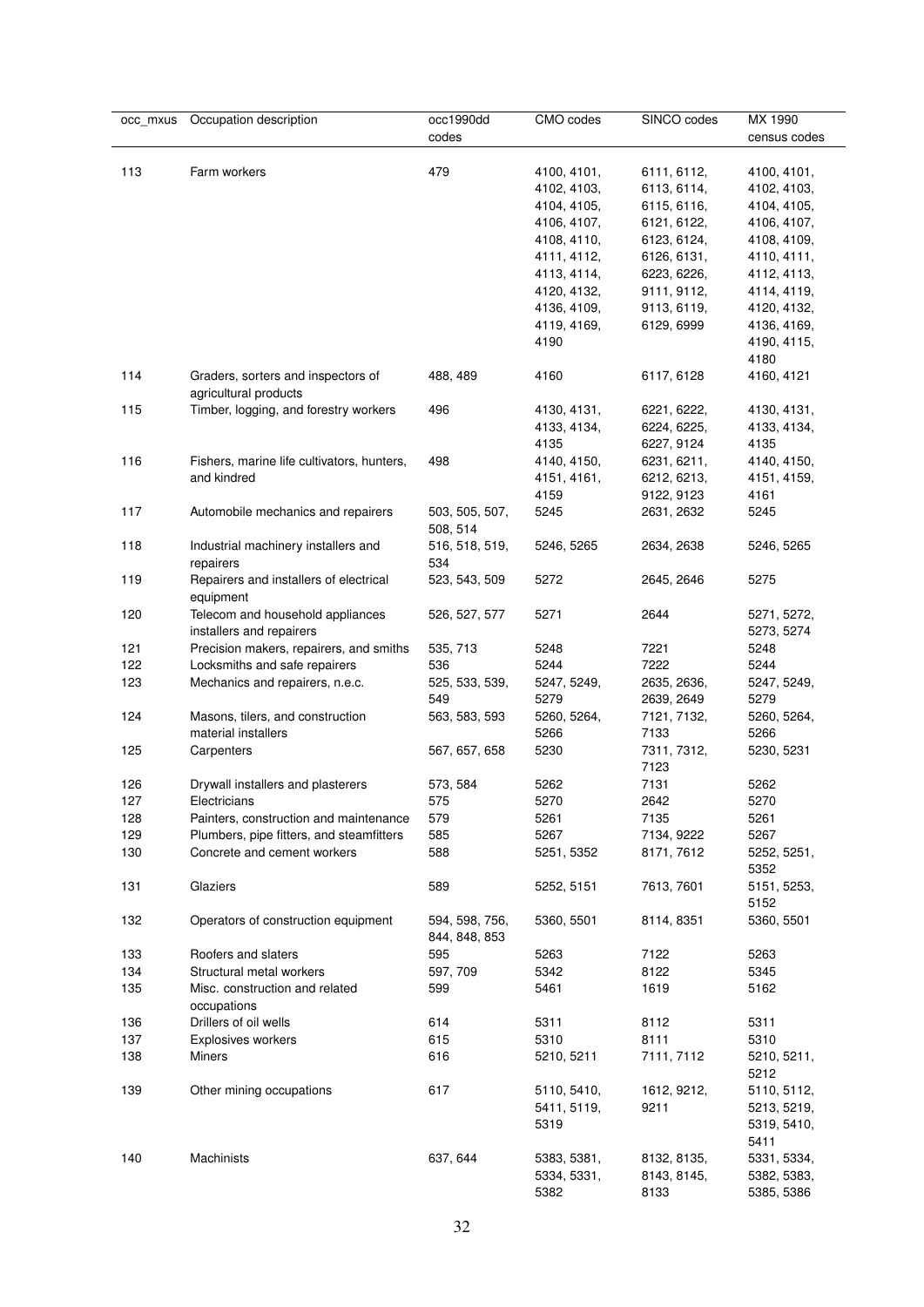| occ mxus | Occupation description                                     | occ1990dd<br>codes | CMO codes           | SINCO codes | MX 1990<br>census codes |
|----------|------------------------------------------------------------|--------------------|---------------------|-------------|-------------------------|
| 141      | <b>Boilermakers</b>                                        | 643                | 5240                | 7211        | 5240                    |
| 142      | Engravers                                                  | 649                | 1421                | 2163        | 1421                    |
| 143      | Other metal and plastic workers                            | 653                | 5280, 5480,         | 7411, 9233, | 5280, 5440,             |
|          |                                                            |                    | 5440                | 9231        | 5441, 5480              |
| 144      | Dressmakers, seamstresses, and<br>tailors                  | 666                | 5222                | 7341        | 5223                    |
| 145      | Upholsterers                                               | 668                | 5225                | 7351        | 5226                    |
| 146      | Shoemakers, other prec. apparel and                        | 669, 745           | 5227, 5223,         | 7353, 7331, | 5220, 5221,             |
|          | fabric workers                                             |                    | 5226, 5224,         | 7342, 7343, | 5224, 5225,             |
|          |                                                            |                    | 5220, 5229,         | 7352, 8154  | 5227, 5228,             |
|          |                                                            |                    | 5323                |             | 5229, 5323              |
| 147      | Hand molders and shapers, except                           | 675                | 5250                | 7611        | 5250                    |
|          | jewellers                                                  |                    |                     |             |                         |
| 148      | <b>Bookbinders</b>                                         | 679, 765           | 5333                | 8144        | 5333                    |
| 149      | Other precision and craft workers                          | 684                | 5344                | 8211, 7214  | 5347                    |
| 150      | Butchers and meat cutters                                  | 686                | 5200                | 7511        | 5200                    |
| 151      | <b>Bakers</b>                                              | 687                | 5202                | 7513        | 5202                    |
| 152      | Water and sewage treatment plant                           | 694                | 5312, 5380          | 8113, 8134  | 5312, 5381              |
|          | operators                                                  |                    |                     |             |                         |
| 153      | Power plant operators                                      | 649                | 5312, 5380          | 8113, 8134  | 5370                    |
| 154      | Other plant and system operators                           | 696, 699           | 5371, 5305,         | 8162, 8172  | 5305, 5350,             |
|          |                                                            |                    | 5351, 5350          |             | 5351, 5373,             |
|          |                                                            |                    |                     |             | 5371                    |
| 155      | Lathe, milling, and turning machine                        | 703, 706, 707,     | 5343, 5349          | 8123        | 5341, 5343,             |
|          | operatives                                                 | 708, 724, 769,     |                     |             | 5344, 5346,             |
|          |                                                            | 634                |                     |             | 5349                    |
| 156      | Moulders and casting machine<br>operators                  | 719, 544, 645      | 5340, 5341,<br>5228 | 8121, 7344  | 5340, 5342              |
| 157      | Metal platers                                              | 723                | 5243, 5242          | 7223, 7213  | 5242, 5243              |
| 158      | Sawing machine operators and<br>sawyers                    | 727                | 5330                | 8141        | 5330                    |
| 159      | Other woodworking machine operators                        | 733                | 5332                | 8142        | 5332                    |
| 160      | Printing and wood treatment machine                        | 729, 734           | 5430, 5339          | 9234        | 5339, 5430,             |
|          | operators, n.e.c.                                          |                    |                     |             | 5431, 5432              |
| 161      | Typesetters and compositors                                | 736                | 5233                | 7322        | 5233, 5234              |
| 162      | Knitters, loopers, and toppers textile<br>operatives       | 739                | 5221                | 7332        | 5222                    |
| 163      | Textile cutting, pressing, and dyeing<br>machine operators | 743, 747           | 5324                | 8155        | 5324                    |
| 164      | Textile sewing machine operators                           | 744, 738           | 5322                | 8153        | 5322                    |
| 165      | Miscellaneous textile machine                              | 749                | 5320, 5321,         | 8151, 8152  | 5320, 5321,             |
|          | operators                                                  |                    | 5329                |             | 5329                    |
| 166      | Packers, fillers, and wrappers                             | 754, 888           | 5401, 5421,         | 9712        | 5401, 5402,             |
|          |                                                            |                    | 5431, 5441,         |             | 5403, 5421,             |
|          |                                                            |                    | 5451, 5481          |             | 5422, 5423,             |
|          |                                                            |                    |                     |             | 5433, 5442,             |
|          |                                                            |                    |                     |             | 5443, 5453,             |
|          |                                                            |                    |                     |             | 5483, 5493,             |
|          |                                                            |                    |                     |             | 5472                    |
| 167      | Extruding and forming machine<br>operators                 | 755                | 5353                | 8173        | 5353                    |
| 168      | Food roasting and baking machine                           | 763                | 5300, 5302,         | 8161        | 5300, 5301,             |
|          | operators                                                  |                    | 5301, 5303,         |             | 5302, 5303,             |
|          |                                                            |                    | 5304, 5307          |             | 5304, 5307              |
| 169      | Photographic process workers                               | 774                | 5335, 5234          | 7323        | 5235, 5335              |
| 170      | Machine operators, n.e.c.                                  | 779, 753, 757,     | 5390, 5509,         | 8131, 8199, | 5309, 5354,             |
|          |                                                            | 764, 766           | 5309, 5359,         | 8999        | 5359, 5379,             |
|          |                                                            |                    | 5379, 5389          |             | 5380, 5384,             |
|          |                                                            |                    |                     |             | 5389, 5390,             |
|          |                                                            |                    |                     |             | 5509                    |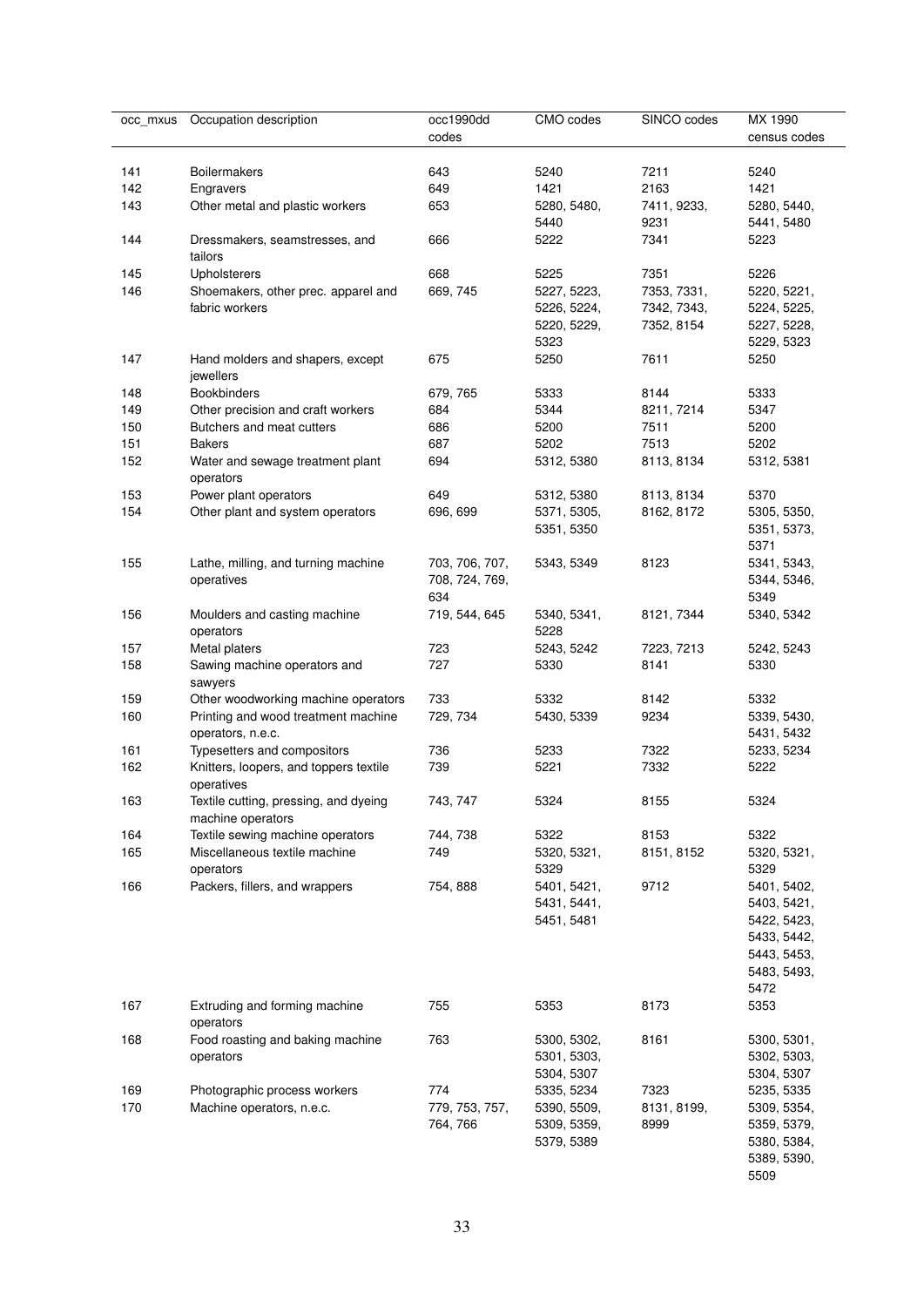| occ mxus | Occupation description                              | occ1990dd     | CMO codes   | SINCO codes | MX 1990      |
|----------|-----------------------------------------------------|---------------|-------------|-------------|--------------|
|          |                                                     | codes         |             |             | census codes |
|          |                                                     |               |             |             |              |
| 171      | Welders, solderers, and metal cutters               | 783           | 5241        | 7212        | 5241         |
| 172      | Assemblers of electrical equipment                  | 785           | 5345        | 8212        | 5348         |
| 173      | Production checkers, graders, and                   | 799, 873, 878 | 5491, 5490  | 9239        | 5490, 5491,  |
|          | sorters n.e.c.                                      |               |             |             | 5492, 5481,  |
|          |                                                     |               |             |             | 5482         |
| 174      | Truck, delivery, and tractor drivers                | 804           | 5502, 5521  | 8341, 8352  | 5502, 5521   |
| 175      | Bus and taxi cab drivers, and<br>chauffeurs         | 808, 809      | 5520, 8202  | 8342, 8343  | 5520, 5522   |
| 176      | Railroad conductors and yardmasters                 | 823, 824, 825 | 5510, 5511  | 8331, 9312  | 5510, 5511   |
| 177      | Ship crews and marine engineers                     | 829           | 5540, 5541, | 8321, 8322, | 5540, 5541,  |
|          |                                                     |               | 5542, 5543, | 8323, 8324  | 5542, 5543,  |
|          |                                                     |               | 5549        |             | 5549         |
| 178      | Miscellaneous transportation                        | 834, 813, 885 | 5550, 5551, | 6311, 9321, | 5500, 5529,  |
|          | occupations                                         |               | 5500, 5590, | 9322, 8344, | 5550, 5551,  |
|          |                                                     |               | 5529        | 8349        | 5590         |
| 179      | Stevedores and misc. material moving<br>occupations | 859           | 8126        | 9331        | 8125         |
| 180      | Helpers in construction work                        | 865, 869      | 5460, 5269  | 7113, 9221  | 5269, 5460,  |
|          |                                                     |               |             |             | 5461         |
| 181      | Labourers, n.e.c.                                   | 889           | 5450, 5420, | 9733, 7614, | 5239, 5254,  |
|          |                                                     |               | 5231, 5253, | 7313, 5252, | 5259, 5281,  |
|          |                                                     |               | 5281, 8121, | 7412, 9237, | 5290, 5420,  |
|          |                                                     |               | 8140, 8152, | 9235, 9999, | 5450, 5451,  |
|          |                                                     |               | 5239, 5259, | 7999, 4312  | 5452, 8121,  |
|          |                                                     |               | 5290, 9999  |             | 8140, 8162,  |
|          |                                                     |               |             |             | 9900, 9910,  |
|          |                                                     |               |             |             | 9996, 9999,  |
|          |                                                     |               |             |             | 0000         |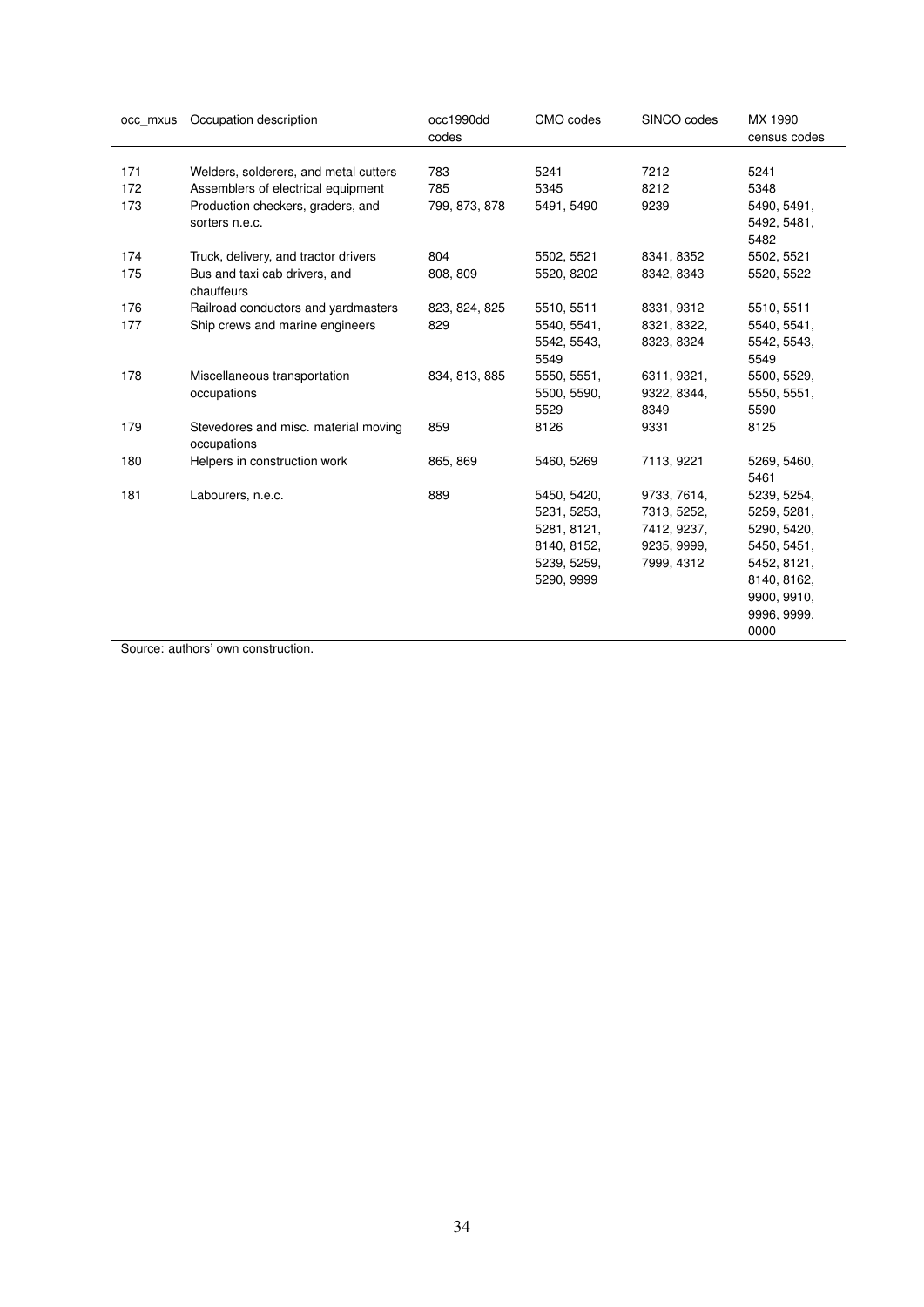<span id="page-36-0"></span>

| Table A2: Grouping of occupations<br>Occupation group | Occupation codes (occ mxus) |
|-------------------------------------------------------|-----------------------------|
| Non-routine cognitive (NRC)                           |                             |
| Executive, administrative, and managerial occs        | $1 - 9$                     |
| Management-related occupations                        | $10 - 20$                   |
| Professional specialty occupations                    | $21 - 63$                   |
| Technicians and related support occupations           | $64 - 70$                   |
| Routine cognitive (RC)                                |                             |
| Sales occupations                                     | $71 - 78$                   |
| Administrative support occupations                    | $79 - 91$                   |
| Routine manual (RM)                                   |                             |
| Mechanics and repairers                               | $117 - 123$                 |
| Construction trades                                   | $124 - 135$                 |
| <b>Extractive occupations</b>                         | $136 - 139$                 |
| Precision production occupations                      | $140 - 154$                 |
| Machine operators, assemblers, and inspectors         | $155 - 173$                 |
| Transportation and material moving occupations        | $174 - 181$                 |
| Non-routine manual (NRM)                              |                             |
| Housekeeping and cleaning occupations                 | 92, 93                      |
| Protective service occupations                        | $94 - 96, 98$               |
| Other service occupations                             | $99 - 111$                  |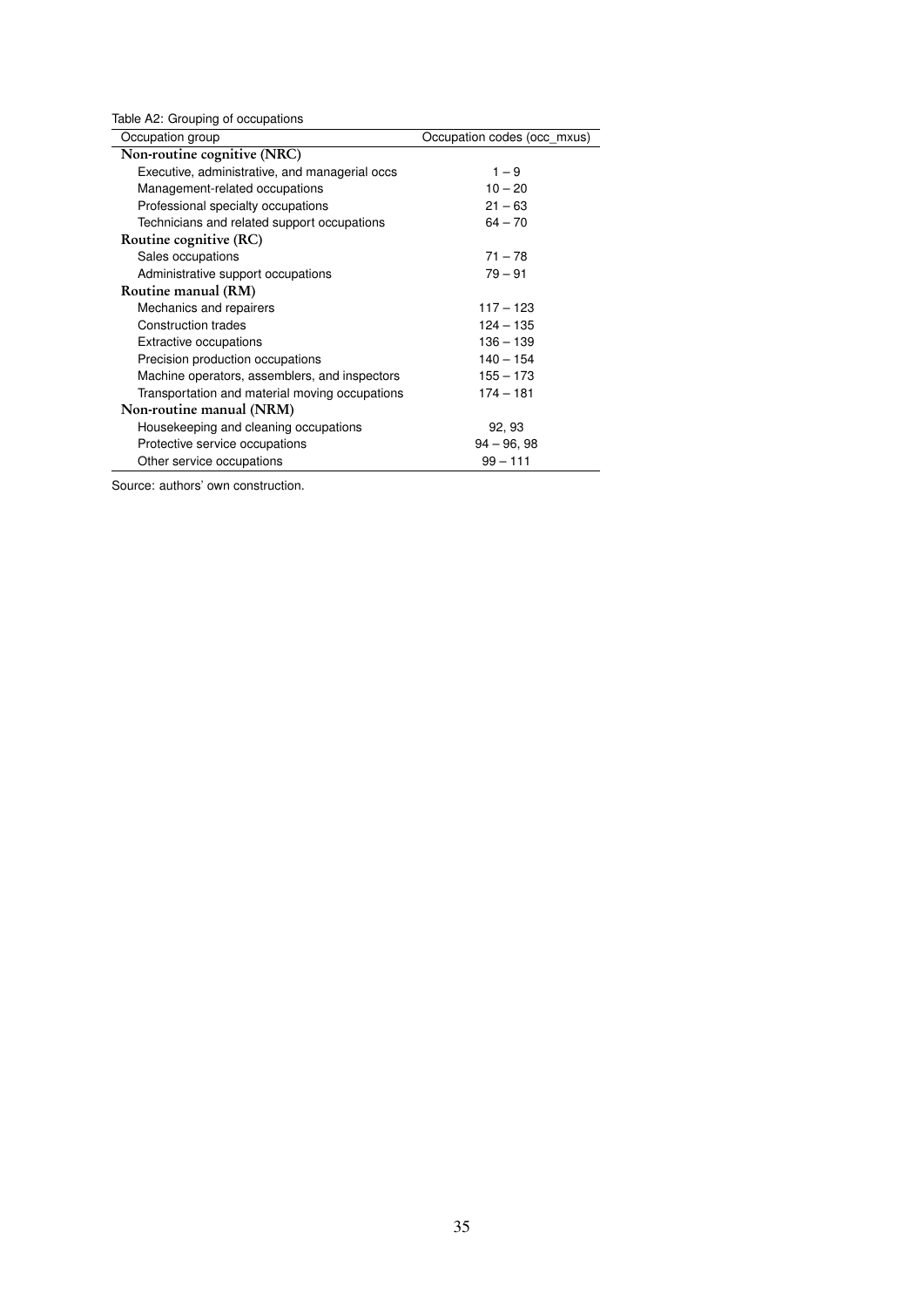<span id="page-37-0"></span>

|  | Table A3: Crosswalk of industry codes |  |  |
|--|---------------------------------------|--|--|
|--|---------------------------------------|--|--|

| Mexico                                   | <b>USA</b>                      | ind_mxus | Industry description                                                       |
|------------------------------------------|---------------------------------|----------|----------------------------------------------------------------------------|
| 1110                                     | 0170                            | 1100     | Crop production                                                            |
| 1121, 1122                               | 0180                            | 1111     | Animal production and aquaculture                                          |
| 1130                                     | 0190, 0270                      | 1112     | Forestry and logging                                                       |
| 1141, 1142                               | 0280                            | 1113     | Fishing, hunting, and trapping                                             |
| 1150, 1199                               | 0290                            | 1114     | Unspecified support activities and services for                            |
|                                          |                                 |          | agriculture                                                                |
| 2110, 2132                               | 0370                            | 2111     | Oil and gas extraction                                                     |
| 2121                                     | 0380                            | 2123     | Coal mining                                                                |
| 2122                                     | 0390                            | 2134     | Metal ore mining                                                           |
| 2123, 2129                               | 0470, 0480                      | 2145     | Non-metallic mineral mining and quarrying and mining<br>n.e.c.             |
| 2131, 2199                               | 0490                            | 2167     | Support mining activities and related services                             |
| 2210                                     | 0570                            | 2211     | Electric power generation, transmission, and<br>distribution               |
| 2221                                     | 0680, 0670                      | 2212     | Water, steam, and air conditioning distribution                            |
| 2222, 2361,                              | 0580, 0590, 0690                | 2213     | Electric, gas, and other combinations of energy                            |
| 2362, 2363,<br>2370, 2381,<br>2382, 2399 |                                 |          | distribution                                                               |
| 2361, 2362,                              | 0770                            | 2333     | Construction                                                               |
| 2363, 2370,                              |                                 |          |                                                                            |
| 2381, 2382, 2399                         |                                 |          |                                                                            |
| 3110                                     | 1070, 1080,                     | 3111     | Food industry                                                              |
|                                          | 1090, 1170,                     |          |                                                                            |
|                                          | 1180, 1190,                     |          |                                                                            |
|                                          | 1270, 1280, 1290                |          |                                                                            |
| 3120                                     | 1370, 1390                      | 3112     | Alcoholic beverage and tobacco industry                                    |
| 3130                                     | 1470, 1670, 1590                | 3113     | Textile manufacturing industry and intermediary textile<br>goods           |
| 3140                                     | 1480, 1490, 1570                | 3114     | Textile manufacturing industry of final goods (except<br>clothes)          |
| 3150                                     | 1680, 1690                      | 3115     | Clothing and apparel industry                                              |
| 3160                                     | 1790, 1770                      | 3116     | Leather manufacturing industry, leather goods, and<br>leather footwear     |
| 3220                                     | 1870, 1880, 1890                | 3117     | Paper industry and related products                                        |
| 3210                                     | 3770, 3780,<br>3790, 3870, 3875 | 3118     | Wood industry                                                              |
| 3230                                     | 1990                            | 3119     | Printing and related support services                                      |
| 3240                                     | 2090                            | 3120     | Miscellaneous petroleum and coal products                                  |
| 3250                                     | 2070, 2180,                     | 3121     | Chemical industry                                                          |
|                                          | 2190, 2270,                     |          |                                                                            |
|                                          | 2280, 2380, 2290                |          |                                                                            |
| 3260                                     | 2170, 2370, 2390                | 3122     | Plastic and rubber industry                                                |
| 3270                                     | 2470, 2480,                     | 3123     | Non-metallic mineral industry and related manufactured                     |
|                                          | 2490, 2570, 2590                |          | products                                                                   |
| 3310, 3320                               | 2680, 2690,                     | 3125     | Metallurgy and alloys industry, and related                                |
|                                          | 2770, 2780,                     |          | manufactured products                                                      |
|                                          | 2670, 2990,                     |          |                                                                            |
|                                          | 2790, 2870,                     |          |                                                                            |
|                                          | 2880, 2890,                     |          |                                                                            |
|                                          | 2970, 2980                      |          |                                                                            |
| 3330                                     | 3190, 3070,                     | 3126     | Machinery industry and parts manufacturing                                 |
|                                          | 3080, 3090,                     |          |                                                                            |
|                                          | 3095, 3170,                     |          |                                                                            |
|                                          | 3180, 3290                      |          |                                                                            |
| 3340                                     | 3360, 3365,                     | 3127     | Manufacturing of computers, communication                                  |
|                                          | 3370, 3380                      |          | technologies, etc.                                                         |
| 3350                                     | 3390, 3470, 3490                | 3128     | Manufacturing of electronic goods, equipment, and<br>household electronics |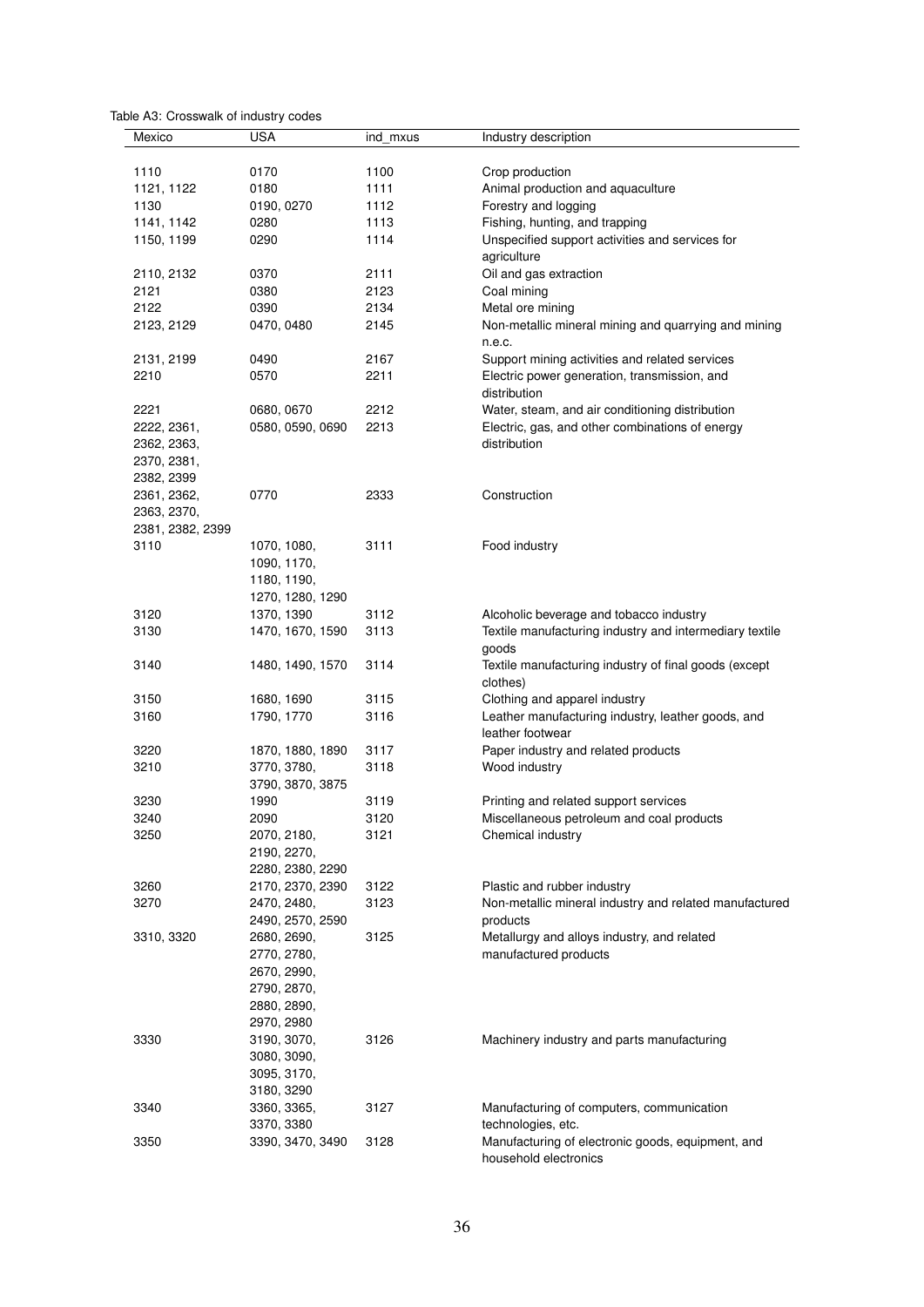| Mexico           | <b>USA</b>       | ind mxus | Industry description                                        |
|------------------|------------------|----------|-------------------------------------------------------------|
|                  |                  |          |                                                             |
| 3360             | 3570, 3580,      | 3129     | Manufacturing of transportation engines and related         |
|                  | 3590, 3670,      |          | equipment                                                   |
|                  | 3680, 3690       |          |                                                             |
| 3370             | 3890, 3895       | 3130     | Furniture manufacturing and related products industry       |
| 3380, 3399       | 3960, 3970,      | 3131     | Other miscellaneous manufacturing industries                |
|                  | 3980, 3990       |          |                                                             |
|                  |                  |          |                                                             |
| 4310             | 4470, 4480,      | 4311     | Food, beverages, and miscellaneous wholesale trade          |
|                  | 4560, 4580       |          |                                                             |
| 4320             | 4390, 4080       | 4312     | Apparel, footwear, and household furniture wholesale        |
|                  |                  |          | trade                                                       |
| 4330             | 4380, 4190,      | 4313     | Pharmaceuticals and similar wholesale trade                 |
|                  | 4195, 4260, 4265 |          |                                                             |
| 4340             | 4090, 4180,      | 4314     | Raw material supplies and similar wholesale trade           |
|                  | 4280, 4370,      |          |                                                             |
|                  | 4570, 4290       |          |                                                             |
| 4350             | 4270, 4170, 4490 | 4315     | Machinery, equipment for agriculture, wholesale trade       |
| 4360             | 4070             | 4316     | Truck, car equipment, and related parts wholesale trade     |
| 4370, 4399       | 4585, 4590       | 4317     | Wholesale electronic markets, agents and brokers            |
|                  |                  |          | wholesale trade                                             |
| 4611, 4612       | 4970, 4980, 4990 | 4611     | Food, beverages, and miscellaneous consumables              |
|                  |                  |          | goods retail trade                                          |
| 4620             | 4770, 4780       | 4612     | Household appliance and furniture retail trade              |
| 4631, 4632       | 5170, 5180,      | 4613     | Retail sale of textiles, jewellery, clothing accessories,   |
|                  | 5190, 5270,      |          | and footwear                                                |
|                  | 5275, 5280       |          |                                                             |
| 4641, 4642       | 5070, 5080       | 4614     | Retail trade of health care items                           |
|                  |                  |          |                                                             |
| 4651, 4652       | 5480, 5290,      | 4615     | Retail trade of stationery products, and other articles for |
|                  | 5295, 5370, 5670 |          | personal use                                                |
| 4661, 4662       | 4790, 4795,      | 4616     | Retail trade of household electronics gift shops and        |
|                  | 5590, 5380,      |          | similar                                                     |
|                  | 5390, 5470,      |          |                                                             |
|                  | 5490, 5570,      |          |                                                             |
|                  | 5580, 5690       |          |                                                             |
| 4671, 4672       | 4870, 4880, 4890 | 4617     | Retail trade of hardware supplies, hardware tools, and      |
|                  |                  |          | glass products                                              |
| 4681, 4682       | 5090, 5680,      | 4618     | Retail sale of engine vehicles, spare parts, fuels, and     |
|                  | 4670, 4680, 4690 |          | lubricants                                                  |
| 4690, 4699       | 5591, 5592, 5790 | 4620     | Retail trade through the internet, print, television, and   |
|                  |                  |          | similar retail trade n.e.c.                                 |
| 4810             | 6070             | 4811     | Air transportation                                          |
| 4820             | 6080             | 4812     | Rail transportation                                         |
| 4830             | 6090             | 4813     | Water transportation                                        |
| 4840             | 6170             | 4814     | Truck transportation                                        |
| 4850             | 6180, 6190       | 4815     | Bus service, taxi service, and other urban transit          |
|                  |                  |          | services (except train)                                     |
| 4860             | 6270             | 4816     | Pipeline transportation                                     |
| 4870             | 6280             | 4817     | Scenic and sightseeing transportation                       |
| 4881, 4882, 4899 | 6290             | 4818     | Services incidental to transportation                       |
| 4910             | 6370             | 4901     | Postal service                                              |
| 4920             | 6380             | 4902     | Couriers and messengers                                     |
|                  |                  |          |                                                             |
| 4930             | 6390             | 4903     | Warehousing and storage                                     |
| 5110             | 6470, 6480, 6490 | 5111     | Newspaper, magazine, books, software, and other             |
|                  |                  |          | publishing integrated material                              |
| 5120             | 6570, 6590       | 5112     | Film industry, video games, and sound and music             |
|                  |                  |          | industry                                                    |
| 5150             | 6670             | 5113     | Broadcasting media (except internet)                        |
| 5170             | 6672, 6675,      | 5114     | Other mediums of telecommunication                          |
|                  | 6680, 6690, 6692 |          |                                                             |
| 5180             | 6790, 6695, 6770 | 5115     | Data processing, services, and storage centres              |
| 5190, 5199       | 6780             | 5116     | Not specified mediums and services of                       |
|                  |                  |          | telecommunications                                          |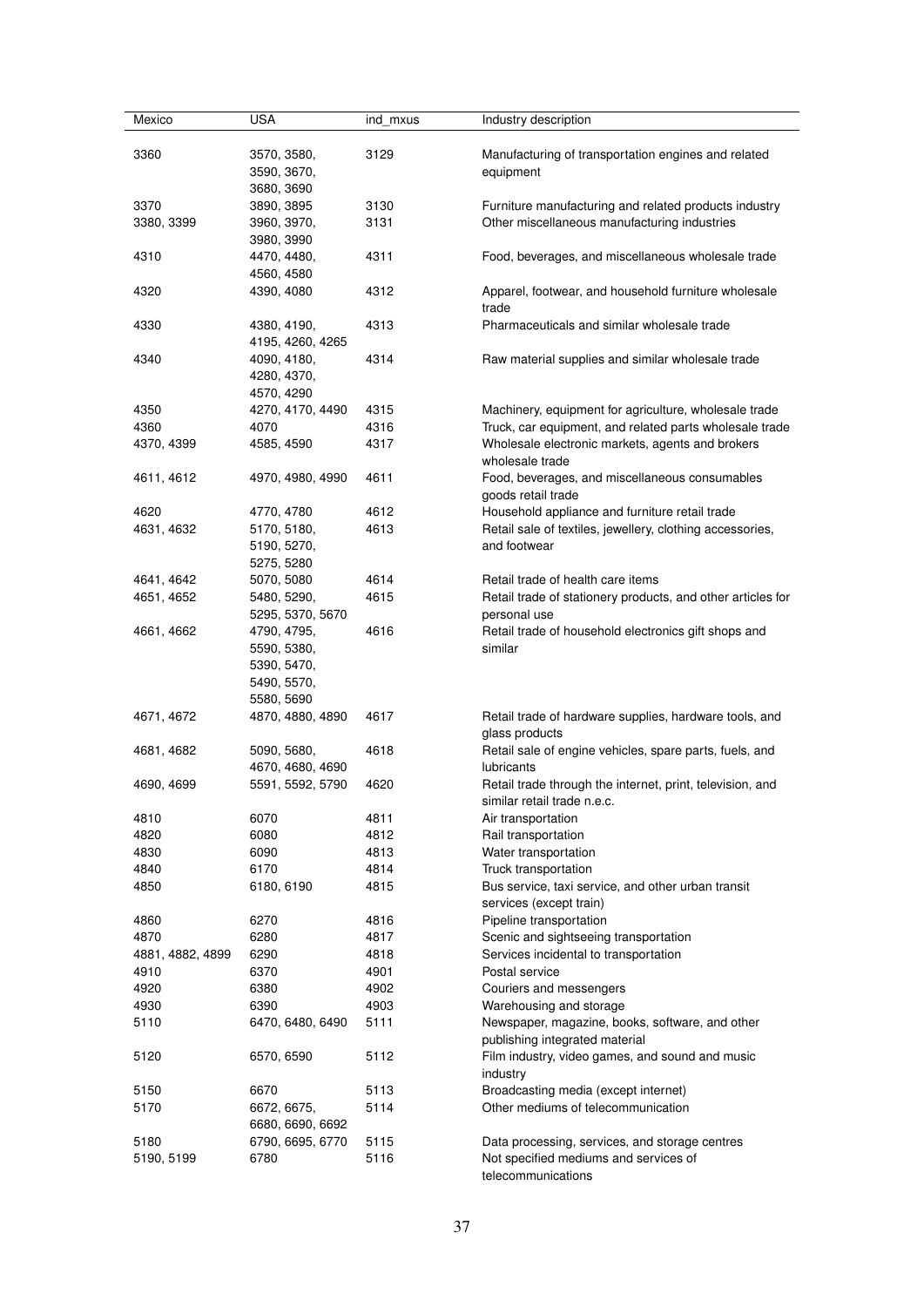| Mexico                          | <b>USA</b>                      | ind_mxus | Industry description                                                       |
|---------------------------------|---------------------------------|----------|----------------------------------------------------------------------------|
| 5210, 5221,<br>5222, 5223, 5229 | 6870, 6880, 6890                | 5211     | Banking and related activities                                             |
| 5230                            | 6970                            | 5212     | Securities, commodities, funds, trusts, and other<br>financial investments |
|                                 |                                 |          |                                                                            |
| 5240, 5299                      | 6990                            | 5213     | Insurance carriers and related activities                                  |
| 5310                            | 7070                            | 5311     | Real estate                                                                |
| 5321                            | 7080                            | 5312     | Car and truck rental, and other transportation<br>equipment rental         |
| 5322                            | 7170, 7180                      | 5313     | Miscellaneous personal rental services                                     |
| 5330, 5399                      | 7190                            | 5314     | Commercial, industrial, and other intangible assets<br>rental and leasing  |
| 5411                            | 7270, 7280,                     | 5401     | Scientific, technical, and other professional services                     |
|                                 | 7290, 7370,                     |          |                                                                            |
|                                 | 7380, 7390, 7490                |          |                                                                            |
| 5412                            | 7460                            | 5402     | Research and development services                                          |
| 5413                            | 7480                            | 5403     | Veterinary services                                                        |
| 5414                            | 7470                            | 5404     | Advertising, public relations, and related services (2013                  |
|                                 |                                 |          | onward)                                                                    |
| 5510, 5611                      | 7570                            | 5501     | Management of companies and enterprises                                    |
| 5612, 5613                      | 7580, 7770, 7690                | 5602     | Landscaping, cleaning and maintenance of building<br>services              |
| 5614                            | 7680                            | 5603     | Travel arrangements and reservation services                               |
| 5615                            | 7670                            | 5604     | Other administrative and support business services                         |
| 5616                            | 7780, 7590                      | 5605     | Waste management and remediation services                                  |
| 5620                            | 7790                            | 5606     | Elementary and secondary schools                                           |
| 6111, 6112,                     | 7860                            | 6101     | Educational and training schools                                           |
| 6119, 6121,                     |                                 |          |                                                                            |
| 6122, 6129                      |                                 |          |                                                                            |
| 6131, 6132,                     | 7870, 7880, 7890                | 6102     | External private health care centres and similar (except                   |
| 6139, 6141,                     |                                 |          | hospitals)                                                                 |
| 6142, 6149,                     |                                 |          |                                                                            |
| 6150, 6199                      |                                 |          |                                                                            |
| 6211, 6212, 6219                | 7970, 7980,                     | 6201     | Hospitals and professional nursing care facilities                         |
|                                 | 7990, 8070,                     |          |                                                                            |
|                                 | 8080, 8090,                     |          |                                                                            |
|                                 | 8170, 8180                      |          |                                                                            |
| 6222, 6229                      | 8190, 8270                      | 6202     | Residential care facilities, and similar (except skilled<br>nursing)       |
| 6231, 6232, 6239                | 8290, 8380                      | 6203     | Child daycare services                                                     |
| 6251, 6252, 6259                | 8470                            | 6204     | Other unspecified social government welfare services                       |
| 6241, 6242,                     | 8370, 8390                      | 6205     | Entertainment centres, sport centres, and other                            |
| 6249, 6299                      |                                 |          | entertainment services                                                     |
| 7111, 7112,                     | 8560                            | 7101     | Museums, art galleries, historical sites, and similar                      |
| 7113, 7114, 7115                |                                 |          | entertainment centres                                                      |
| 7120                            | 8570                            | 7102     | Gambling centres and casinos and other unspecified<br>amusement centres    |
| 7131, 7132, 7133                | 8580, 8590, 8670                | 7103     | Temporary housing services, hotels, and travel                             |
| 7210                            | 8660                            | 7201     | accommodation<br>Restaurants, bars, nightclubs, and similar                |
| 7221, 7222, 7223                | 8680, 8690                      | 7202     | entertainment centres<br>Repair, maintenance services of automobiles and   |
|                                 |                                 |          | similar                                                                    |
| 8111, 8123, 8122                | 8770, 8780                      | 8101     | Repair, maintenance services of equipment and similar                      |
| 8112, 8119                      | 8790, 8870,<br>8880, 8890       | 8102     | Barber shops, hair salons, and related personal<br>services                |
|                                 |                                 | 8103     | Funeral homes, cemeteries, and crematories                                 |
| 8121, 8124                      | 8970, 8980,<br>8990, 9070, 9090 |          |                                                                            |
| 8125                            | 9080                            | 8104     | Private associations, private clubs, NGOs, unions, and<br>related entities |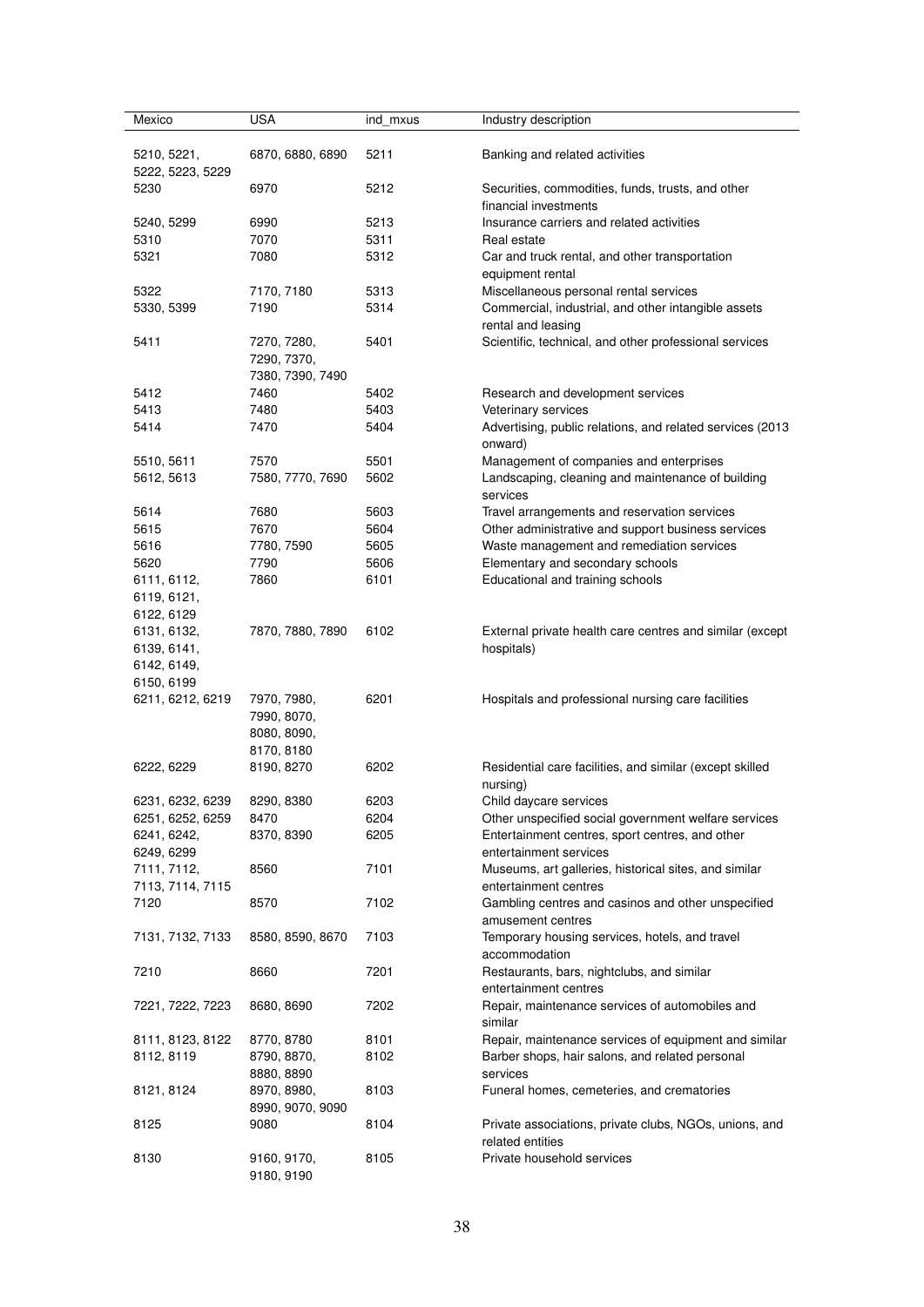| Mexico           | USA              | ind mxus   | Industry description                               |
|------------------|------------------|------------|----------------------------------------------------|
| 8140             | 9290             | 8106       | Executive, judicial, and legislative bodies        |
| 9311             | 9370, 9380, 9390 | 9301       | Public government administration                   |
| 9312, 9313,      | 9470, 9480,      | 9302, 9303 | National security and international affairs bodies |
| 9314, 9319, 9320 | 9490, 9570,      |            |                                                    |
|                  | 9590, 9890,      |            |                                                    |
|                  | 9891, 9892,      |            |                                                    |
|                  | 9893, 9894,      |            |                                                    |
|                  | 9895, 9896       |            |                                                    |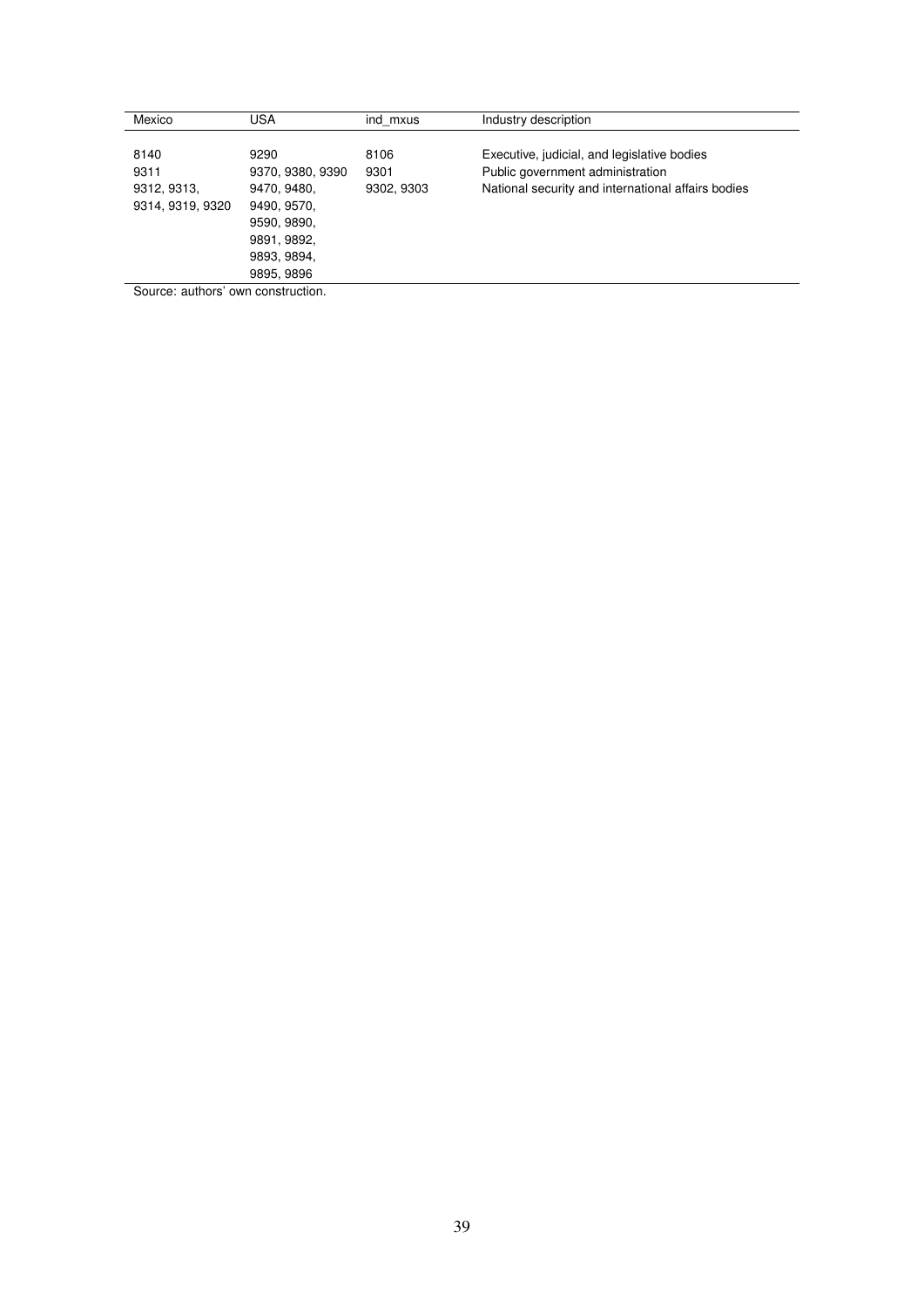<span id="page-41-0"></span>

| Table A4: Crosswalk between ind_mxus codes and Comtrade two-digit HS1996 codes |  |  |
|--------------------------------------------------------------------------------|--|--|
|                                                                                |  |  |

| ind mxus         | Comtrade two-digit HS1996                  |
|------------------|--------------------------------------------|
| 1100, 1114       | 7, 8, 9, 10, 11, 12, 13, 14, 15            |
| 1111             | 1, 2, 4, 5                                 |
| 1112             | 6                                          |
| 1113             | 3                                          |
| 2111, 2123, 2167 | 27                                         |
| 2134             | 26                                         |
| 2145             | 25                                         |
| 3111             | 16, 17, 18, 19, 20, 21, 23                 |
| 3112             | 22, 24                                     |
| 3113             | 53, 54, 55, 56                             |
| 3114             | 57, 58, 59, 60, 66, 67                     |
| 3115             | 50, 51, 52, 61, 62, 63, 65                 |
| 3116             | 41, 42, 43, 64                             |
| 3117, 3119       | 48, 49                                     |
| 3118             | 44, 45, 46, 47                             |
| 3121, 3120       | 28, 29, 30, 31, 32, 33, 34, 35, 36, 37, 38 |
| 3122             | 39.40                                      |
| 3123             | 68, 69, 70, 71                             |
| 3125             | 72, 73, 74, 75, 76, 78, 79, 80, 81, 82, 83 |
| 3126, 3127, 3128 | 84                                         |
| 3129             | 86, 87, 88, 89                             |
| 3130             | 94                                         |
| 3131             | 85, 90, 91, 92, 93, 95, 96, 97, 99         |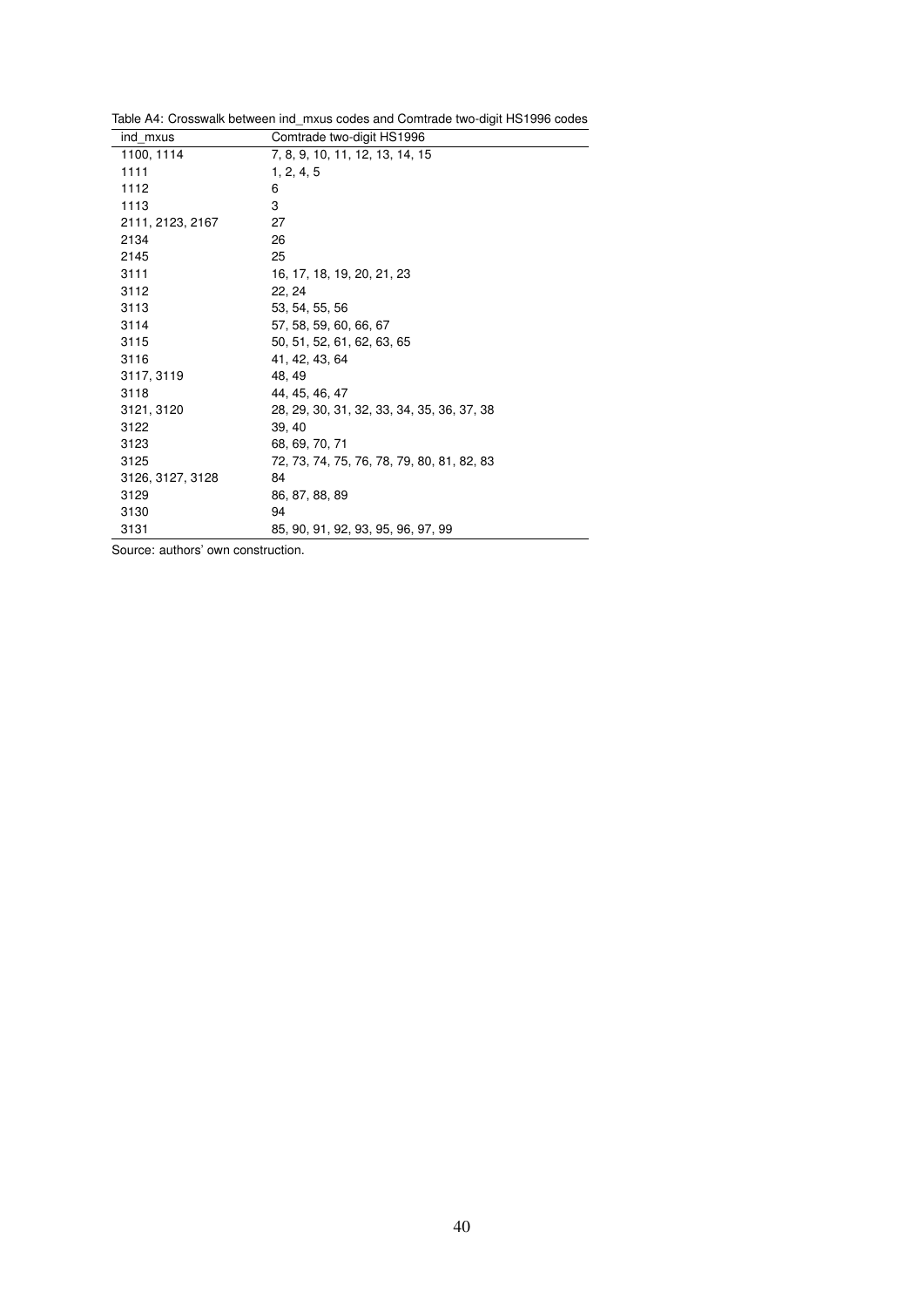<span id="page-42-0"></span>

|  | Table A5: Crosswalk between ind mxus codes and ICIO industry codes |  |  |  |  |
|--|--------------------------------------------------------------------|--|--|--|--|
|--|--------------------------------------------------------------------|--|--|--|--|

| ind mxus                           | ICIO code | Industry description                                            |
|------------------------------------|-----------|-----------------------------------------------------------------|
| 1100-1114                          | d01t03    | Agriculture, forestry, and fishing                              |
| 2111, 2123                         | d05t06    | Mining and extraction of energy-producing products              |
| 2134                               | d07t08    | Mining and quarrying of non-energy-producing products           |
| 2167                               | d09       | Mining support service activities                               |
| 3111-3112                          | d10t12    | Food products, beverages, and tobacco                           |
| 3113-3116                          | d13t15    | Textiles, wearing apparel, leather, and related products        |
| 3118, 3130                         | d16       | Wood and products of wood and cork                              |
| 3117-3119                          | d17t18    | Paper products and printing                                     |
| 3120                               | d19       | Coke and refined petroleum products                             |
| 3121                               | d20t21    | Chemicals and pharmaceutical products                           |
| 3122                               | d22       | Rubber and plastic products                                     |
| 2145, 3123                         | d23       | Other non-metallic mineral products                             |
| 3125                               | d24       | <b>Basic metals</b>                                             |
| 3127                               | d25, d26  | Fabricated metal, computer, electronic, and optical products    |
| 3128                               | d27       | Electrical equipment                                            |
| 3126                               | d28       | Machinery and equipment, n.e.c.                                 |
| 3129                               | d29       | Motor vehicles, trailers, and semi-trailers                     |
| 3131, 8102                         | d30       | Other transport equipment                                       |
| 2212, 2213, 5606                   | d31t33    | Other manufacturing; repair and installation of machinery and   |
|                                    |           | equipment                                                       |
| 2211, 2333                         | d35t39    | Electricity, gas, water supply, sewerage, waste and remediation |
|                                    |           | services                                                        |
| 4311-4317, 4611-4618, 4620, 8101   | d41t43    | Construction                                                    |
| 4811-4818, 4903                    | d45t47    | Wholesale and retail trade; repair of motor vehicles            |
| 7201, 7202                         | d49t53    | Transportation and storage                                      |
| 5111-5113                          | d55t56    | Accommodation and food services                                 |
| 5116                               | d58t60    | Publishing, audiovisual, and broadcasting activities            |
| 5114-5115                          | d61       | Telecommunications                                              |
| 5211-5213                          | d62t63    | IT and other information services                               |
| 5311                               | d64t66    | Financial and insurance activities                              |
| 5401, 5402, 5501, 5601, 5605       | d68       | Real estate activities                                          |
| 9301-9303, 9901                    | d69t82    | Other business sector services                                  |
| 6101, 6102                         | d84       | Public admin. and defence; compulsory social security           |
| 6201-6203, 6205                    | d85       | Education                                                       |
| 4901, 4902, 5312-5314, 5403, 5404, | d86t88    | Human health and social work                                    |
| 6204, 7101-7103, 8103-8105         |           |                                                                 |
| 8106                               | d90t96    | Arts, entertainment, recreation, and other service activities   |
| n/a                                | d97t98    | Private households with employed persons                        |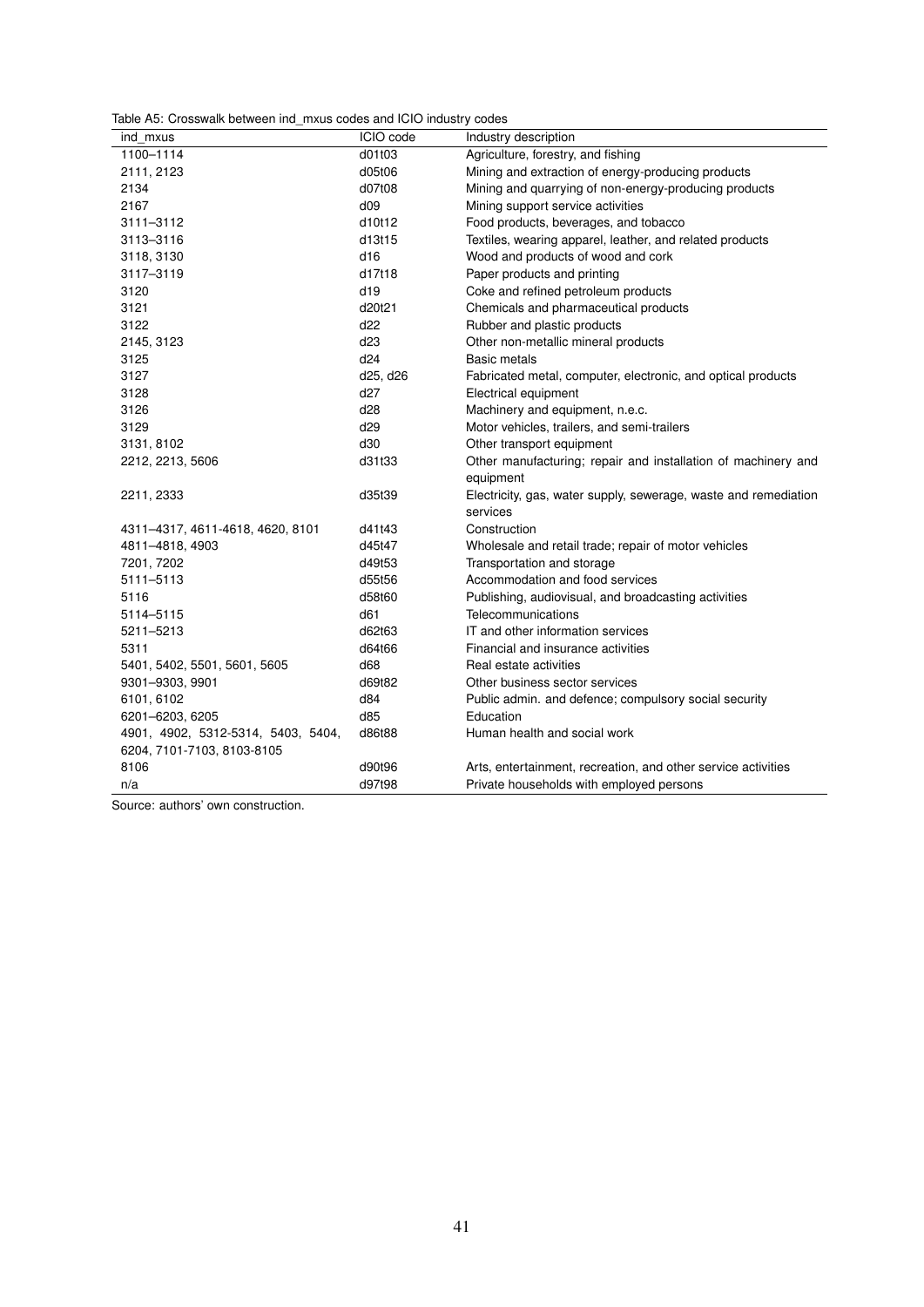#### <span id="page-43-0"></span>Table A6: Occupations with major differences in wage rankings in the USA and Mexico, 2003

| Panel A: occupations ranked at least 25 percentile points higher in the USA |            |            |            |               |               |  |  |
|-----------------------------------------------------------------------------|------------|------------|------------|---------------|---------------|--|--|
|                                                                             | Group      | USA        | Mexico     | US employment | MX employment |  |  |
|                                                                             |            | percentile | percentile | share         | share         |  |  |
| Hand molders and shapers, except jewellers                                  | RM         | 43         | 3          | 0.02          | 0.14          |  |  |
| Printing and wood treatment machine operators, n.e.c.                       | <b>RM</b>  | 47         | 8          | 0.24          | 0.43          |  |  |
| Concrete and cement workers                                                 | RM         | 61         | 33         | 0.09          | 0.34          |  |  |
| <b>Funeral directors</b>                                                    | <b>NRC</b> | 66         | 23         | 0.04          | 0.01          |  |  |
| Miners                                                                      | RM         | 66         | 22         | 0.03          | 0.05          |  |  |
| Other metal and plastic workers                                             | RM         | 68         | 23         | 0.12          | 1.30          |  |  |
| Public transportation attendants and inspectors                             | <b>NRM</b> | 77         | 23         | 0.12          | 0.04          |  |  |
| Optometrists                                                                | <b>NRC</b> | 100        | 68         | 0.03          | 0.03          |  |  |

*Panel B: occupations ranked at least 45 percentile points higher in Mexico*

|                                                 | Group      | <b>USA</b> | Mexico     | US employment | MX employment |
|-------------------------------------------------|------------|------------|------------|---------------|---------------|
|                                                 |            | percentile | percentile | share         | share         |
| Cashiers, account collectors, and clerks        | RC         | 5          | 53         | 2.79          | 1.29          |
| Supervisors of food preparation and service     | <b>NRC</b> | 18         | 77         | 0.50          | 0.21          |
| Photographers and motion picture projectionists | <b>NRC</b> | 31         | 77         | 0.12          | 0.22          |
| Drywall installers and plasterers               | RM         | 32         | 77         | 0.19          | 0.12          |
| Roofers and slaters                             | RM         | 32         | 80         | 0.18          | 0.03          |
| Correspondence and order clerks                 | RC         | 31         | 81         | 0.46          | 0.15          |
| Accounting and auditing sales occupations       | RC         | 36         | 81         | 1.10          | 0.87          |
| Protective service, n.e.c.                      | <b>NRM</b> | 9          | 83         | 0.11          | 0.00          |
| Other mining occupations                        | RM         | 30         | 84         | 0.02          | 0.03          |
| Teachers, n.e.c.                                | <b>NRC</b> | 28         | 86         | 1.22          | 0.46          |
| Athletes, sports instructors, and officials     | <b>NRC</b> | 35         | 88         | 0.16          | 0.18          |
| Kindergarten and earlier school teachers        | <b>NRC</b> | 31         | 93         | 0.50          | 0.63          |

Note: occupations are ranked based on their median wages in 2003 and assigned to percentiles based on their share of national employment.The assignment of occupations to broad task clusters is described in Appendix Table [A2.](#page-36-0)

Source: authors, based on data from the US CPS and Mexican ENE data.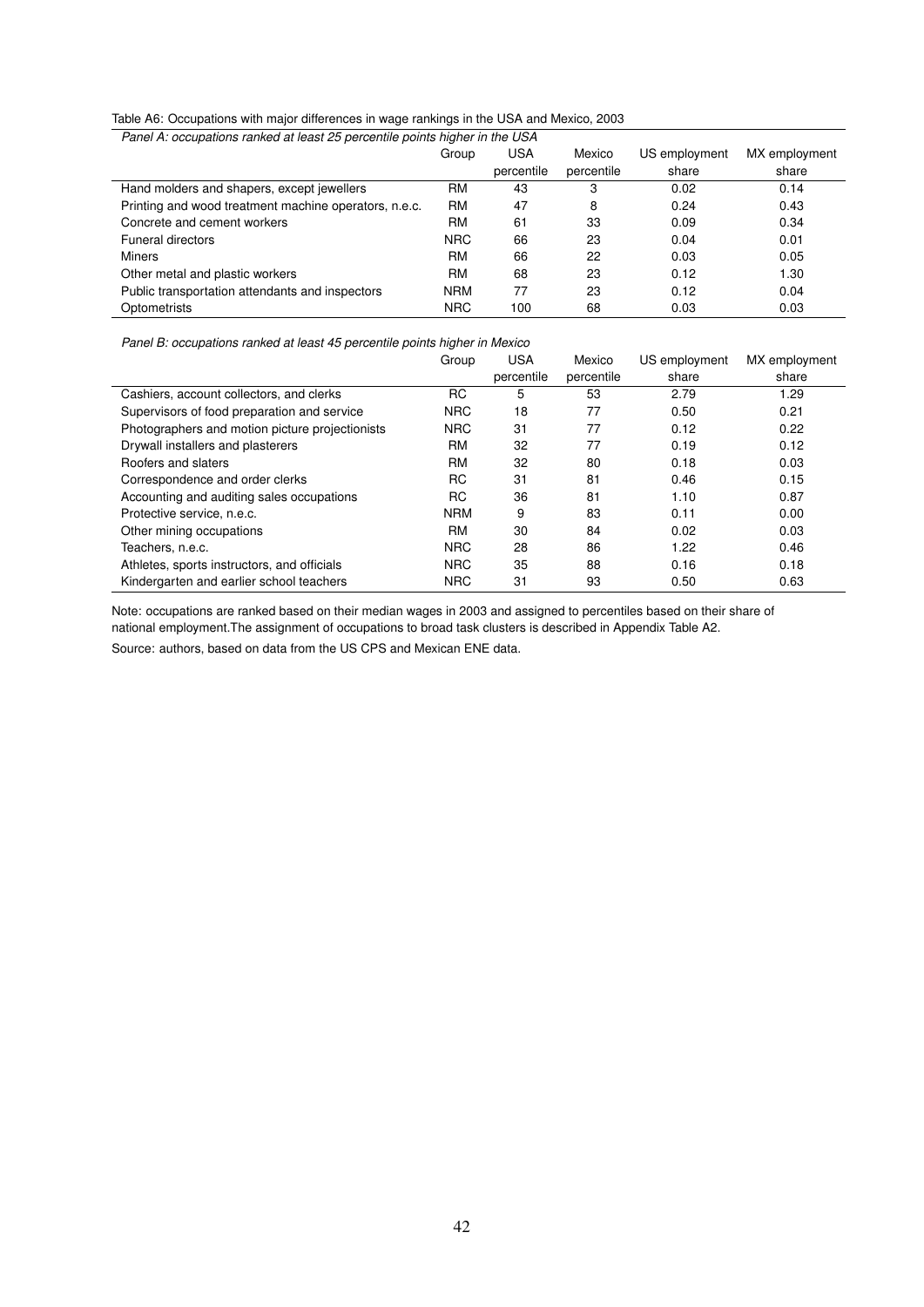<span id="page-44-0"></span>

| Table A7: Occupations with the largest changes in employment shares in the USA, 2003–11 |  |
|-----------------------------------------------------------------------------------------|--|
| Panel A: occupations with the largest declines in employment shares in the USA          |  |

|  | ations with the largest declines in employment shares in the USA |  |  |                              |  |
|--|------------------------------------------------------------------|--|--|------------------------------|--|
|  |                                                                  |  |  | Chango in amployment chara ( |  |

|                                           |            |            | Change in employment share (p.p.) |
|-------------------------------------------|------------|------------|-----------------------------------|
|                                           | Group      | <b>USA</b> | Mexico                            |
| Secretaries, typists, and stenographers   | RC         | $-0.791$   | $-0.544$                          |
| Supervisors, n.e.c.                       | <b>NRC</b> | $-0.734$   | 0.060                             |
| Assemblers of electrical equipment        | RM         | $-0.222$   | $-0.279$                          |
| Carpenters                                | RM         | $-0.210$   | $-0.228$                          |
| Accounting and auditing sales occupations | RC.        | $-0.196$   | 0.036                             |
| Salespersons, n.e.c.                      | RC.        | $-0.195$   | 0.001                             |
| Truck, delivery, and tractor drivers      | RM         | $-0.177$   | 0.266                             |
| Administrative support jobs, n.e.c.       | RC.        | $-0.152$   | 0.958                             |
| Machine operators, n.e.c.                 | <b>RM</b>  | $-0.151$   | 0.015                             |
| Textile sewing machine operators          | <b>RM</b>  | $-0.148$   | $-0.639$                          |

*Panel B: occupations with the largest increases in employment shares in the USA* Change in employment share (p.p.)

|                                                 |            | $\frac{1}{2}$ |          |  |
|-------------------------------------------------|------------|---------------|----------|--|
|                                                 | Group      | <b>USA</b>    | Mexico   |  |
| Cooks                                           | <b>NRM</b> | 0.168         | 0.811    |  |
| Primary school teachers                         | <b>NRC</b> | 0.190         | $-0.068$ |  |
| Bartenders and waiters/waitresses               | <b>NRM</b> | 0.195         | 0.202    |  |
| Cashiers, account collectors, and clerks        | RC         | 0.202         | 0.084    |  |
| Other technicians                               | <b>NRC</b> | 0.218         | 0.114    |  |
| Health technicians and record technologists     | <b>NRC</b> | 0.252         | 0.001    |  |
| Management support occupations                  | <b>NRC</b> | 0.263         | $-0.003$ |  |
| Managers and administrators, n.e.c.             | <b>NRC</b> | 0.304         | $-0.014$ |  |
| Nurses, therapists and other health occupations | <b>NRC</b> | 0.455         | 0.114    |  |
| Personal service occupations                    | <b>NRM</b> | 0.612         | 0.235    |  |

Notes: The assignment of occupations to broad task clusters is described in Appendix Table [A2.](#page-36-0)

Source: authors, based on data from the US CPS and Mexican ENE and ENOE.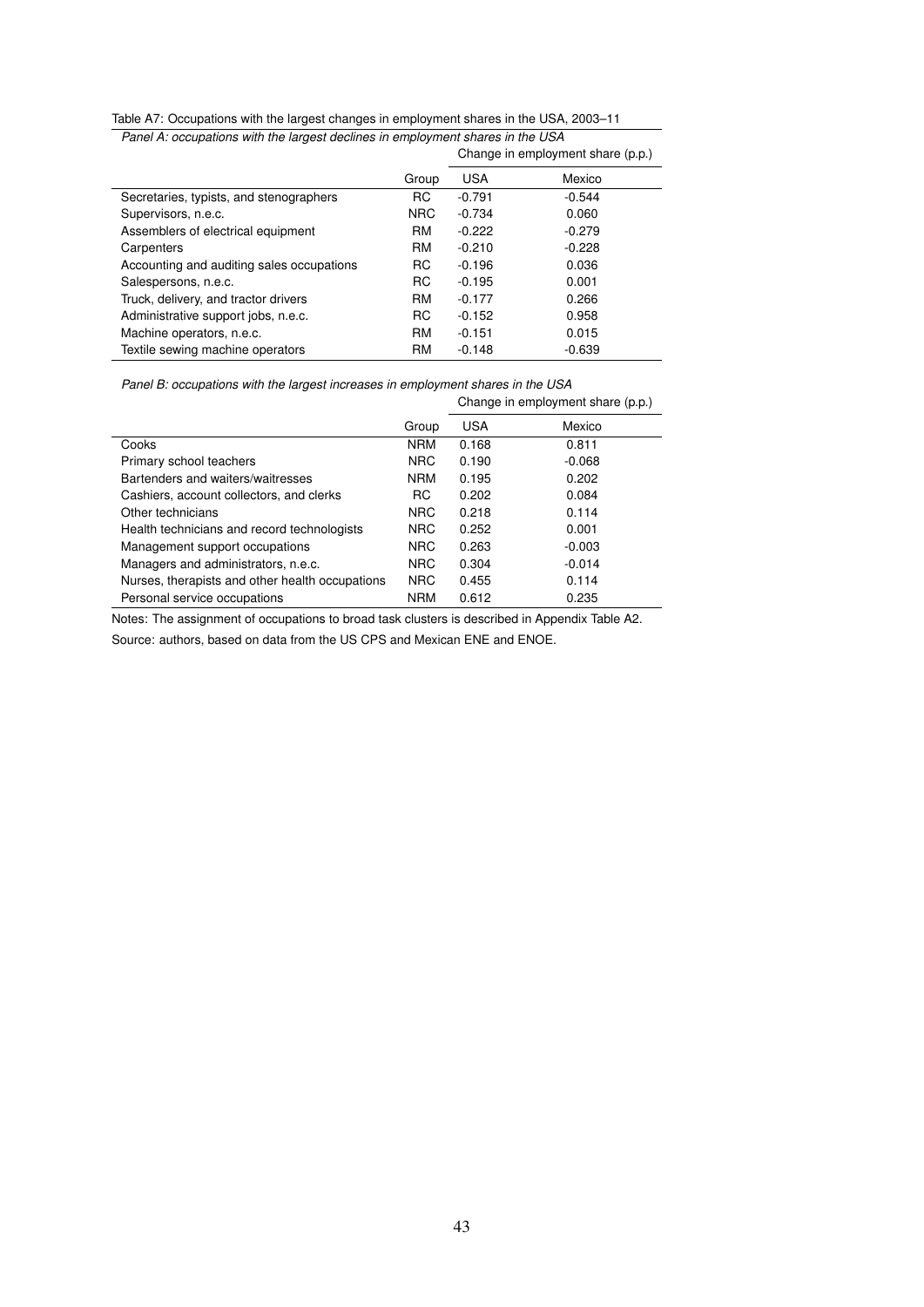<span id="page-45-0"></span>Table A8: Decomposition of changes in occupational employment shares into within-industry and between-industry components

|                       | USA         |             | Mexico      |             |
|-----------------------|-------------|-------------|-------------|-------------|
|                       | $2005 - 11$ | $2013 - 18$ | $2005 - 11$ | $2013 - 18$ |
|                       |             |             |             |             |
| Non-routine cognitive |             |             |             |             |
| Total change          | 1.88        | 1.83        | 0.10        | 0.18        |
| Between industry      | 0.96        | 0.16        | 0.25        | $-0.09$     |
| Within industry       | 0.91        | 1.66        | $-0.15$     | 0.27        |
| Routine cognitive     |             |             |             |             |
| Total change          | $-1.23$     | $-1.46$     | 0.88        | $-1.46$     |
| Between industry      | $-0.39$     | $-0.34$     | 0.49        | $-1.33$     |
| Within industry       | $-0.84$     | $-1.12$     | 0.39        | $-0.13$     |
| Routine manual        |             |             |             |             |
| Total change          | $-2.22$     | 0.44        | $-2.38$     | 1.62        |
| Between industry      | $-1.82$     | 0.34        | $-2.13$     | 1.54        |
| Within industry       | $-0.40$     | 0.10        | $-0.25$     | 0.07        |
| Non-routine manual    |             |             |             |             |
| Total change          | 1.58        | $-0.81$     | 1.40        | $-0.34$     |
| Between industry      | 1.25        | $-0.16$     | 1.39        | $-0.13$     |
| Within industry       | 0.33        | $-0.64$     | 0.01        | $-0.21$     |

Notes: the table shows the results of the decomposition in Equation [\(1\)](#page-18-1) based on the ind\_mxus industry aggregation, as detailed in Appendix Table [A3.](#page-37-0)

Source: authors, based on data from the US CPS and Mexican ENOE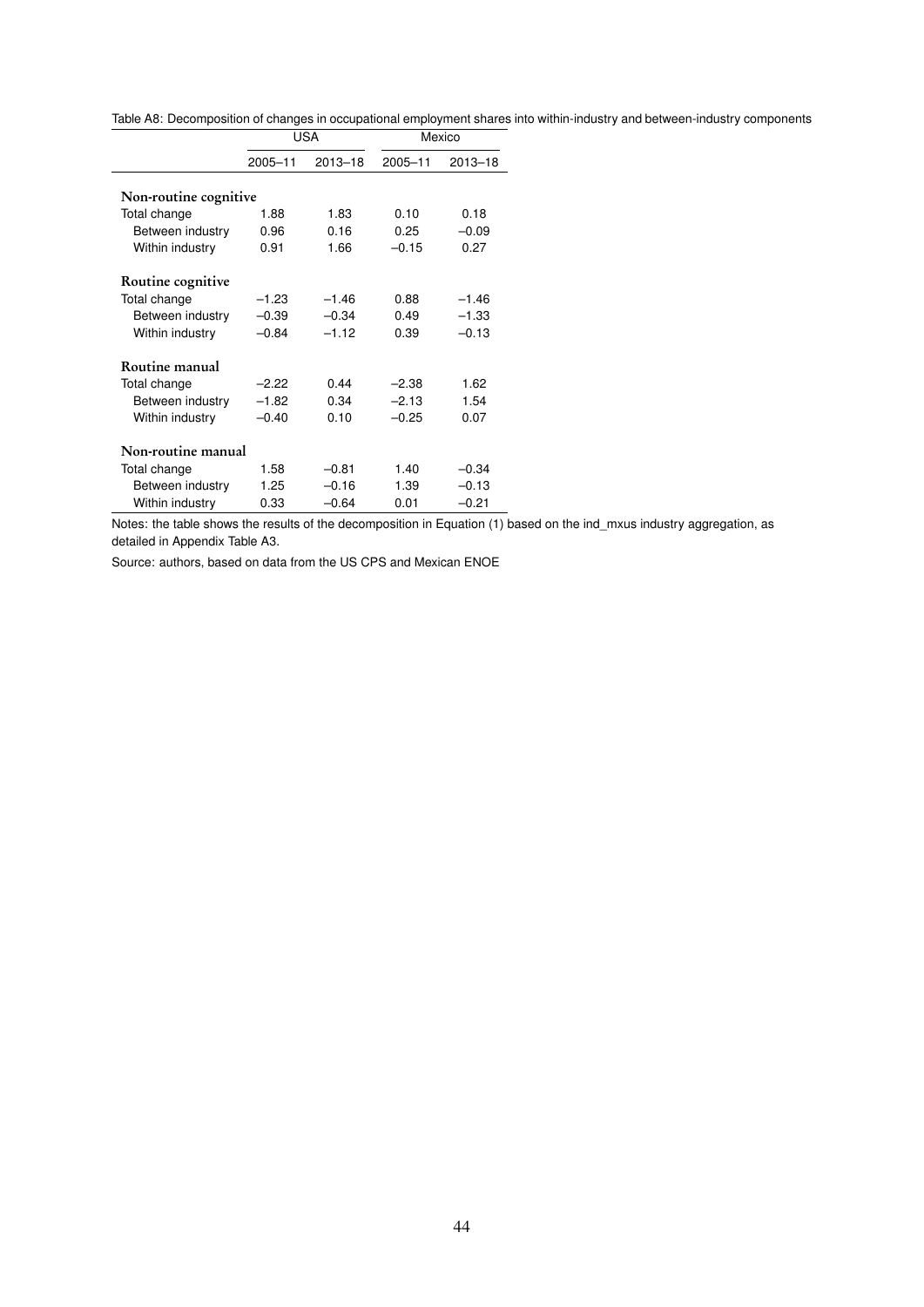

<span id="page-46-0"></span>Figure A1: Wage and education levels across major occupation groups in 2003, Mexico

Source: authors, based on Mexican ENE data, using the aggregation to four broad task clusters described in Appendix Table [A2.](#page-36-0)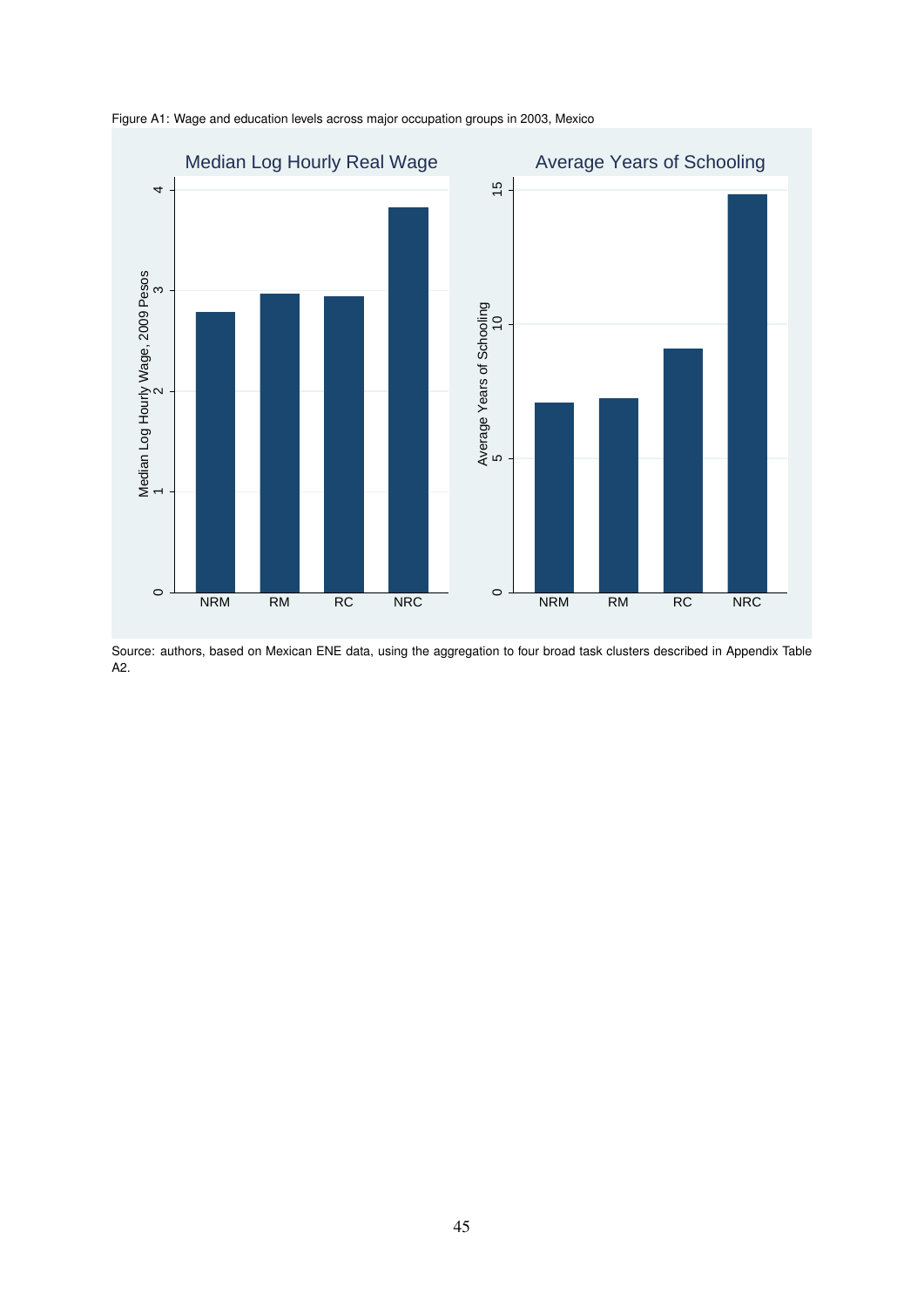

<span id="page-47-0"></span>Figure A2: Employment share changes, overall and formal-sector workers only, Mexico

Note: the aggregation to the four broad task clusters is described in Appendix Table [A2.](#page-36-0) The figure uses 2005 as the base year due to a change in that year in the way in which informality status is recorded in the Mexican labour force survey. Source: authors, based on data from the Mexican ENOE.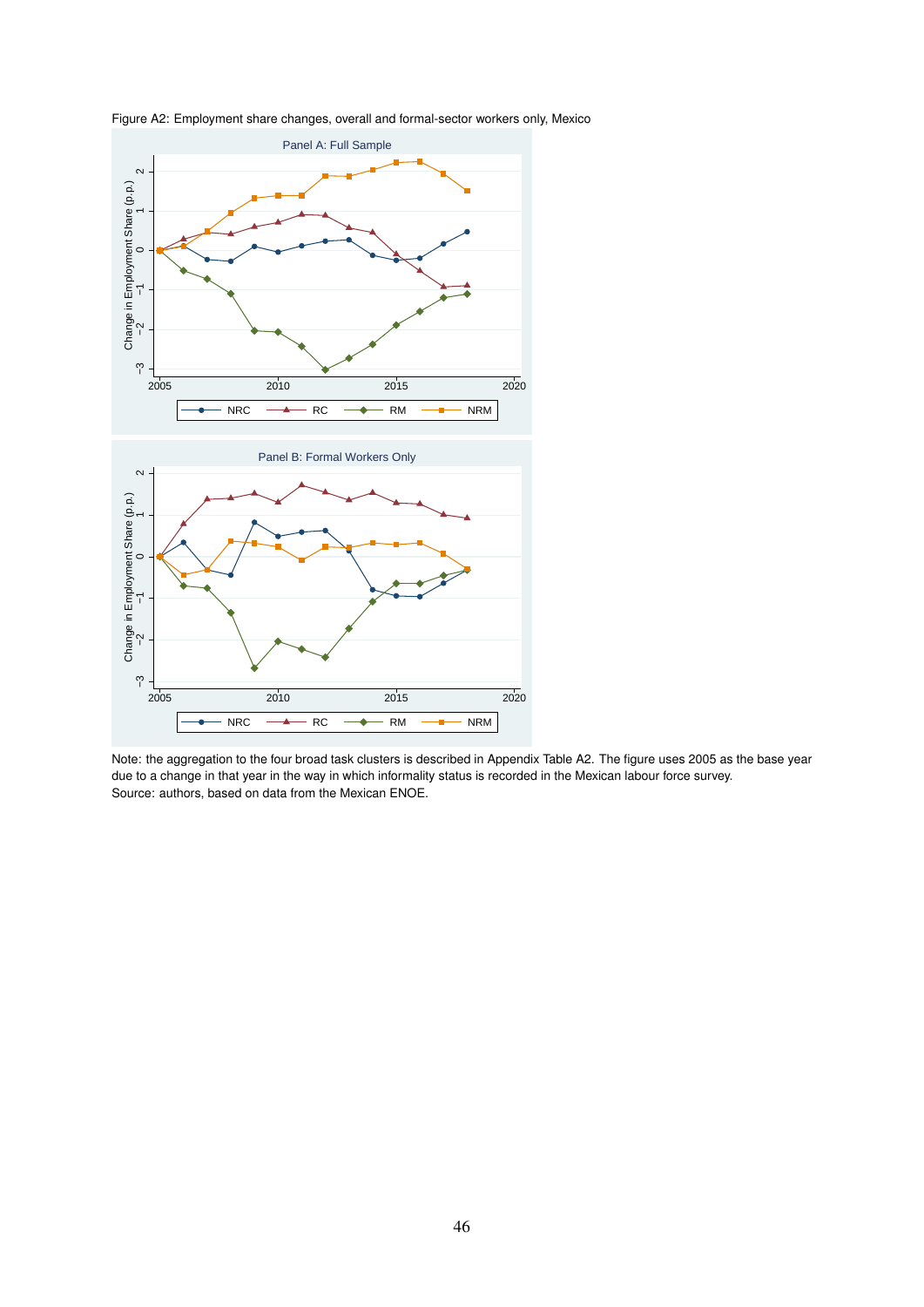

<span id="page-48-0"></span>Figure A3: Industry contributions to changes in routine cognitive employment share

Note: each circle represents an ind\_mxus industry, as detailed in Appendix Table [A3.](#page-37-0) Panel A reports the contribution of each industry to the between-industry component of the change in the RC employment share, while Panel B reports the contribution of each industry to the within-industry component of the change in the RC employment share.

Source: authors, based on the decomposition in Equation [\(1\)](#page-18-1) using US CPS and Mexican ENOE data.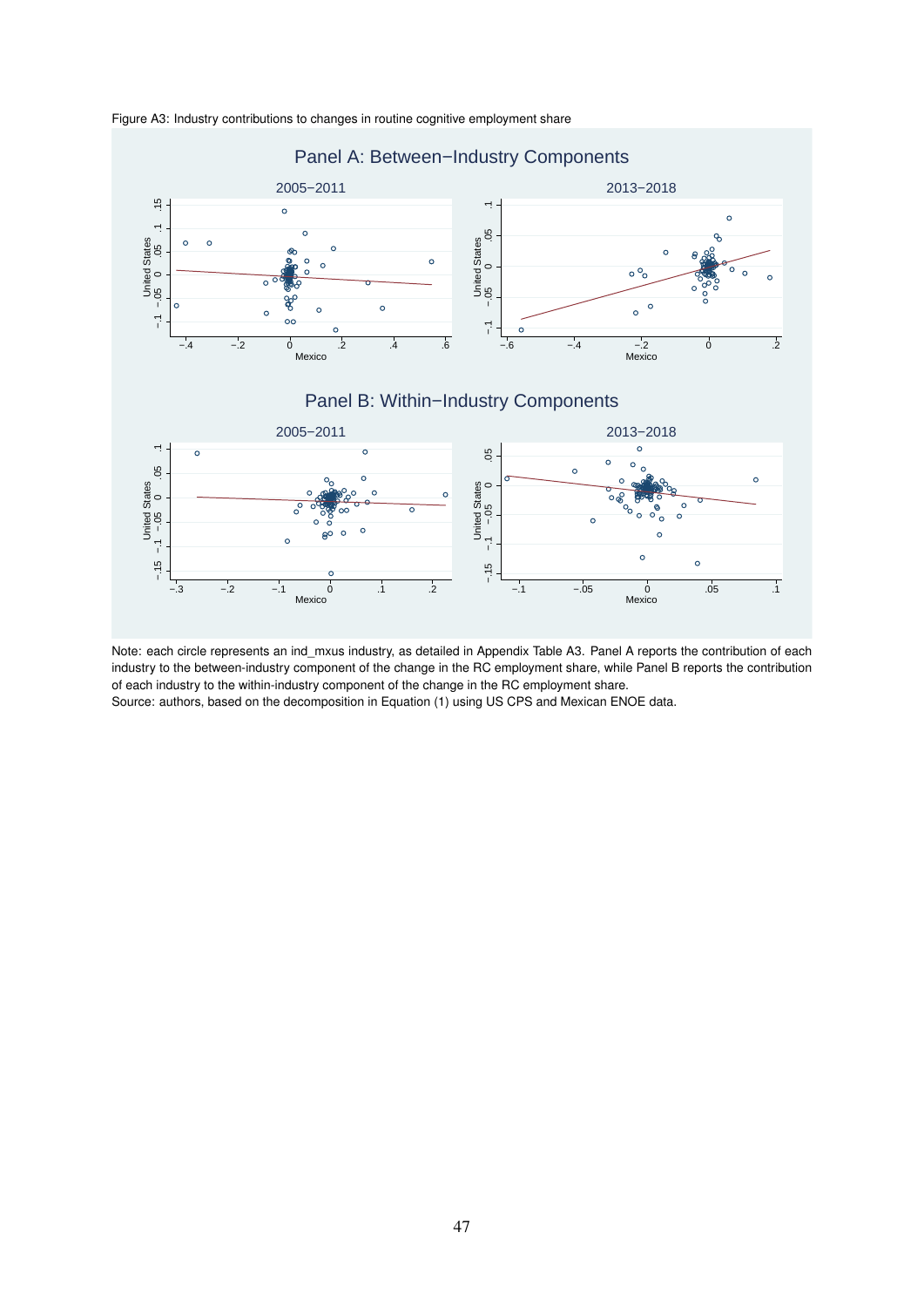

<span id="page-49-0"></span>Figure A4: Change in industrial routine cognitive employment share and trade between Mexico and the USA

Note: each circle represents a tradable industry, as detailed in Appendix Table [A4,](#page-41-0) with the size scaled according to the industry's share of aggregate employment in the corresponding country in 2011 (Panels A and B) or 2018 (Panels C and D). The figure plots the relationship between the change in imports from Mexico to the USA in each industry, and the change in the share of RC employment within the industry. We exclude industries in the agricultural and forestry sectors (in line with our exclusion of workers in agriculture and farming occupations), as well as the metal ore mining industry, which is an outlier and corresponds to a very small fraction of overall employment in both countries.

Source: authors, based on trade data from Comtrade and employment data from the US CPS and the Mexican ENOE.